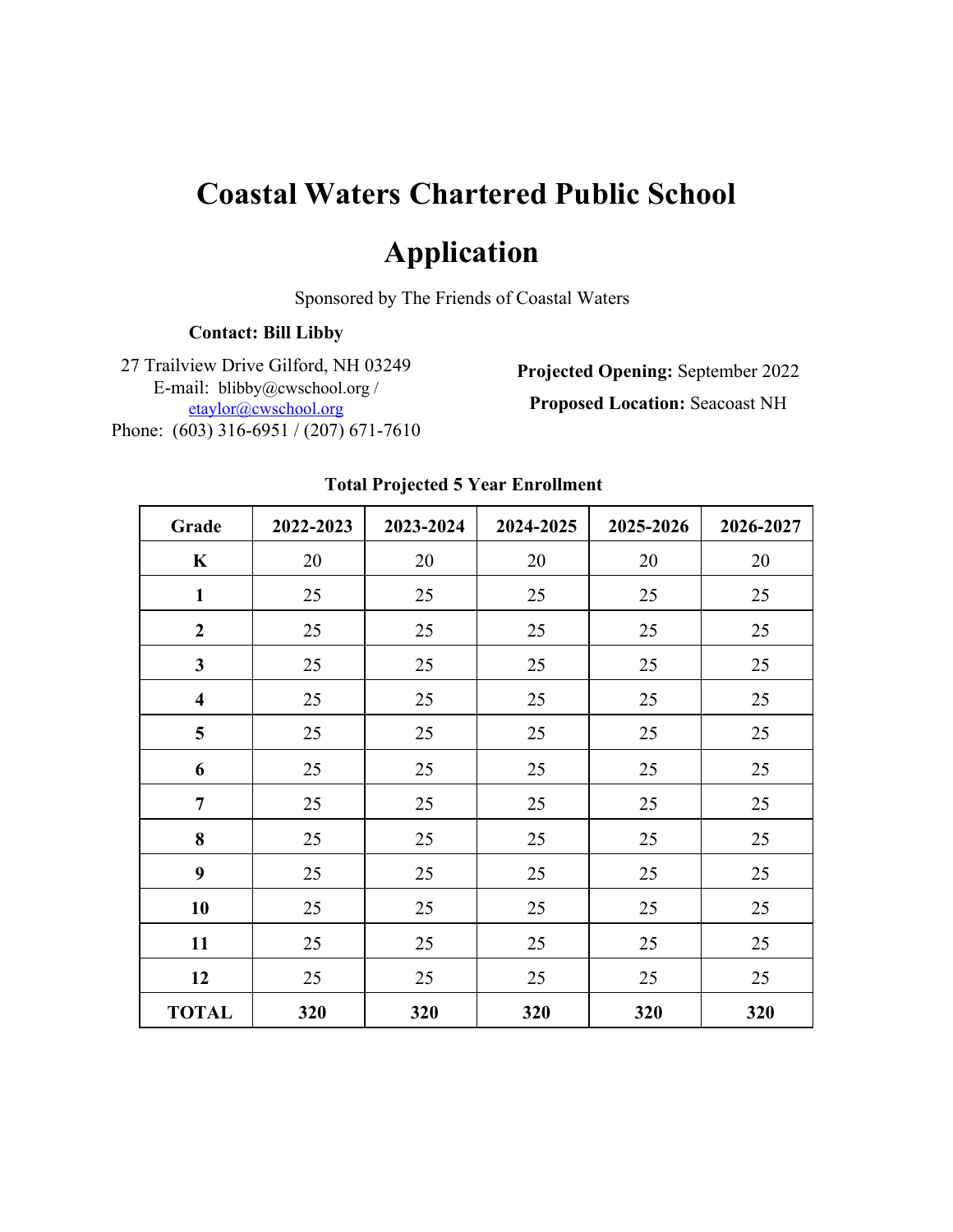# **Table of Contents**

| Section 1: Letter of Intent (See Appendix R)                  |    |
|---------------------------------------------------------------|----|
| Section 2: Application Cover Sheet and Technical Requirements |    |
| Section 3: Introduction                                       | 3  |
| Section 4: Governance                                         | 8  |
| Section 5: Education Plan                                     | 15 |
| Section 6: School Operations Plans                            | 29 |
| Section 7: Meeting Student Needs                              | 37 |
| Section 8: Financial Management                               | 39 |
| Section 9: School Culture                                     | 41 |
| Section 10: Stakeholder Engagement                            | 41 |
| Section 11: Facilities                                        | 44 |
| Section 12: School Safety Management Plan                     | 45 |
| Section 13: Communication Plan                                | 45 |
| Section 14: Assurances, Provisions, Policies                  | 46 |
| Section 15: Letters of Support                                | 49 |
| Section 16: Charter School Opening Timeline                   | 49 |
| Section 17: Signed and Certified Application                  | 50 |
|                                                               |    |

|             | Appendix A: Letters of Support                                    | 51  |
|-------------|-------------------------------------------------------------------|-----|
|             | Appendix B: Community Partners                                    | 73  |
|             | Appendix C: Identification and Biographies of Consultants         | 76  |
|             | Appendix D: Proposed Annual Budget                                | 82  |
| Appendix E: | <b>Emergency Operations Plan</b>                                  | 86  |
| Appendix F: | <b>Faculty and Staff Handbook</b>                                 | 87  |
| Appendix G: | Elementary School Student-Family Handbook                         | 117 |
| Appendix H: | High School Student-Family Handbook                               | 135 |
| Appendix I: | Board of Trustees By-Laws                                         | 159 |
| Appendix J: | School Calendar                                                   | 164 |
| Appendix K: | Curriculum Standards Grades K-8                                   | 165 |
| Appendix L: | Curriculum Standards Grades 9-12                                  | 213 |
| Appendix M: | References Cited                                                  | 251 |
| Appendix N: | Detailed Fundraising Plan                                         | 255 |
| Appendix O: | <b>Employee Job Descriptions</b>                                  | 257 |
| Appendix P: | Common Core, Next Generation Science Standards, and               |     |
|             | <b>Social Studies Tables</b>                                      | 269 |
|             | Appendix Q: Accountability Plan                                   | 563 |
|             | Appendix R: Letter of Intent to Submit Charter School Application | 568 |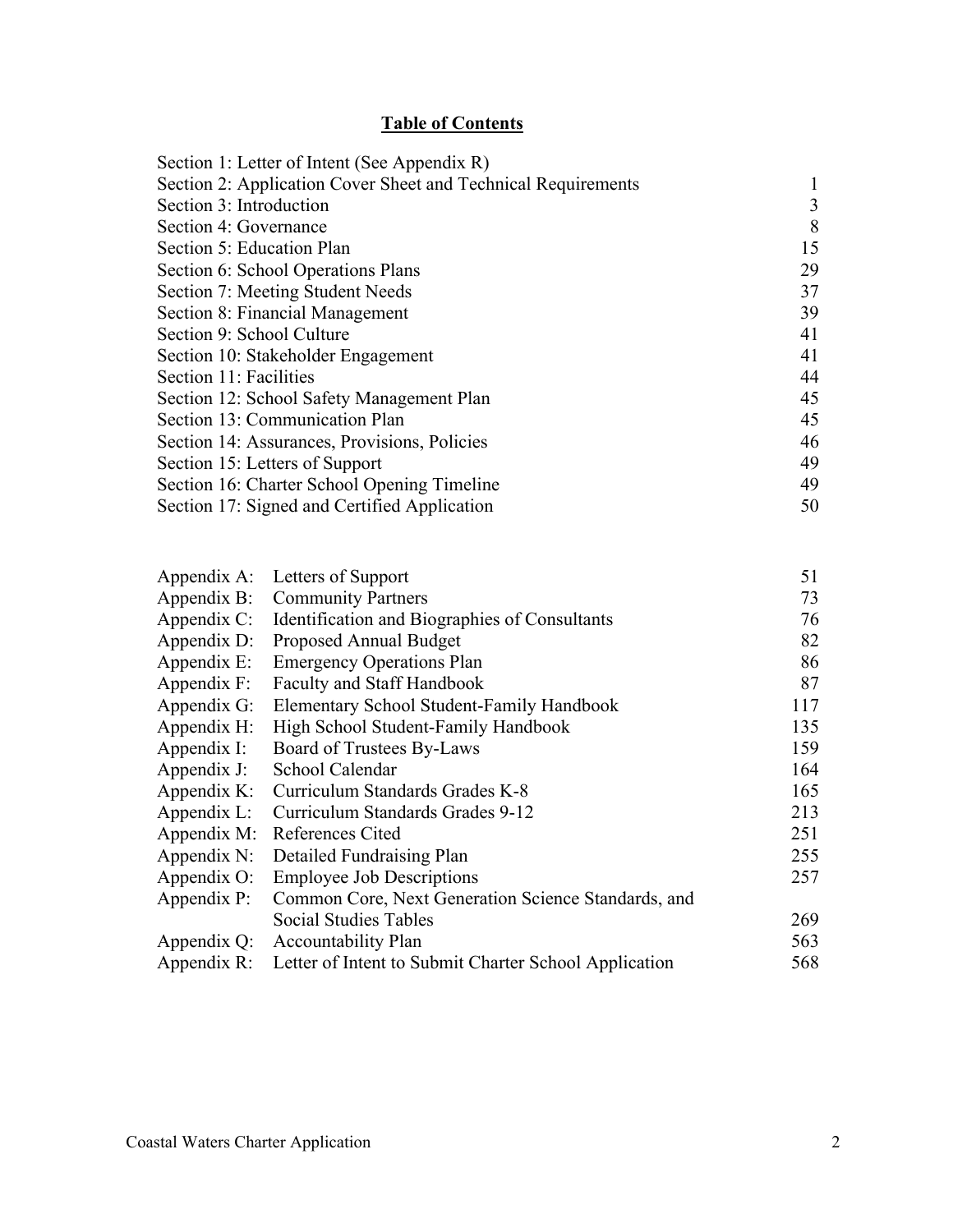#### **Section 3: Introduction**

# **a. General description and proposed or potential location RSA194 B:3,ll(a); Ed 318.05(c)(2)**

Coastal Waters Chartered Public School ("Coastal Waters") will be established on the New Hampshire (NH) Seacoast to serve grades K-12. In addition to the presence of strong local support, our state is uniquely prepared to support a new Waldorf-inspired charter school because of the wealth of knowledge and the well-established resources here, including two Waldorf teacher training programs in Keene, two previously-approved Waldorf charter schools, as well as numerous organizations inspired by the underlying philosophy behind Waldorf education, many of whom we have already begun to partner. Based on the interest of over 150 families in the area, we know that an alternative education model is desired, yet accessing it at a private school is not possible for many. It is this disparity which we hope to eliminate by offering a chartered public school option, and by basing it in the Waldorf pedagogy we are using a proven alternative method which meets the needs of all learners while supporting community engagement.

Key values that guide the culture of a Waldorf inspired school include:

- Profound respect for each human being as a unique individual who passes through distinct life stages; the educators' responsibility is to meet students in each developmental stage with age-appropriate content and methods for delivering the curriculum.
- Education should address the multidimensional nature of the human being and strive to enliven and expand capacities—intellectual, emotional, social, artistic, spiritual—as well as impart knowledge.
- Active, experiential learning, social activities, and artistic immersion are ideally part of teaching every subject.
- Healthy human relationships among teachers, staff, students, and families are at the heart of the school; a school is a learning community wherein everyone works together to ensure the best outcome for every student.
- Equity, diversity, and social justice are embedded in the content of the curriculum and the social life of the school community.
- The teachers who work with students on a daily basis and who have the appropriate professional credentials should have primary responsibility for matters of pedagogy, curriculum, and assessments.

It is important to note that while we use the trademark, *Waldorf,* with some freedom here for the sake of explaining the impulse behind our application, Coastal Waters acknowledges the rigorous process of self-study and peer review that is required to use the trademark *Public Waldorf*. This trademark is held by the Alliance for Public Waldorf Education.

We have not yet secured a facility, as we will likely require grant funding to do so, but we will be guided by the following considerations: a central location in Rockingham/Strafford counties so that residents of the several towns in the area will have equal access; a location which supports active outdoor learning, play and exploration as a key element of our curriculum; and ideally a space which will allow us to expand over time to include an assembly hall, an athletic field, school gardens, etc. Of course, affordability is of utmost importance as we consider both our short- and long-term financial stability.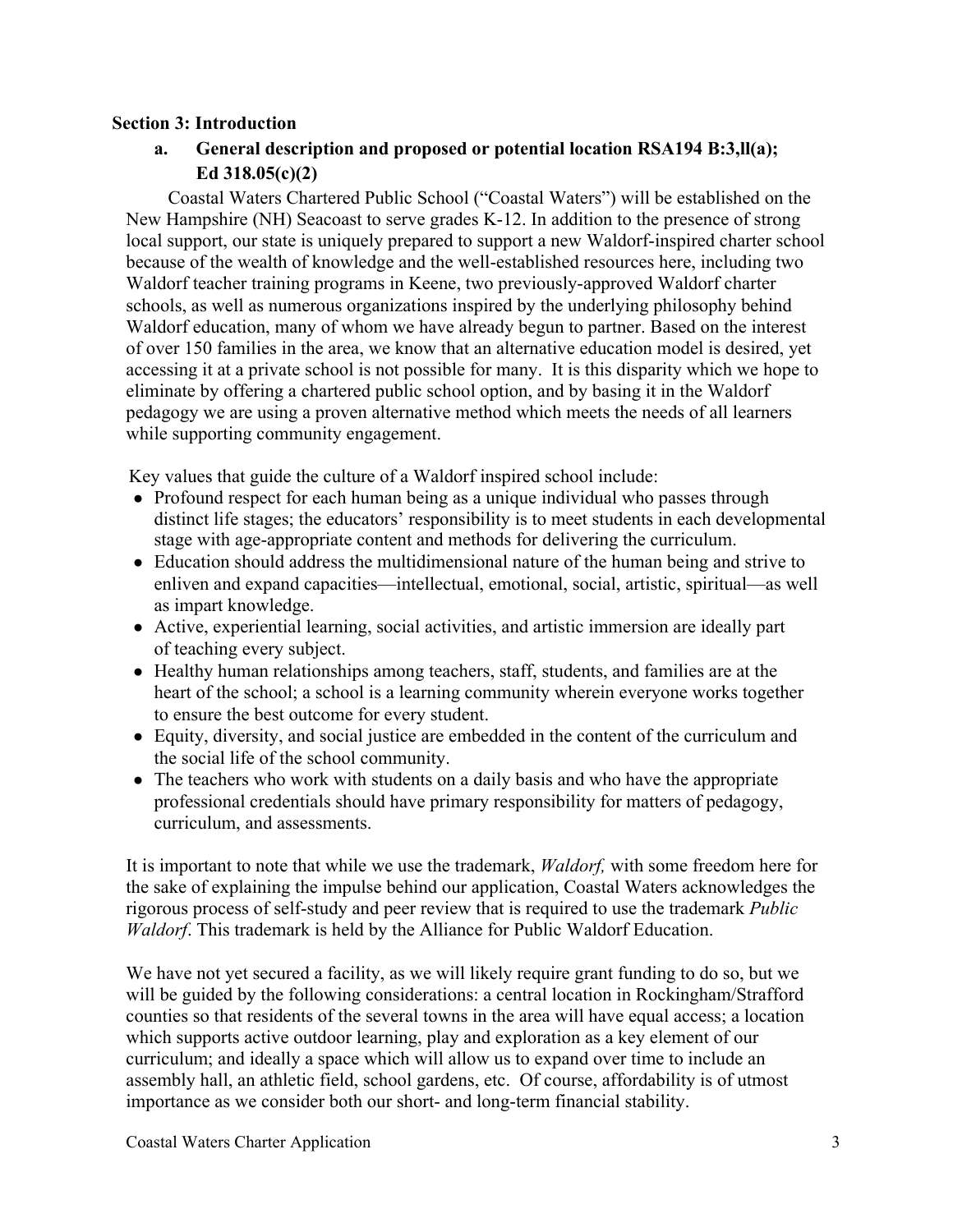- **b. Name, address, telephone and fax numbers and email address of contact person. Ed 318.05 (c) (3)**  Bill Libby, 27 Trailview Drive Gilford, NH 03249, (603) 316-6951, blibby@cwschool.org
- **c. Persons eligible to submit application to establish a chartered public school RSA 194-B:3, V. Ed 318.05 (c) (4)**

We are sponsored by The Friends of Coastal Waters, a New Hampshire nonprofit established to support the provision of Waldorf-inspired education in the Seacoast area.

## **d. Education Vision and Mission Statement RSA 194-B:3,ll (d), Ed 318.09 (e)(1)**

 We envision a community supported by individual lifelong learners whose joy, compassion, and respect for each other and the greater community contributes to ethical individual, local, and global action.

Coastal Water's mission is to provide NH Seacoast area students with a safe, supportive, and student-centered learning environment rooted in Waldorf pedagogy and cultural humility. Through collaborative innovation, evidence-based practices, and adaptive multi-dimensional learning experiences, we will achieve whole-school engagement and successful individual outcomes for all learners with a focus on rich, diverse relationships and community stewardship.

# **e. Summary of the school's focus, including a description of the characteristics, methods and goals of the school. Ed 318.05(c)(9)**

The focus of Coastal Waters is on achieving a balance between enabling students to discover and unfold their unique individual interests and talents, and cultivating a school culture of shared values which in turn contribute to the school community, local community, and beyond. Teachers utilize a strengths-based approach, as well as:

- A commitment to a broad humanistic understanding of the goal of education: a wellrounded individual who is filled with a sense of purpose and of the value of life; able to sense what is right in a given situation, with the power of resolution to carry it out; guided by empathy and genuine regard for the needs and rights of others; able to think creatively and independently; and well-equipped with a full range of practical, social, and cognitive knowledge and skills.
- A rich and varied curriculum that includes multidisciplinary courses, practical work, outdoor education, performance and visual arts, athletics, comprehensive health education, and community service projects; as well as standard courses in language arts, science, math, history, and foreign languages.
- Experiential learning—active participation in course-related activities which support and engage all learning styles.
- Multidimensional assessment methods whose purpose is encouraging and motivating further learning (rather than ranking or penalties), including classroom performance assessments, student self-assessments, portfolios, narrative reports, as well as required standardized testing.
- Block subject scheduling, which allows for deeper engagement in the subject at hand.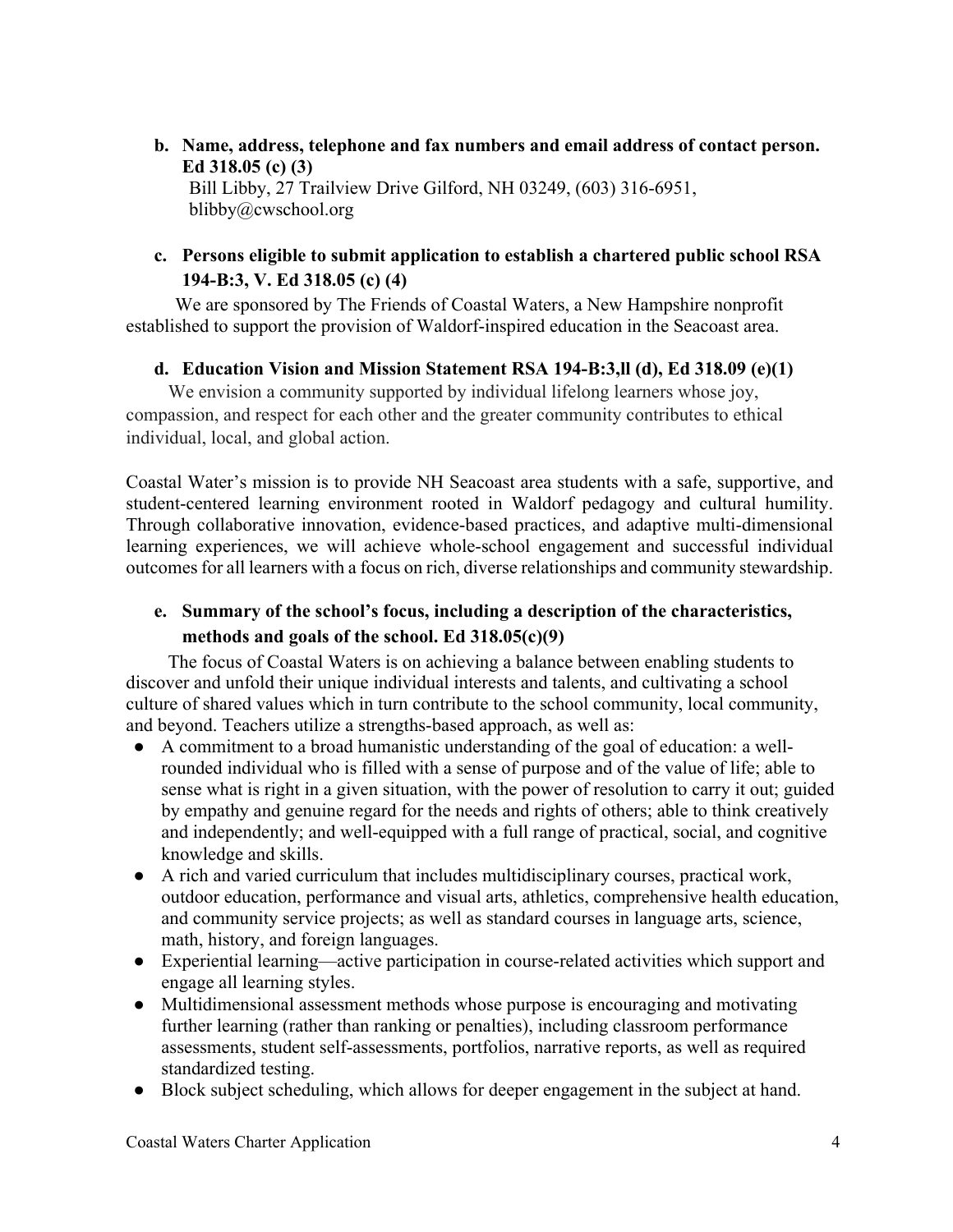## **f. Target population**

As a chartered public school, Coastal Waters will serve all school-aged students in grades K-12, and their families, with special effort made to include those children who are educationally and economically disadvantaged or underrepresented in the Seacoast region of New Hampshire, including Rockingham and Strafford counties, by connecting with local service agencies who directly support disadvantaged youth and families.

## **g. Measurable Goals and Objectives for school opening and a timeline for implementation. Ed 318.05(c)(9)**

| <b>Target</b><br>Day/Month | <b>Milestone Item</b>                                                                                                                                                                                                                                                                                                         | In Progress?<br>Y/N/Complete |
|----------------------------|-------------------------------------------------------------------------------------------------------------------------------------------------------------------------------------------------------------------------------------------------------------------------------------------------------------------------------|------------------------------|
| 7/1/2021                   | The Friends of Coastal Waters appoints a formal Board of Trustees.                                                                                                                                                                                                                                                            | Complete                     |
| 7/1/2021                   | The Board hires an interim Pedagogical Director for start-up functions.                                                                                                                                                                                                                                                       | Complete                     |
| 7/1/2021                   | The Board approves a budget and fund-raising plan for start-up costs during the<br>preoperational period, to be overseen and implemented by the Board Finance and<br>Development and Fundraising Committees; this budget includes start-up and full<br>operations costs for the first full fiscal year starting July 1, 2022. | Complete                     |
| 7/22/2021                  | NH BOE CPS Startup Grant funding application is submitted.                                                                                                                                                                                                                                                                    | Complete                     |
| 8/1/2021                   | The Board, assisted by the Friends, starts a search for a suitable location and<br>arranges for leasing of facilities by March 1, 2022.                                                                                                                                                                                       | In Progress                  |
| 8/1/2021                   | The Board recruits and organizes volunteers to assist in public relations, fund<br>raising, facilities preparation, and general support of the Board.                                                                                                                                                                         | Complete                     |
| 9/1/2021                   | Board committees (Executive, Finance, Governance, Development and<br>Fundraising, and Strategic Planning) necessary to ensure progress toward the<br>target school opening date are set up and are meeting regularly.                                                                                                         | Complete                     |
| 9/1/2021                   | The Board approves and oversees the plan for a recruitment campaign to hire<br>full-time and special subject teachers.                                                                                                                                                                                                        | In Progress                  |
| 1/13/2022                  | Board of Education meeting for Charter Application Approval                                                                                                                                                                                                                                                                   | N                            |
| 1/14/2022                  | Enrollment Period (1/14 through 2/15/2021) Opens                                                                                                                                                                                                                                                                              | N                            |
| 1/14/2022                  | The Board actively engages in recruitment activities and dissemination of<br>application materials, and enrollment.                                                                                                                                                                                                           | N                            |
| 11/1/2021                  | The Board and Pedagogical Director begin the hiring process for the Faculty,<br>Business Administrator, Administrative Assistant, and Development Coordinator<br>positions.                                                                                                                                                   | In Progress                  |
| 3/1/2022                   | The Business Administrator, Administrative Assistant, and Development<br>Coordinator are hired, on a contractual basis.                                                                                                                                                                                                       | N                            |
| 2/15/2022                  | Enrollment Enquiry deadline: Enquiries reviewed by the enrollment panel and<br>lottery held on February 18yh, if needed. Rolling admissions continue as space<br>allows.                                                                                                                                                      | N                            |
| 2/1/2022                   | Board completes policy development, see section 14g                                                                                                                                                                                                                                                                           | N                            |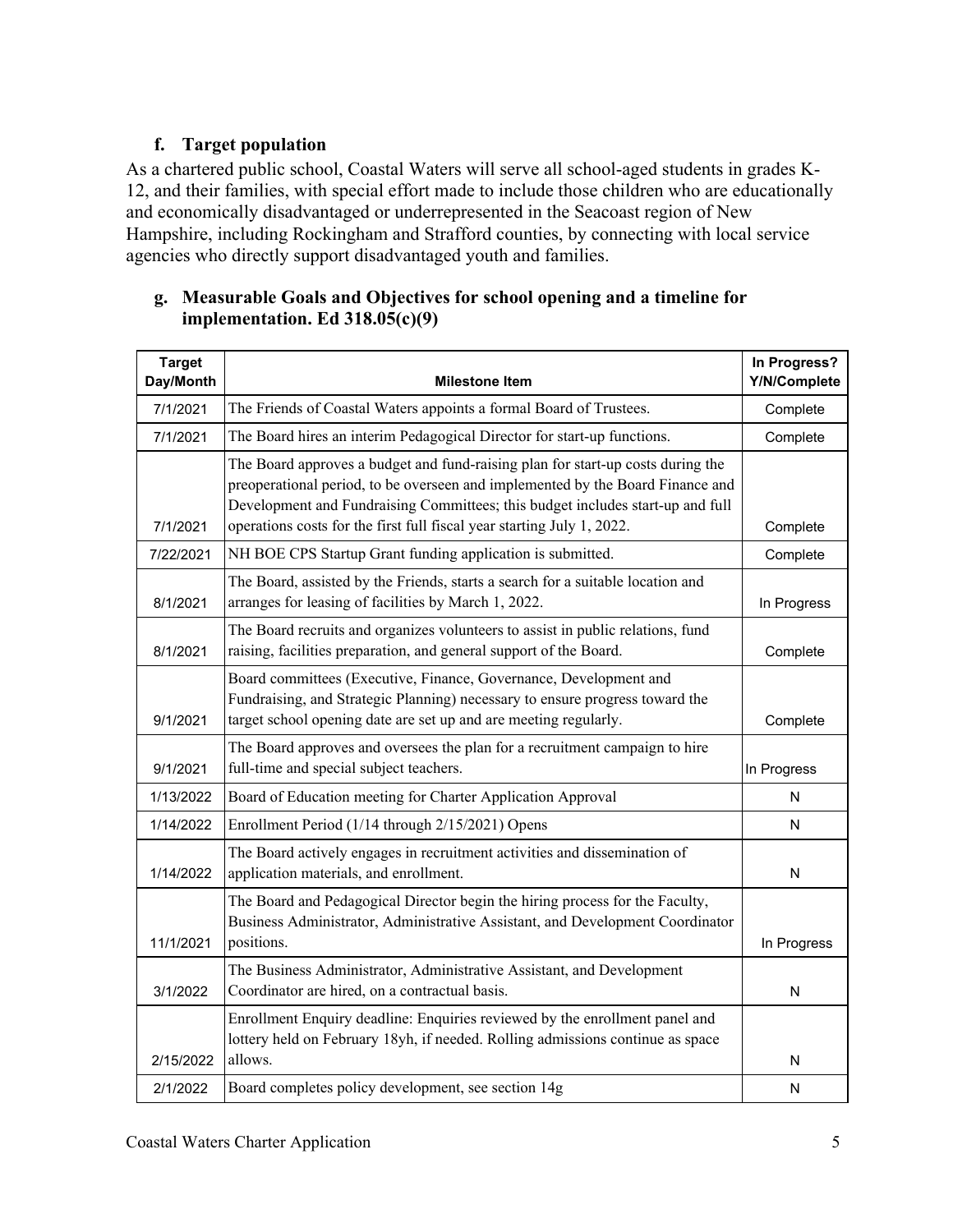| 3/1/2022  | The Board identifies school facilities location, and lease is signed                                                                                                                       | N |
|-----------|--------------------------------------------------------------------------------------------------------------------------------------------------------------------------------------------|---|
| 6/1/2022  | Faculty contracts are finalized, with full-time teachers to begin work July 1,<br>2022, and part-time faculty to begin around August 15, 2022, in line with the<br>2022-23 SAU52 calendar. | N |
| 6/1/2022  | Contracts for Pedagogical Director, Administrative Director, Business<br>Administrator, Development Coordinator, and Administrative Assistant are<br>finalized.                            | N |
| 6/1/2022  | Facilities have been leased and necessary upgrades/renovations begun.                                                                                                                      | N |
| 6/1/2022  | Pedagogical Director oversees the publication of curriculum materials (course<br>catalog); Student-Parent and Employee Handbooks.                                                          | N |
| 6/1/2022  | Special Education consultants at the NHDOE are contacted.                                                                                                                                  | N |
| 6/1/2022  | Title consultants at the NHDOE are contacted.                                                                                                                                              | N |
| 7/1/2022  | Contracts for Full-time faculty, Pedagogical Director, Administrative Director,<br>Business Administrator, Administrative Assistant, and Development Coordinator<br>go into effect.        | N |
| 7/1/2022  | All enrolled students in Kindergarten through Grade 12 to complete the<br>admissions process.                                                                                              | N |
| 7/1/2022  | School governance entities and processes are set up as described in this<br>application.                                                                                                   | N |
| 7/1/2022  | Teachers engage in short and long-term curriculum and assessment planning.                                                                                                                 | N |
| 7/1/2022  | School renovations have been completed. Health, fire and safety checks<br>scheduled, and required reports submitted to the NH DOE charter school office.                                   | N |
| 8/1/2022  | School set-up and preparation for opening commences                                                                                                                                        | N |
| 8/30/2022 | Coastal Waters Chartered Public School opens.                                                                                                                                              | N |

# **h. Projected student enrollment for each of the first 5 years of operation. Ed 318.05(c)(6)**

| <b>Year of Operation</b> | <b>Projected Enrollment</b> |
|--------------------------|-----------------------------|
| Year 1 (2022-2023)       | 320                         |
| Year 2 (2023-2024)       | 320                         |
| Year 3 (2024-2025)       | 320                         |
| Year 4 (2025-2026)       | 320                         |
| Year 5 (2026-2027)       | 320                         |

# **i. Students to be served: grade/age levels, maximum number, other information about pupils to be served**. **RSA 194-B:3,ll (e), Ed 318.09 (c)(5)**

Coastal Waters will serve grades K-12. While it had been our intention to begin with grades K-10 the first year, with an additional grade and students being added each successive year until the school is at capacity, the closing of key area high schools has caused us to expand our initial programming to support those students who are in need. Projected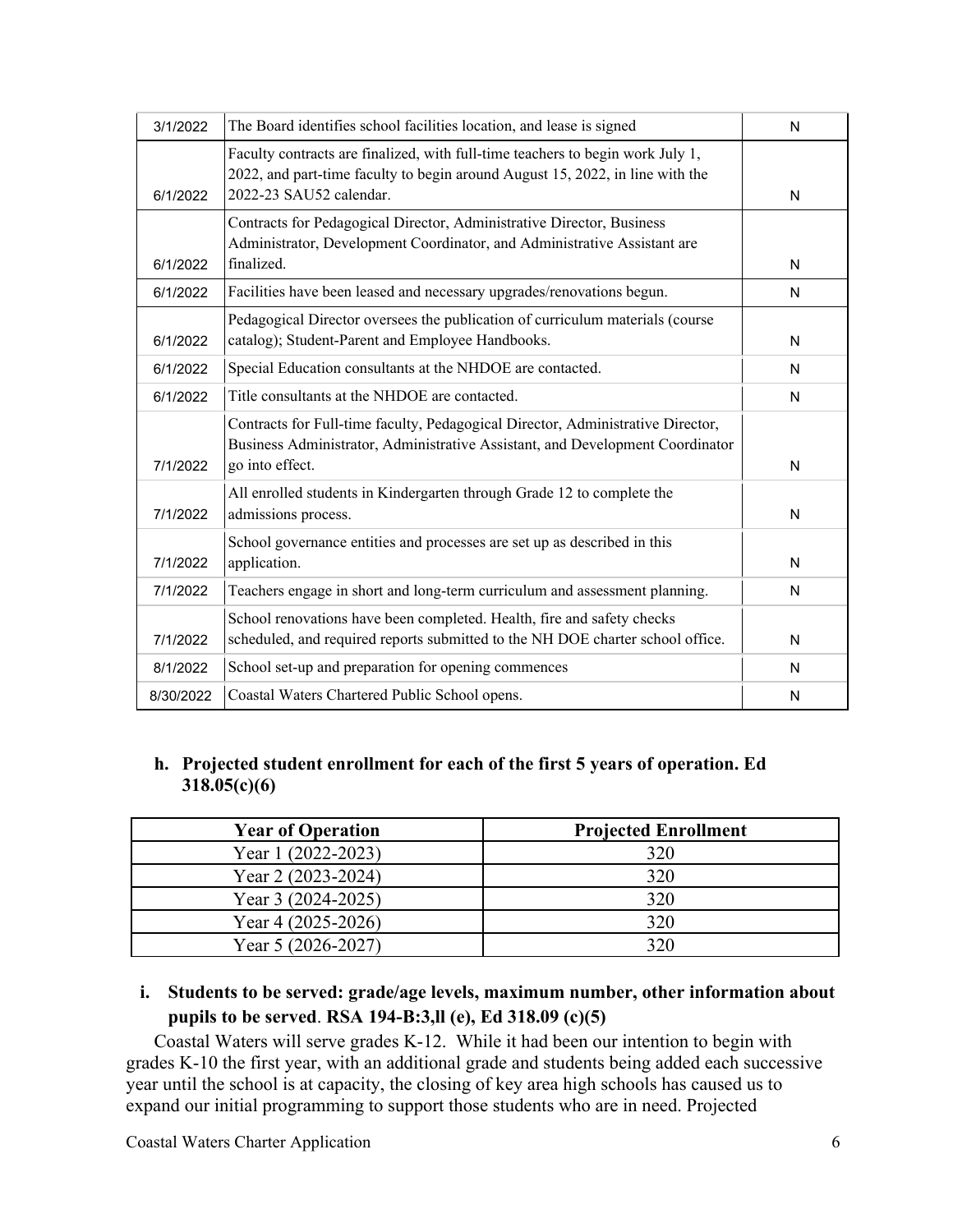enrollment is an average of 25 students in each grade, with full capacity enrollment of 320 students; however, due to the addition of grades 11 and 12, it is possible that we will have a small combined cohort of those two grades to begin with, which will expand as we move forward from this unique initial scenario. Student attrition will be examined each year and robust outreach, recruitment, and enrollment efforts made across the grades.

| Grade                 | 2022-2023 | 2023-2024 | 2024-2025 | 2025-2026 | 2026-2027 |
|-----------------------|-----------|-----------|-----------|-----------|-----------|
| K                     | 20        | 20        | 20        | 20        | 20        |
| $1 - 5$ (each grade)  | 25        | 25        | 25        | 25        | 25        |
| <b>Middle School</b>  | 25        | 25        | 25        | 25        | 25        |
| $6 - 8$ (each grade)  |           |           |           |           |           |
| <b>High School</b>    | 25        | 25        | 25        | 25        | 25        |
| $9 - 12$ (each grade) |           |           |           |           |           |
| <b>Total</b>          | 320       | 320       | 320       | 320       | 320       |

**Total Projected 5 Year Enrollment** 

#### **j. Educational need—How this school is different than district public schools and will it be located in an underserved community for educationally disadvantaged, at risk students? List the district, charter and non-public (private) schools currently operating in the general area.**

We are confident that the inclusive, strengths-based approach of Coastal Waters - its culture/community, curriculum, and teaching methods - will meet the needs and aspirations of students in our region of all backgrounds and ability levels. The characteristics noted in part e. above, which have been hallmarks of the Waldorf approach for decades, have been strongly validated by scholars in the field of education. We provide citations in Section 5.

While Rockingham County has the lowest poverty rate in New Hampshire, the county is estimated to have the second-largest number of people living in poverty, approximately 14,200, relative to other counties in the state (www.nhfpi.org). 7% of all students enrolled in school in Portsmouth live in poverty; 8.7% of elementary school aged children (grades 1-4) live in poverty, while 10.4% of Portsmouth high school students live in poverty (www.welfareinfo.org). Strafford County has a poverty rate of 9.5% (www.welfareinfo.org). Some examples of towns in Strafford County in the seacoast area are Somersworth (9% of children living below poverty), Rochester (10% of children living below poverty), and Farmington (11.5% of children living below poverty) (www.city-data.com). Based on the interest of families from 26 different towns in the area, our focus is centrality for greater accessibility, rather than addressing the population of a specific town or city.

Coastal Waters' recruitment will focus on those students who are educationally disadvantaged in Rockingham and Strafford Counties, as well as those who desire or require a unique developmental approach to learning. Students attending Coastal Waters will find extraordinary support from committed, involved teachers and staff who hold them to high standards while supporting them each step of the way. All students, regardless of intellectual, artistic, or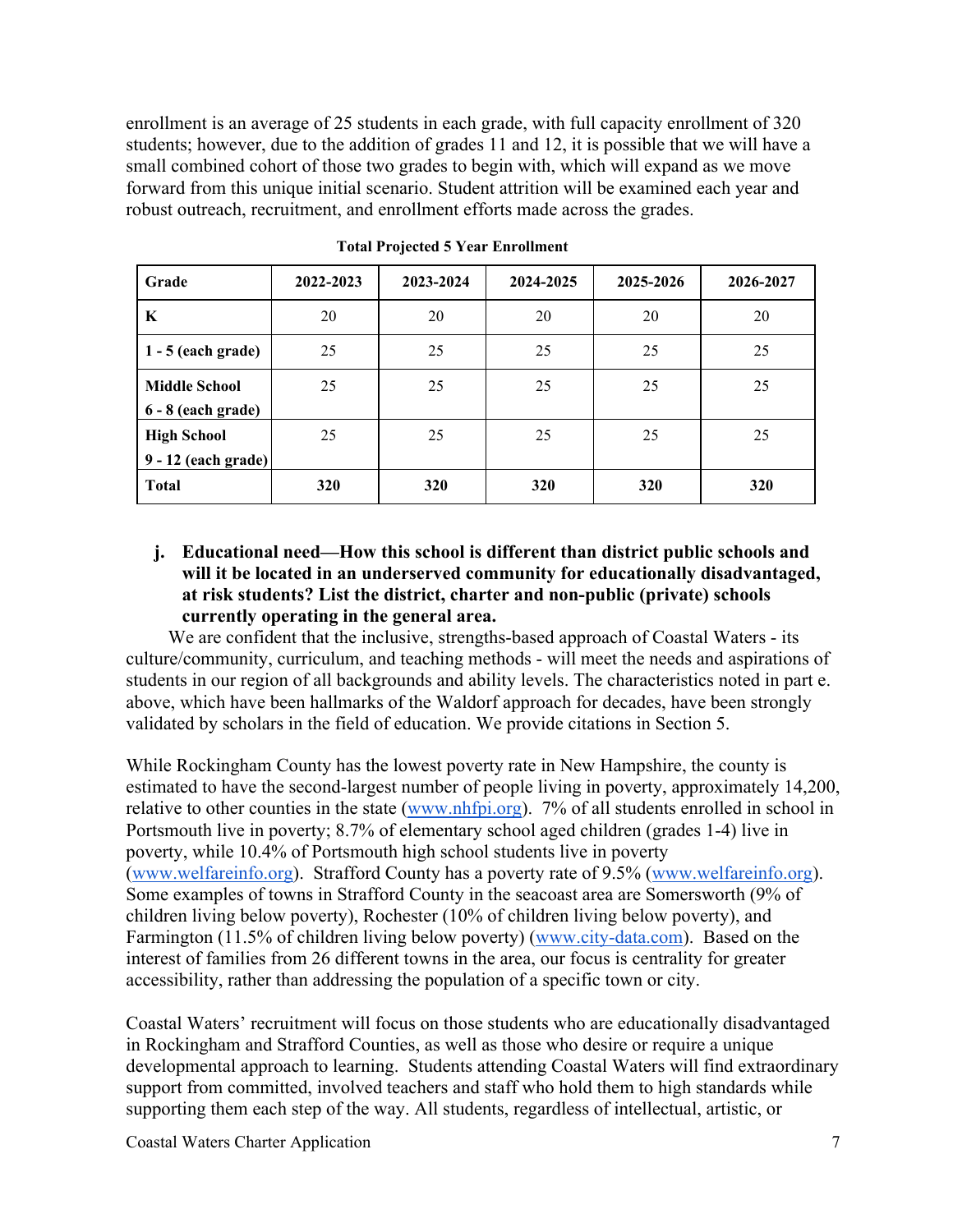physical ability, will be given the opportunity to cultivate their own unique gifts, while at the same time strengthening their connection to others, and their commitment to a sustainable and healthy world. Students who have discovered their personal strengths, learned to overcome obstacles, and built up their resilience will be well prepared to contribute to a compassionate, sustainable, and prosperous future for their local and global communities.

#### **Public Schools Currently Operating in the larger region:**

SAU 52 Elementary Schools (Dondero Elementary School, Little Harbour Elementary School, New Franklin Elementary School), Portsmouth Middle and High School; SAU 11 Dover Elementary Schools (Garrison Elementary School, Woodman Park Elementary School, Horne Street School), Dover Middle and High School, Seacoast Charter School, Dover, Cocheco Academy of the Arts (closing after 2021-22 school year); SAU 54 (22 miles from Portsmouth) Elementary Schools (McClelland School, East Rochester School, Maple Street Magnet School), Rochester Middle School, Spaulding High School; SAU 56 (18 miles from Portsmouth) Elementary Schools (Idlehurst Elementary School, Maple Wood School), Somersworth Middle and High School; SAU 16 Elementary schools (Main Street Elementary School, Lincoln Street Elementary School, Newfields Elementary School, Kensington Elementary School), Cooperative Middle School, Exeter High School, Great Bay Charter School; SAU 50 Elementary Schools (Newington Public School, Greenland Central School, Maude H. Trefethen School, Rye Elementary School), Rye Junior High School; SAU 14 (25 miles from Portsmouth) Epping Elementary, Middle and High School.

#### **Independent Schools Currently Operating in the area**:

St Patrick Academy, Portsmouth; The Cornerstone School, Stratham; Phillips Exeter Academy, Exeter; Heronfield Academy, Hampton Falls; Portsmouth Christian Academy, Dover; St Thomas Aquinas, Dover; Saint Mary Academy, Dover; Tri City Christian Academy, Somersworth; Acton Academy Seacoast, Dover; Berwick Academy, South Berwick, Maine; Seacoast Waldorf School, Eliot, Maine.

#### **k. Any reasons why the prospective Board of Trustees believes RSA 194- B.3.XII relative to a shortening of deadlines may apply to this case.**

Recognizing that the acquisition and retrofit of a suitable space will take considerable time and effort, we respectfully ask for an expedited decision regarding the application of Coastal Waters. Additionally, the Board believes that an expedited deadline is necessary to allow the development team and Board to hire staff and set up school operations as soon as possible to assist with the implementation of plans for the school.

#### **Section 4: Governance**

#### **a. Governing Board: roles, responsibilities, qualifications, skillset, experience. Ed318.09(e)(2)**

The operating bodies of the school are the Coastal Waters Board of Trustees ("Board"), the Administration (consisting of the Pedagogical Director, Administrative Director, Business Administrator, Administrative Assistant/Registrar, Educational Support Coordinator (LEA Liaison), and Development Coordinator), the Leadership Council (consisting of the Pedagogical Director, Administrative Director, and Faculty Chairs), and the Faculty. The School Community Association - and in the High School, Student Council as well - play an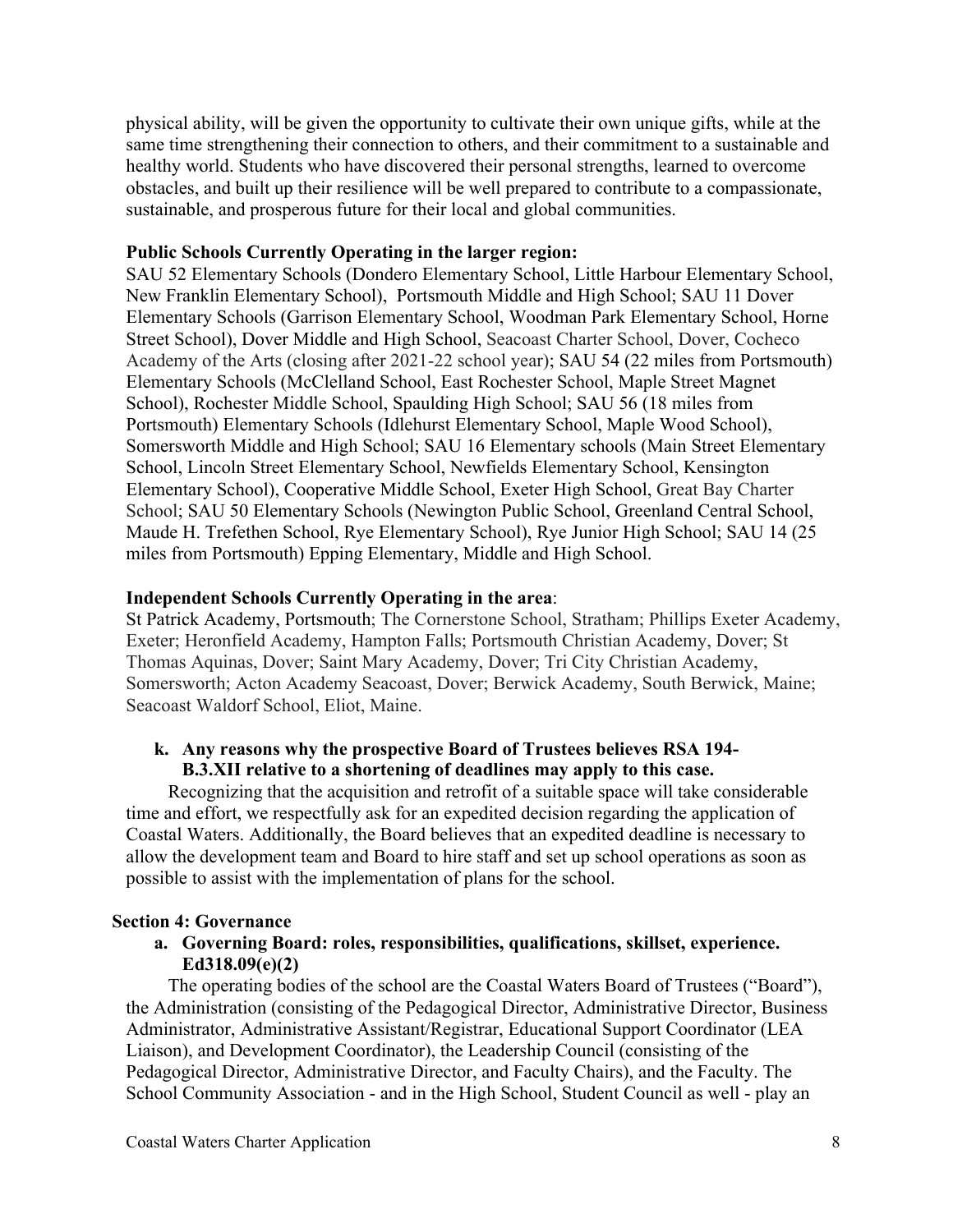advisory and non-decision making role. All governance bodies will adhere to democratic processes and principles. Implementation of governance is characterized by collaboration, effective servant leadership, and accountability. Our school leadership process follows the guidelines of the Alliance for Public Waldorf Education, which recommends the principle of shared responsibilities within established legal structures, for school governance. A core organizing principle of Waldorf education is that decisions related to educational programming are best made by the teachers who are working directly with students every day.

The Leadership Council, made up of the Pedagogical Director, Administrative Director, and the Lower (K-5), Middle (6-8), and Upper School (9-12) Faculty Chairs, is responsible for supporting and reviewing all staff members, as well as supporting students and families who may require individual attention. The Council develops, monitors, and reviews the curriculum; student assessment and reports; student behavior and discipline; as well as the daily schedule and future planning. It is the responsibility of the Board to approve recommendations regarding hiring of faculty submitted by the Leadership Council. In the event of a disagreement on the leadership council, the Pedagogical Director shall make the final decision. Since there will be no Leadership Council prior to having hired teachers, the initial recruitment and hiring of Faculty will be the responsibility of the Board, and the Pedagogical Director, when that position is filled.

The Pedagogical Director is responsible for the overall school pedagogy and curriculum, dayto-day teaching and learning, parent and student concerns, and direct supervision of the Faculty (in conjunction and consultation with the Faculty Chairs) and Educational Support Coordinator (LEA Liaison).

The Administrative Director is responsible for the day-to-day work of the essential administrative operations of the school, and direct supervision of the Business Administrator, Administrative Assistant, and Development Coordinator.

The Board has the final responsibility for fiscal and legal matters and is accountable for the school and its operations. The Board is ideally made up of at least four parent representatives, five community members, and the Pedagogical Director and Administrative Director as nonvoting members. We will look for expertise and skills in the following areas when choosing Board members: law, finance, fundraising, Waldorf education, public education, marketing, development, grant writing, information technology, and administration. Our current Board members' qualifications include Waldorf teaching experience, school fundraising, project management, real estate, grant writing, non-profit management, and financial expertise. All Trustees should show dedication to the mission and vision of the school and possess the following personal characteristics:

- Honesty, sensitivity to, and tolerance of differing views; a friendly, responsive and patient approach; community-building skills; personal integrity; light-heartedness; and a commitment to professional standards of confidentiality.
- Willingness to prepare for and attend Board and committee meetings, ask questions, take responsibility and follow through on a given assignment, contribute personal and financial resources according to circumstances, open doors in the community, and evaluate one's own performance.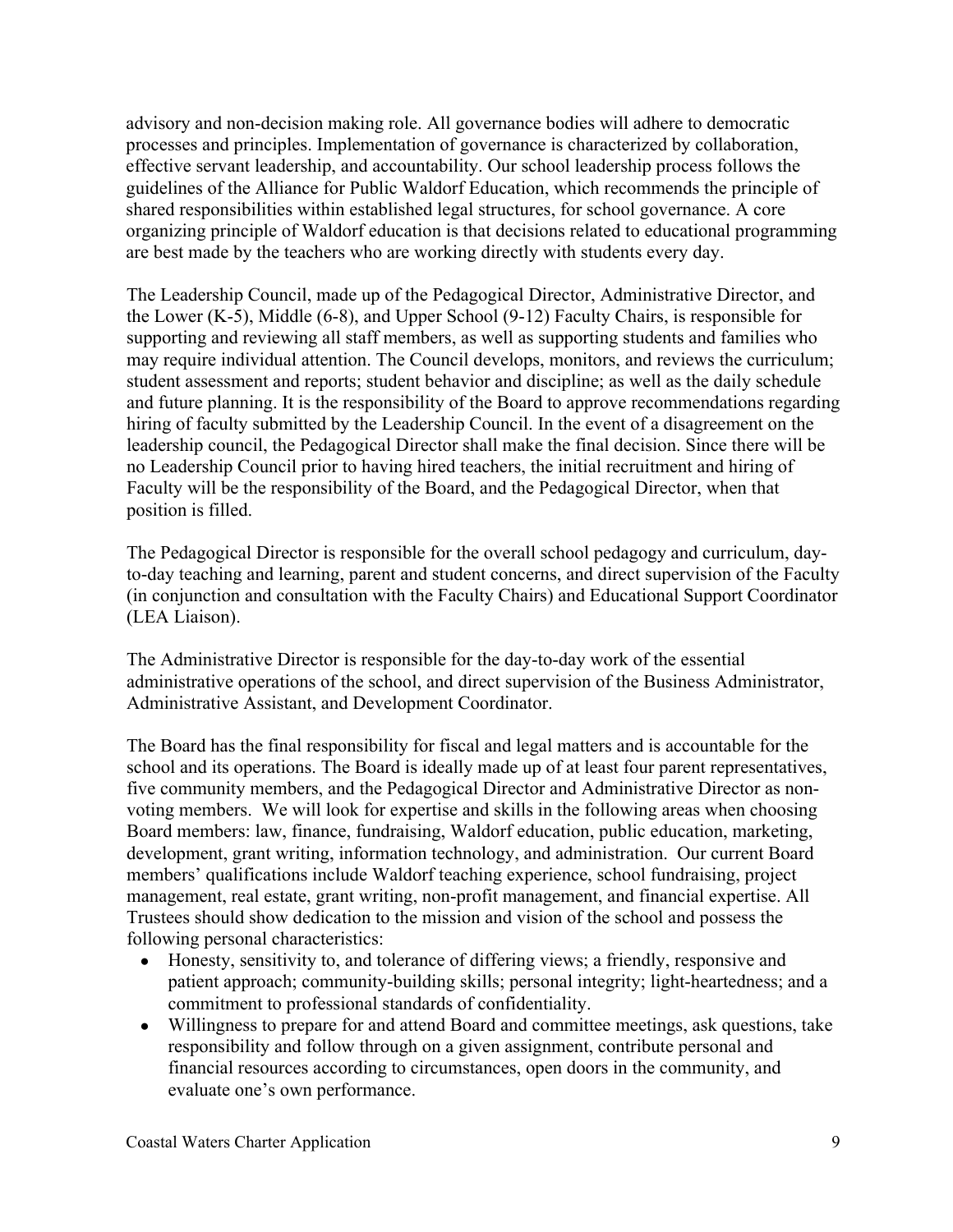• Willingness to develop certain skills not already possessed, such as: to cultivate donors and solicit funds, cultivate and recruit Board members and other volunteers, read and understand financial statements, learn more about the substantive program area and issues pertaining to the school.

The Board meets on a monthly basis throughout the year and is an open public meeting (in accordance with RSA 91 A-2, except for those meetings or proceedings designated as nonpublic sessions as defined in RSA 91-A:3, II). The meeting schedule is maintained on the school website. Board members are expected to attend meetings regularly and will be subject to replacement if absences reach 50 percent or more of meetings in a six-month period. For purposes of conducting business, the Board will follow the New Hampshire Right to Know Law, RSA 91-A. For purposes of lawful meetings, a quorum is defined as a majority of the Board physically present or participating through video or voice communication systems. Records and minutes of meetings will be kept in accordance with statutory guidelines. It is the responsibility of the Board to develop policies and put them in writing, so they serve as guidelines and goals for the successful and efficient functioning of the school. It will annually evaluate and update its policies and ensure compliance with RSA 194 B:5. If in express conflict, compliance to NH state regulations will take precedence.

The Board's functions include:

- Overseeing that the school's program and operation are faithful to the terms of its charter, bylaws, policies, and mission statement.
- Adopting policies that further clarify and assist in maintaining the vision, mission, and educational program of Coastal Waters.
- Ensuring that the school is financially solvent by planning and budgeting to meet the school's goals, approving an annual budget for the school as well as a long-range strategic growth plan.
- Ensuring proper accounting and reporting policies.
- Hiring the Pedagogical Director and Administrative Director and evaluating their performance annually.
- Creating, serving on, and appointing people to necessary committees.
- Providing Board orientation to all members, which includes introduction to the school and curriculum, classroom visits (when operational), and copies of Board by-laws and Employee and Student-Family Handbooks.

Prior to opening, the Board of Trustees of Coastal Waters will develop policies regarding: Budget, fund-raising and growth, Records retention, Promotion of school safety, Reporting of suspected abuse or neglect, Sexual harassment, Pupil safety and violence prevention, Limiting the use of child restraint practices, Suicide prevention, Civil rights, and Grievance and complaints process.

These policies will be compiled in a binder and included in the Student-Family and/or Employee Handbooks, as appropriate.

## **b. Method by which the Board of Trustees and their terms are determined. RSA 194- B:3,II(c)**

The founding Board is appointed by the Friends of Coastal Waters, the founding organization of the school, which includes community members, parents, and educators. A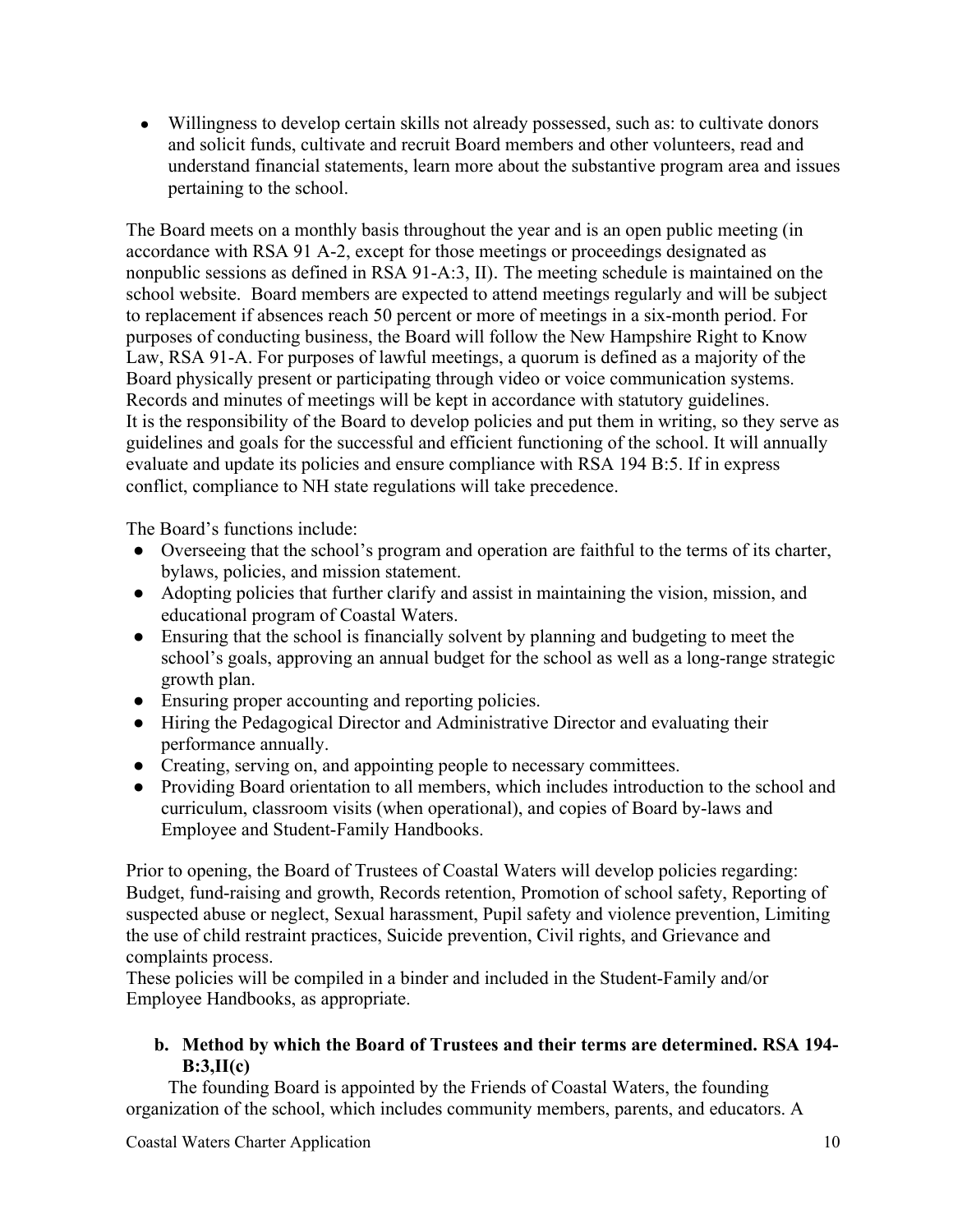formal transition and induction will take place within two months of school authorization and before the school begins to operate. Prospective Board members will participate in training in general governance and financial management, as advised by the New Hampshire Center for Nonprofits, the Local Government Center, and the New Hampshire School Boards Association. Terms of the Board are staggered three-year terms. Approximately one half of the initial Board of Trustees will be appointed for two or three-year terms to initiate staggered terms to ensure governance stability. Terms can be renewed by nomination and majority vote of the Board. The Board may appoint a member to fill a vacancy to complete a term according to established term timelines. The Board, once operating, will select and appoint future Board of Trustees and establish policies for Board governance and filling vacancies.

#### **c. Board of Trustees By-Laws Ed 318.09(e )(2)**

Please See Appendix I for complete By-Laws.

The Board Meeting schedule will be posted on the Coastal Waters website, and approved meeting minutes will be posted there as well, unless requested in written format for anyone unable to access them electronically.

## **d. Organizational Structure and Growth Plan RSA 194-B:3, ll (b)**

The Board of Trustees will immediately begin functioning in accord with its Bylaws, meeting monthly, or more frequently as needed, to ensure successful implementation of the school's program. Its plan for organizational growth includes the following steps:

- Election of Board officers.
- Review of and implementation of a comprehensive fundraising and development plan for pre- and post-opening of the school.
- Preparation and review of detailed budget and monthly financial results for school operations.
- Hiring of the Pedagogical Director, Administrative Director, Development Coordinator, Business Administrator, and Administrative Assistant.
- Commence the search for initial full-time faculty and will rely on the Pedagogical Director to complete the contractual hiring.
- Set up the Board Executive Committee, to consist of the Chair, Vice-Chair, Secretary, and Treasurer of the Board, with insight from the Pedagogical Director and Administrative Director.
- Set up other committees as designated in the Bylaws. Please also see Section 3g. for timeline for implementation.

The Pedagogical Director will ensure that preparation for delivering the curriculum is completed by August 2022, including but not limited to: professional development; decisions/steps in regard to enrollment; course schedules; adjunct/part-time faculty; classroom supplies/equipment; extracurricular activities.

During the first five years of operation, we will be focusing on strengthening our internal processes and policies to ensure continuous development through a process of self-evaluation and consultation with other charter schools, the Department of Education, and the Alliance for Public Waldorf Education. We will continue to develop and refine daily policies, procedures, and practices in our program and strengthen the faculty and administration through professional development. Supplemental programming during the school day will be developed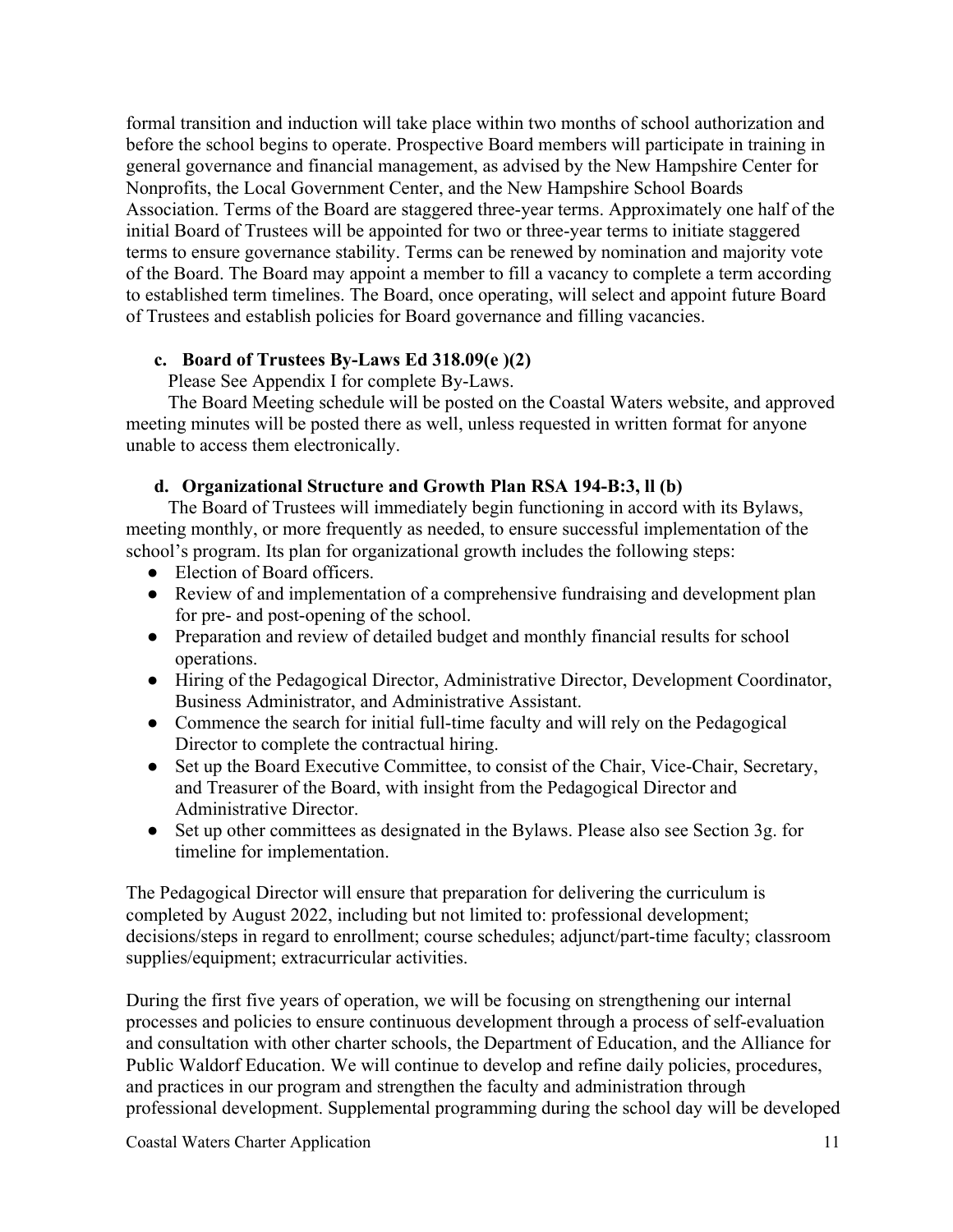to meet the needs of our students. Each of these steps will be undertaken after careful evaluation of our already existing program to ensure the delivery of a high-quality educational experience for all students. As the school grows, faculty and administrative staff will be added to support school needs (see budget detail for staffing breakdown). Additional programs, such as before and after care, will also be evaluated and developed to meet the needs of our families.

## **Board of Trustees**

Provides legal and fiduciary stewardship, strategic planning, fundraising, and risk management oversight; hires and reviews the Pedagogical Director and Administrative Director; and holds the Pedagogical Director and Administrative Director responsible for accomplishing the school's vision, mission, and strategic plan.

| <b>Board Committees</b>                               | Pedagogical<br><b>Director</b>   | <b>Administrative</b><br><b>Director</b> | <b>Business</b><br><b>Administrator</b> | <b>School</b><br><b>Community</b><br><b>Association</b> |
|-------------------------------------------------------|----------------------------------|------------------------------------------|-----------------------------------------|---------------------------------------------------------|
| <b>Executive: Oversight</b>                           | Curriculum/                      | Regulations/                             | Payroll                                 | In-school                                               |
| of administration and                                 | Programming,                     | Compliance,                              | (contracted),                           | community                                               |
| operations with                                       | Educational                      | Security/Safety,                         | <b>Benefits</b>                         | building $&$                                            |
| Pedagogical Director,                                 | Policies, Hiring                 | School Report                            | (contracted),                           | sponsorship of                                          |
| <b>Administrative Director</b>                        | Faculty,                         | Card, Budget,                            | Financial                               | parent education                                        |
| and Business                                          | <b>Teacher Review and</b>        | Mediator and                             | reporting,                              | opportunities                                           |
| Administrator                                         | Support, Festivals               | Advisor,                                 | Supplies,                               |                                                         |
| <b>Finance: Monitors</b>                              |                                  | Festivals                                | Main Office,                            |                                                         |
| finances and reports to                               | Oversees student                 |                                          | Buildings &                             | Encourages                                              |
| the full board                                        | assessment and                   |                                          | Grounds                                 | greater                                                 |
| Governance: Recruit                                   | reporting                        |                                          |                                         | community                                               |
| & orient new board                                    |                                  | <b>Admin Assistant</b>                   |                                         | involvement                                             |
| members, ensures                                      | Oversees student                 | Manages                                  |                                         | events and                                              |
| board and committees                                  | behavior and                     | activities of main                       |                                         | outreach                                                |
| are working effectively,                              | discipline, as well as           | office                                   |                                         |                                                         |
| maintains climate to                                  | parent                           |                                          |                                         |                                                         |
| promote effective work<br>and morale within the       | concerns/complaints              | Development<br>Coordinator               |                                         | Coordination of                                         |
|                                                       | Collaborates with                |                                          |                                         | staff appreciation,                                     |
| Board                                                 |                                  | Enrollment,<br>Outreach,                 |                                         | fundraising, and<br>celebration events                  |
| <b>Development and</b><br><b>Fundraising: Creates</b> | w/ Ed. Support<br>Coordinator on | Fundraising,                             |                                         |                                                         |
| development plan;                                     | Special Ed., as well             | Development                              |                                         |                                                         |
| plans and facilitates                                 | as other student                 |                                          |                                         |                                                         |
| outreach events w/                                    | support positions                |                                          |                                         |                                                         |
| Enrollment,                                           | (i.e., guidance                  |                                          |                                         |                                                         |
| Development and                                       | counselor)                       |                                          |                                         |                                                         |
| Admin. support                                        |                                  |                                          |                                         |                                                         |
| <b>Strategic Planning:</b>                            | Collaborates with                |                                          |                                         |                                                         |
| Long range planning                                   | Faculty chairs on                |                                          |                                         |                                                         |
|                                                       | curriculum, faculty              |                                          |                                         |                                                         |
|                                                       | hiring, and faculty              |                                          |                                         |                                                         |
|                                                       | evaluation                       |                                          |                                         |                                                         |
|                                                       |                                  |                                          |                                         |                                                         |

# **Organizational responsibilities overview:**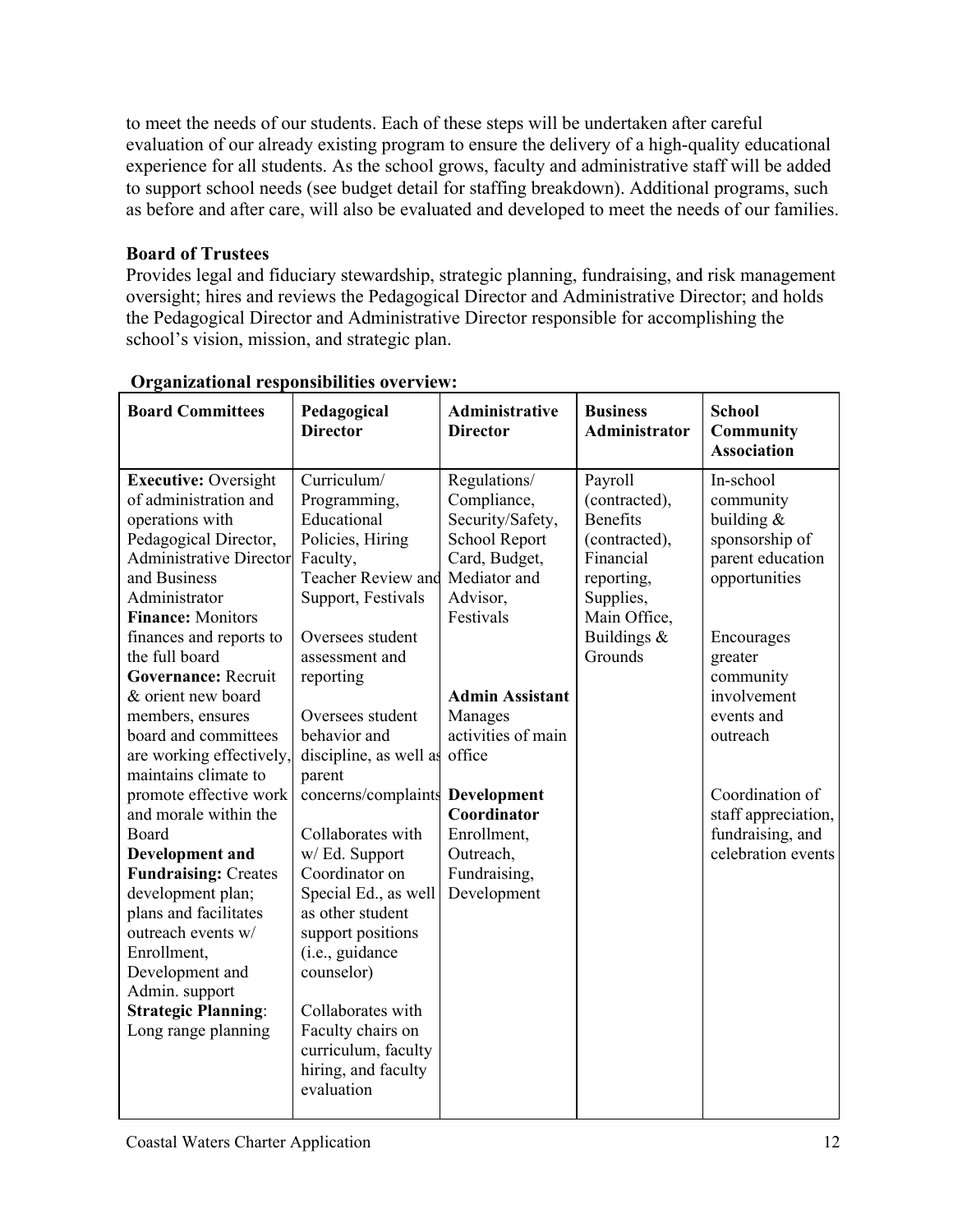

#### **e. Fundraising Plan Ed 318.09 (e )(11)**

The Development and Fundraising Committee of the Coastal Waters Board of Trustees is tasked with working with the Development Coordinator in the planning and implementation of all development and fundraising activities, recognizing that to be successful we will also have to engage school staff, families, and students. We will have an estimated \$1,625,000 of start-up costs reflecting 6-12 preoperational months of salaries, lease and taxes, technology infrastructure, curriculum and professional development, and supplies. It is anticipated that we will receive a Federal Start-up grant to cover the majority of these costs. The members of the Development Team and Fundraising Committees of the Board will be submitting the necessary application to the State of NH as soon as the application period opens, and have been in communication with BOE contacts regarding this process. We also expect to raise a modest \$20,000 in donations from appeals to supportive individuals and organizations in the community as well as through an online Silent Auction organized by the Development Team and the Board.

Our current budget involves raising a total of \$90,000 our first year, growing 3% each year. A portion of this will be raised through school sponsored fundraisers: a Fall Festival/Halloween Walk in October, a Winter Craft Fair to be held in November, a Fun Run in April, a raffle and Spring Fair to be held in May, a Gala and Auction to be held at the end of the school year in June, a lemonade stand/face painting table at Farmers Markets during the Summer, as well as a Community Yard Sale. We will also schedule Dine to Donate events with local restaurants throughout the school year. While we recognize some of these fundraisers require a significant input of time on the part of families and community members, they also serve an important dual function of community-building and public presence. Given this dual function, they will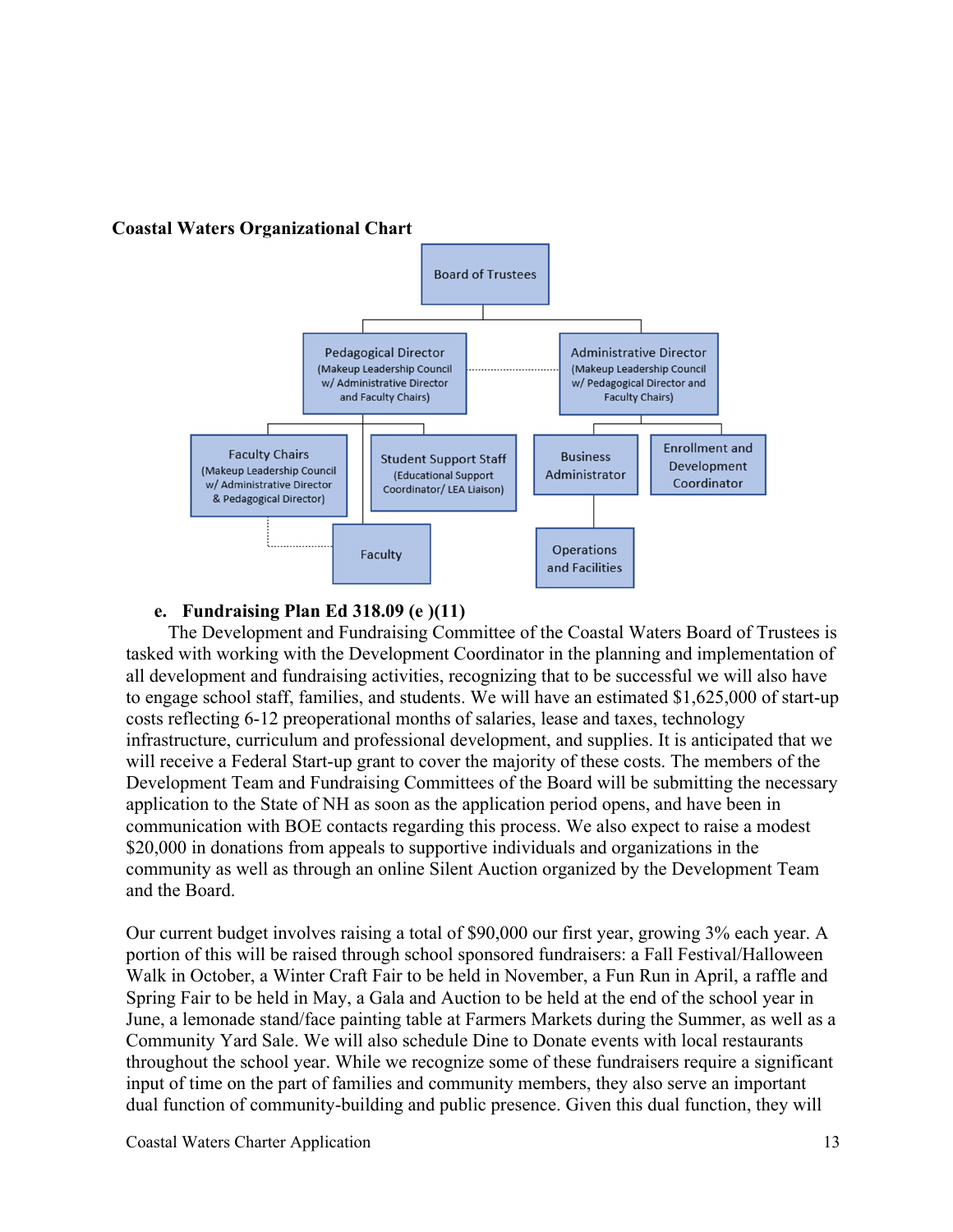be the responsibility of a subcommittee composed of members of the Development and Fundraising Committee with oversight by the Development Coordinator.

The remaining portion of the fundraising goal will be raised through the Annual Appeal to individuals, as well as corporate gifts and grants. The Annual Appeal request will go out by November 1 with the aim of reaching our goal of \$15,000 by December 15 of each year. We expect to have 100% board and faculty involvement at whatever level feels manageable to the individual. This annual appeal will be the responsibility of the Development and Fundraising Committee with oversight by the Development Coordinator and support from the Administrative Assistant. We are asking families to contribute \$500 towards the annual appeal before the school opens to help offset start-up and operating costs. This is voluntary and in no way impacts admissions.

The identification of appropriate grants will be the responsibility of the Grant Writer and Development Coordinator. Members of the Development and Fundraising Committee will assist with grant writing, as needed. We are currently investigating potential grants. Deadlines for grants may be variable, but we will aim to have raised the total from grants by March of each year.

The Development and Fundraising Committee is accountable to the Board of Trustees. The Board will conduct an evaluation of all fundraising activities during regularly scheduled meetings to ensure that goals are being met, and to determine best practices and potential areas of improvement. Please see the detailed fundraising plan in Appendix N.

# **f. Grievance/complaints Process or Policy**

Coastal Waters is committed to providing the best possible working conditions for its employees, and educational environment for students and families. We strive to ensure fair and honest treatment of all employees, students, and families, and all community members are expected to treat each other with mutual respect.

## Internal Grievances/Disputes

Grievances/Disputes arising from within Coastal Waters, including all disputes among and between students, staff, families, volunteers, advisors, partner organizations, and governing board members, will be resolved pursuant to policies and processes developed by the school. The Local Education Agency (LEA) shall not be involved with internal disputes of Coastal Waters unless Coastal Waters requests LEA involvement, or it is legally required.

No employee, student or family will ever be penalized, formally or informally, for voicing a complaint with Coastal Waters in a reasonable, business-like manner, or for using the conflict resolution procedure. In situations involving a concern about a teacher or other employee, the parent/guardian or student are encouraged to first bring their complaint to the teacher or employee in question. If they feel the issue is not resolved, the steps listed below would then be followed. The procedure may be discontinued at any step by the initiator.

1. The concerned party presents the conflict in written form to the Pedagogical Director or Administrative Director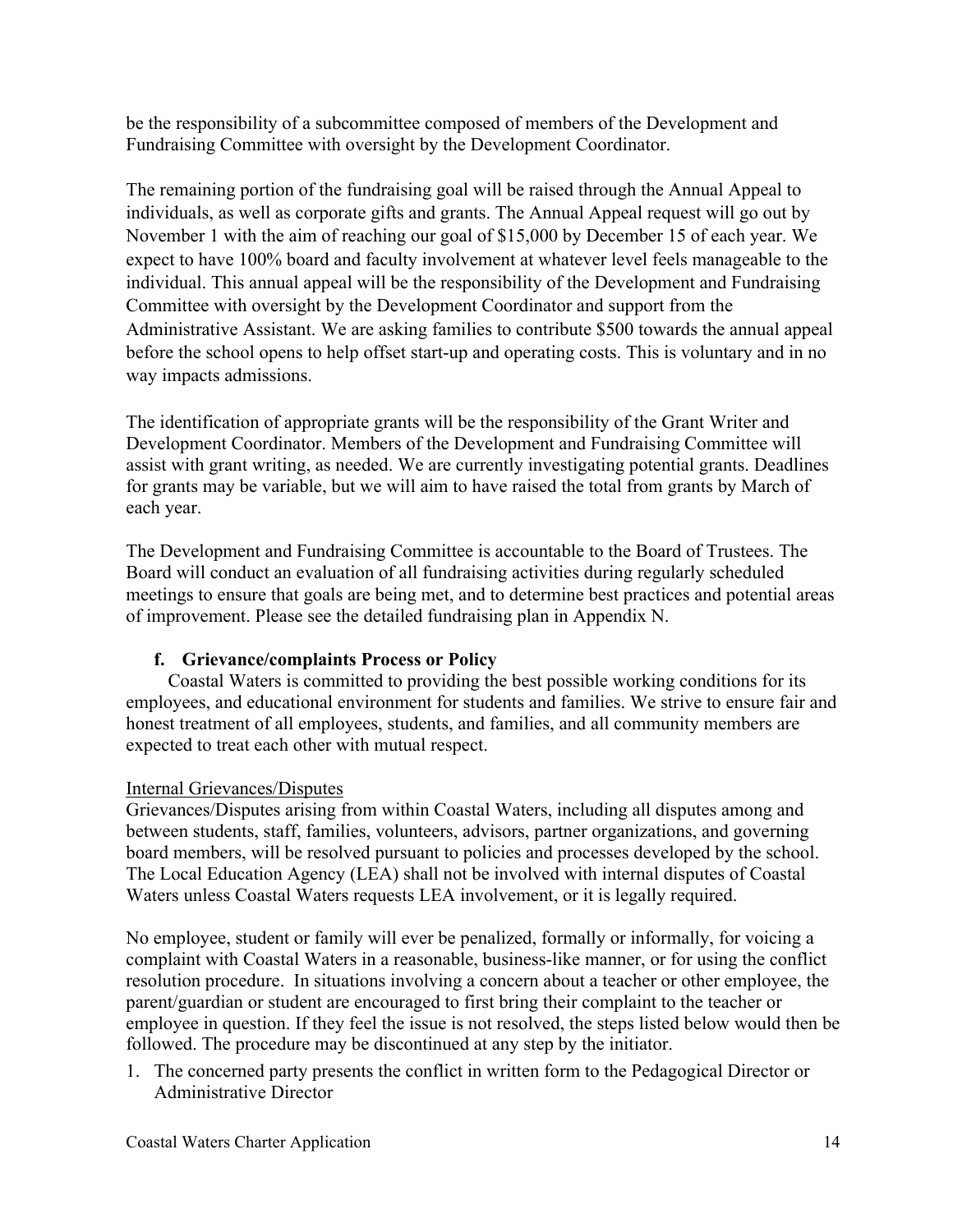- 2. The Pedagogical Director or Administrative Director responds to conflict, after consulting with others when necessary, and documents all discussion.
- 3. Any grievance or complaint that is not resolved by the above steps shall be brought before the Board following Ed. 204 and RSA 91-A procedures

In the case of grievances and/or complaints against the Board that cannot be resolved through informal conflict resolution, an agreed-upon third-party mediator shall engage the parties in a voluntary and non-binding mediation session designed to facilitate resolution of the dispute. The cost of such mediation shall be split between the parties. If applicable, each party shall bear its own attorney fees which result from the dispute resolution process.

## Disputes Between the Sending District and Coastal Waters

In the case of disputes between a student's sending district and Coastal Waters, an attempt will always be made to resolve them amicably and reasonably without resorting to formal procedures. Coastal Waters shall refrain from public commentary regarding any disputes until the matter has progressed through the dispute resolution process unless legally required to do otherwise. In the event of a dispute between Coastal Waters and a resident district, we agree to frame the issue in a written format to be submitted to the Superintendent of the district and Coastal Waters Directors. The Coastal Waters dispute process is as follows; however, we acknowledge that each sending district may have their own procedures and we will cooperate/coordinate to determine an agreed-upon process: Directors and district Superintendent or representative shall meet informally and confer in a timely fashion to attempt to resolve the dispute, not later than 5 business days from receipt of the statement. In the event that this informal meeting fails to resolve the dispute, both parties shall identify two governing board members from their respective boards who shall jointly meet with the district Superintendent/representative, Pedagogical Director, and Administrative Director and attempt to resolve the dispute within 15 business days from the dispute statement. If this joint meeting fails to resolve the dispute, the district Superintendent/representative and Administrative Director will identify a neutral third-party mediator to engage the Parties in a voluntary and non-binding mediation session designed to facilitate resolution of the dispute. The format of the mediation session shall be developed jointly by the district Superintendent/representative, Pedagogical Director, and Administrative Director. Mediation shall be held within thirty business days of receipt of the dispute statement. The costs of mediation shall be split between the sending district and the Coastal Waters. If applicable, each party shall bear its own attorney fees which result from the dispute resolution process.

#### **Section 5: Education Plan**

**a. Curriculum and Instruction that meets or exceeds state standards in the subject areas offered; clearly defined, research-based with evidence of effectiveness. RSA 194-B:3, ll (f); Ed 318.09 (e)(4)**

The Coastal Waters curriculum meets or exceeds New Hampshire state standards in all core subjects for all grades and offers the following list as clarification:

- English language arts and literacy  $(ELA)$  See Appendix P for a chart of alignment with Common Core standards (all standards are met in Grade K-8, though with slightly different timing, at which point the standards are in alignment with NH state standards for high school; grades 1-8 use the Waldorf-based *Roadmap to Literacy* curriculum
- Mathematics See Appendix P for a chart of alignment with Common Core standards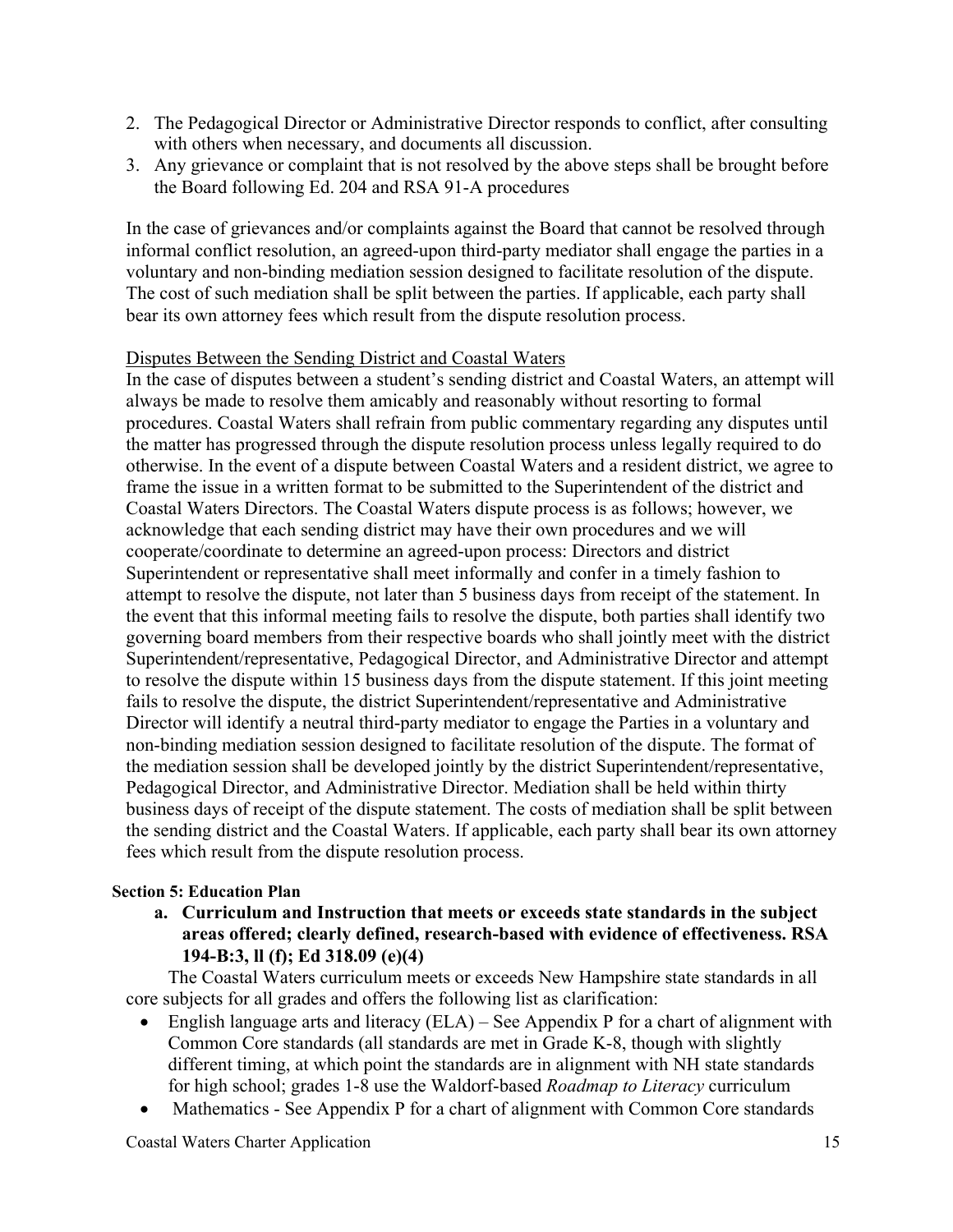(all standards are met in Grade K-8, though with slightly different timing, at which point the standards are in alignment with NH state standards for high school; grades 1-12 use the Waldorf-based *Making Math Meaningful* curriculum

- Science See Appendix P for a chart of alignment with the Next Generation Science Standards (all standards are met in Grade K-8, though with slightly different timing, at which point the standards are in alignment with NGSS standards for high school)
- Social studies/history See Appendix P for a chart of alignment with the New Hampshire Social Studies standards (all standards are met in Grade K-8, though with slightly different timing, at which point the standards are in alignment with state standards for high school)
- Foreign language All students take two foreign languages from Grades 1-12, and exceed state standards in this area
- Music General music instruction is incorporated into many other subjects and begins in kindergarten, while formal ensemble (instrumental and/or vocal) is begun in Grade 4 and continued through high school, therefore exceeding state standards
- Visual, manual and performing arts Art is incorporated into all subjects beginning in kindergarten, and students are given elective art opportunities beginning in middle school to supplement their standard arts-immersion based curriculum, thereby exceeding state standards
- $\bullet$  Health Coastal Waters will be in alignment with the New Hampshire state health education standards at all grade levels
- Computer science While the Common Core standards charts in Appendix P indicate that some of the technology-based curriculum standards are taught in later grades, the use and understanding of technology is in alignment with the New Hampshire Computer Science Standards by grade
- Physical education Movement is incorporated into the daily curriculum in many different ways, including gross and fine motor skill development, free play, cooperative games and sports, etc., in addition to the twice weekly physical education classes in grade 1-12; all NH state standards are met and exceeded

T content and method of delivery are calibrated to meet the needs, interests, and capabilities of students at each developmental stage through combined elements of thinking, feeling and doing (intellectual, emotional, and physical) to encourage engagement on multiple levels. The curriculum includes participation in service projects in the community and daily school jobs such as clean-up and recycling. Community and school service help students learn the values of meaningful work, self-sufficiency and responsibility to oneself and to others. Likewise, stewardship of our natural world is an important part of the curriculum, and outdoor experiences are used not only for education in many subjects, but also in recognition of the physical and mental health benefits of opportunities for movement and time spent outdoors.

The Research Institute for Waldorf Education has published many articles and summaries of inquiry which span all ages and topics of curriculum content, as well as professional development for teachers in various subjects. To list the extent of their research would be impossible here, but their articles are available at no cost on their website (www.waldorf research institute.org).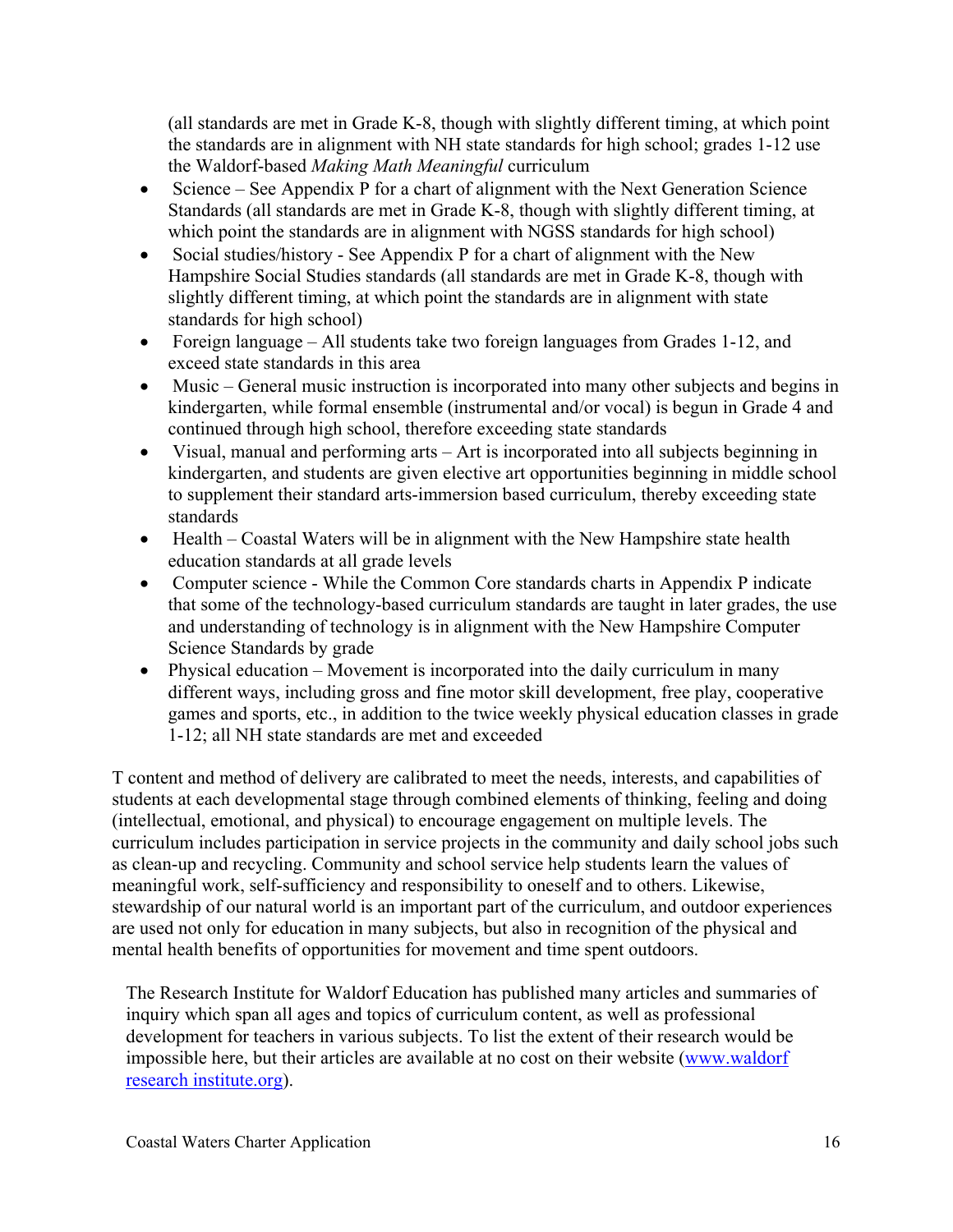Another source describing the Waldorf curriculum is:

*The Tasks and Content of the Steiner-Waldorf Curriculum*, by Rawson, M., Richter, T. and Avison, K, Eds. Floris Books,  $2<sup>nd</sup>$  Ed. (2014).

This book describes the development of each subject through the years 1-12 and gives an overview of the work of each class.

A source specifically describing the Waldorf high school curriculum is:

"The Waldorf High School" (An excerpt from *Understanding Waldorf Education: Teaching From the Inside Out*, by Jack Petrash, Gryphon House, Inc. (2009). Available at https://www.waldorfschool.com/documents/education/the\_waldorf\_high\_school\_understandin g\_ waldorf\_education.pdf

This article summarizes the themes and methods for delivering the Waldorf high school curriculum, including its developmental focus through four years on capacities for observation, comparison, analysis, and synthesis; in-depth study through block courses; training for independent and critical thinking; and artistic immersion.

Within the basic sequence of required courses, a Waldorf school faculty may adopt content and activities that best meet the needs and interests of the students being served. Waldorf school teachers regularly engage in professional development and collegial discussions of best practices for addressing the changing needs of today's students. For example, the High School Research Project of the Association of (Independent) Waldorf Schools in North America has published a series of teachers' colloquiums on core subjects –available from the Online Waldorf Library (www.waldorflibrary.org).

The Waldorf curriculum and instructional methods are grounded in an understanding of child and adolescent development (Steiner 1921/2003, 1926/1977). This developmental approach is essentially Piagetian in nature in focusing on developmental stages and developmentally appropriate lessons across the age range (Piaget & Inhelder, 1969/2000). That is, expectations in regard to the development of capabilities and dispositions change with each grade. Course content, standards, and instructional and assessment methods are designed to accord with these differences. Coastal Waters takes this model of education even further to address issues that are important in today's quickly changing world. Social justice, equity, diversity, individual and global responsibility, and environmental sustainability are embedded in the content of the curriculum and in the affirmation of each member of the community.

The Waldorf approach followed at Coastal Waters is holistic. Academic progress is part of a more comprehensive educational goal that explicitly includes and fosters emotional, physical, social, and character development, as well as cognitive abilities, in order to support the full human potential of each student. Recent research in the importance of multiple intelligences supports the holistic Waldorf approach (Gardner, 1993; Goleman, 1995; Salovey & Mayer, 1989). Features of the Waldorf approach such as experiential learning activities and group projects help support students in developing emotional intelligence and social inclusiveness, as well as intellectual capacities.

*Core curriculum subjects are taught in blocks.* In grades 1-12, core academic subjects are taught in 1½- 2 hour main lesson morning blocks—these are extended lessons that prioritize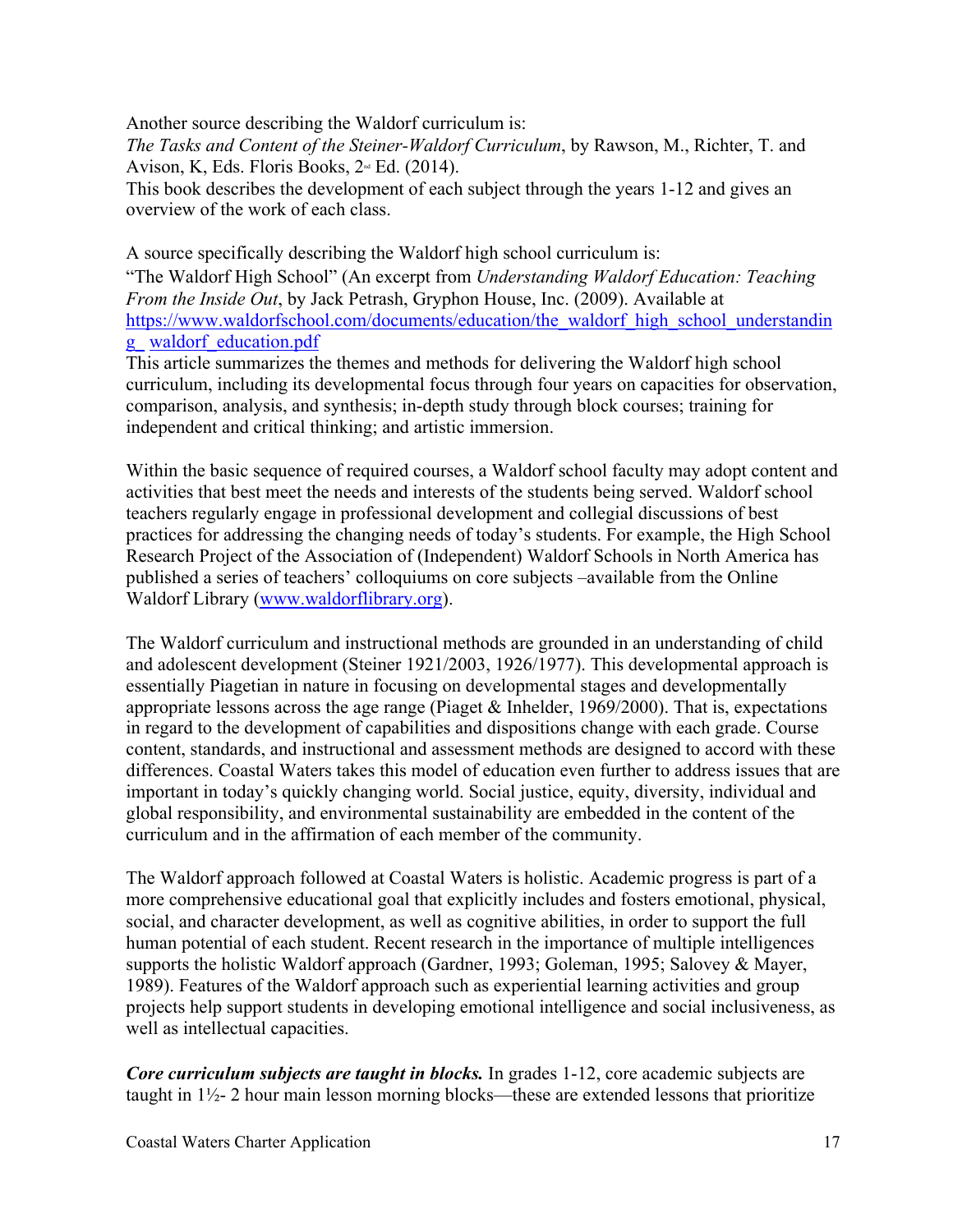depth in a subject matter, promote inquiry and critical thinking, and allow for students to complete projects. A subject block lasts for three to four weeks and there are an average of nine blocks per year. Each block culminates in an individual or group project and end-of-block reflection. This approach allows students to fully immerse themselves in a subject and allows teachers to deliver deeper and more sophisticated content to meet students' growing intellectual ability and expanding worldview. The structure of the high school curriculum also includes trimester courses, for example, electives and ongoing skills courses.

*Artistic activity is integrated into academic subjects whenever possible.* Teachers include drawing, painting, diagrams, clay modeling, poetry, music, and dramatic presentations as part of students' learning experience in every required or elective class. For example, in history or geography students may make hand-drawn or salt dough maps; in botany they will make detailed drawings; in anatomy they draw and model the parts of the body; and in English they will illustrate a scene from a book use dramatic presentation in replicating the literary style of the author.

*Teachers design core academic subject courses to ensure that students understand and build on basic principles and are given rich content on which to exercise critical and independent thinking.* In all courses, students review basic principles and are exposed to carefully selected content on which to exercise and expand faculties such as critical and independent thinking. Content builds on that of prior years, taking on new depth and perspective as the students mature.

*Experiential learning and field trips.* In most courses, students engage in real-life activities related to the subject, enabling teachers to make performance assessments. For example, in a history block, a class may do a play about an event in that period. In science blocks, they move out of the classroom and into surrounding forests and wetlands to observe wildlife, analyze soils, and appreciate the concepts of adaptation and succession firsthand. In civics, they may attend city council meetings and share their observations upon return to the classroom.

*A social curriculum marked by highly personalized relationships.* Students are empowered to support and encourage each other, build healthy peer relationships, and embrace differences through group project assignments, peer assessments, and activities such as daily morning gatherings and class plays. Close-knit classes, staying with the same class teacher over several years, and frequent interactions with the wider community contribute to a school culture which fosters a sense of social safety and authentic self-expression.

The Coastal Waters curriculum is aligned with the Common Core State Standards, the Next Generation Science and Engineering standards, the NH College and Career Ready Standards and the NH core aligned Math, English/Language Arts, Science and Arts Standards, the NH Computer Science Standards and Work-Study Competencies, although it may differ in its implementation and timing. The alignment of the curriculum with the Common Core is outlined in Appendix P, where the Alliance for Public Waldorf Education has taken each standard and placed it in its corresponding grade level for Waldorf schools to ensure that none are omitted. Teachers will utilize this document, the Next Generation science and engineering placement table (also Appendix P), and others listed above made available by the state of NH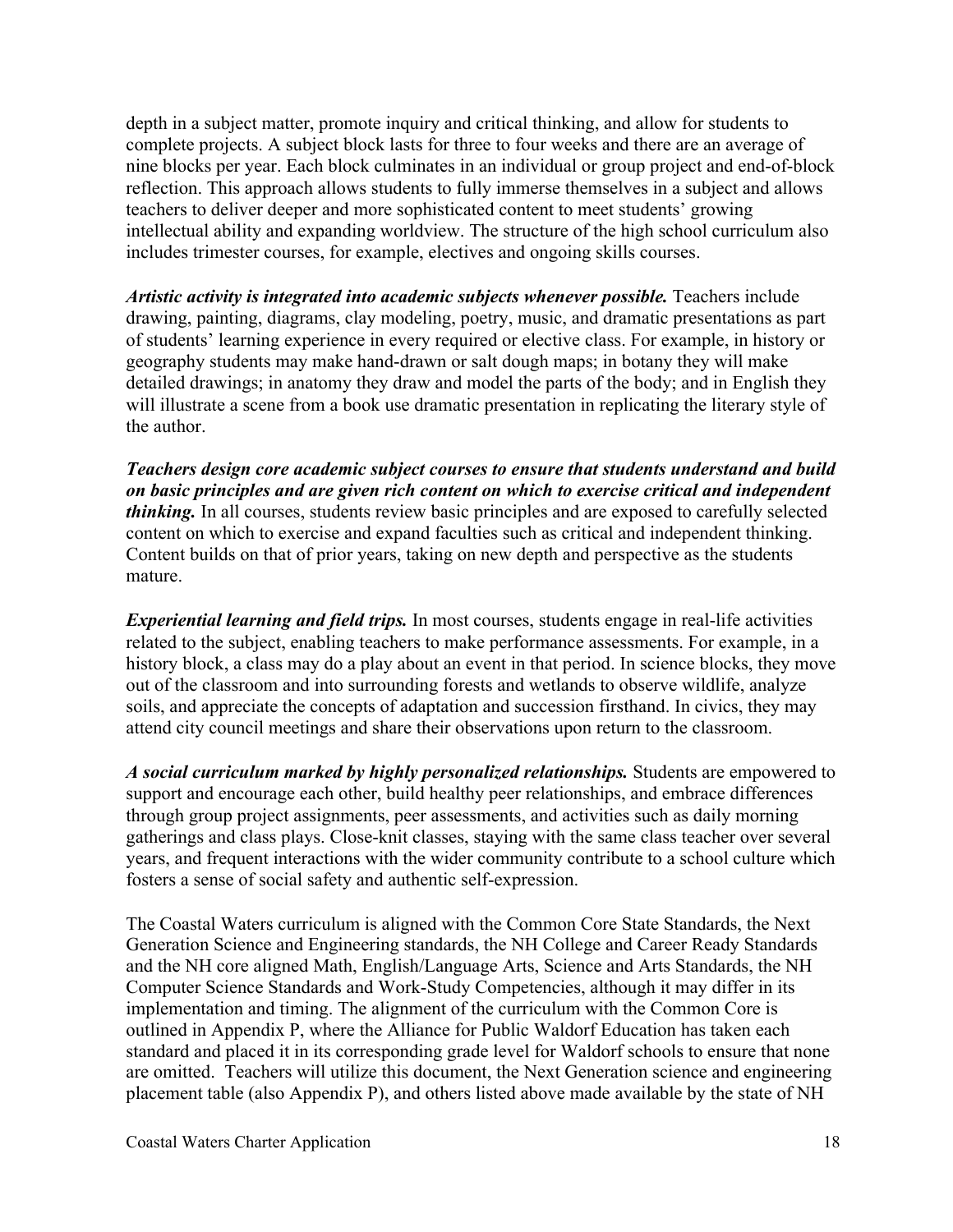in their curriculum planning. Please also see Appendices K and L for a full presentation of the curriculum, including content area standards for each course at each grade.

## **b. Research for selecting curriculum Ed 318.09 (e)(4)**

Most research on the effectiveness of the Waldorf curriculum and pedagogical methods focuses on public Waldorf elementary schools. However, the core principles of Waldorf pedagogy: experiential learning, artistic immersion, age-appropriate methods of delivery, and a holistic approach to the social, emotional, physical and cognitive development of students are common elements through all twelve years.

## **Elementary School Curriculum**

The following five studies confirm the effectiveness of Waldorf-inspired public elementarylevel education:

*1."Twenty years and counting: A look at Waldorf in the public sector using online sources,"* by A.L. Larrison, A. J. Daly, and C. L. Van Vooren. *Current Issues in Education*, 15(3). In this study, seventh and eighth graders in public Waldorf elementary schools in California out-performed their peers in non-Waldorf schools in reading and math.

*2. Learning from Rudolf Steiner: The Relevance of Waldorf Education for Urban Public School Reform* by Ida Oberman. Abstract available from https://eric.ed.gov/?id=ED498362. The key finding of this California study was that students in public schools using Waldorf methods matched their peers in the ten top-performing public schools and outperformed the average of peers statewide in standardized tests. The author attributes this success to the Waldorf instructional and curricular focus on the three Rs—rigor, relevance, and relationships.

*3. Growing a Waldorf-Inspired Approach in a Public School District* by Diane Friedlaender, Kyle Beckham, Xinhua Zheng, and Linda Darling-Hammond. Abstract available from https://eric.ed.gov/?id=ED574645

This research report found significantly higher positive student achievement outcomes on standardized state assessments by Waldorf students, greater engagement and significantly lower disciplinary action and truancy. These results held across the subsets of African American, Latino, and socio-economically disadvantaged students.

*4. Does Waldorf Offer a Viable Form of Science Education:* A Research Monograph (2003) by D. Jelinik, and L. Sun. Sacramental: College of Education, California State University. Available at https://www.csus.edu/indiv/j/jelinekd/Publications/WaldorfScience.pdf This study of independent Waldorf grade-schools found that Waldorf students scored slightly higher than their peers in public schools in regard to scientific reasoning and problem solving, especially problems involving part to whole relationships—this latter difference was statistically significant. Researchers found 80 percent alignment of the Waldorf science curriculum with that used in public schools. Narrative responses by members of the scientific community who evaluated the Waldorf curriculum were favorably impressed by the strong emphasis on experimentation, demonstration, and observation.

*5. The Comparative Status of the Creative Thinking Ability of Waldorf Education Students: A Survey* by E. J. Ogletree, University of Chicago, Illinois. (1996).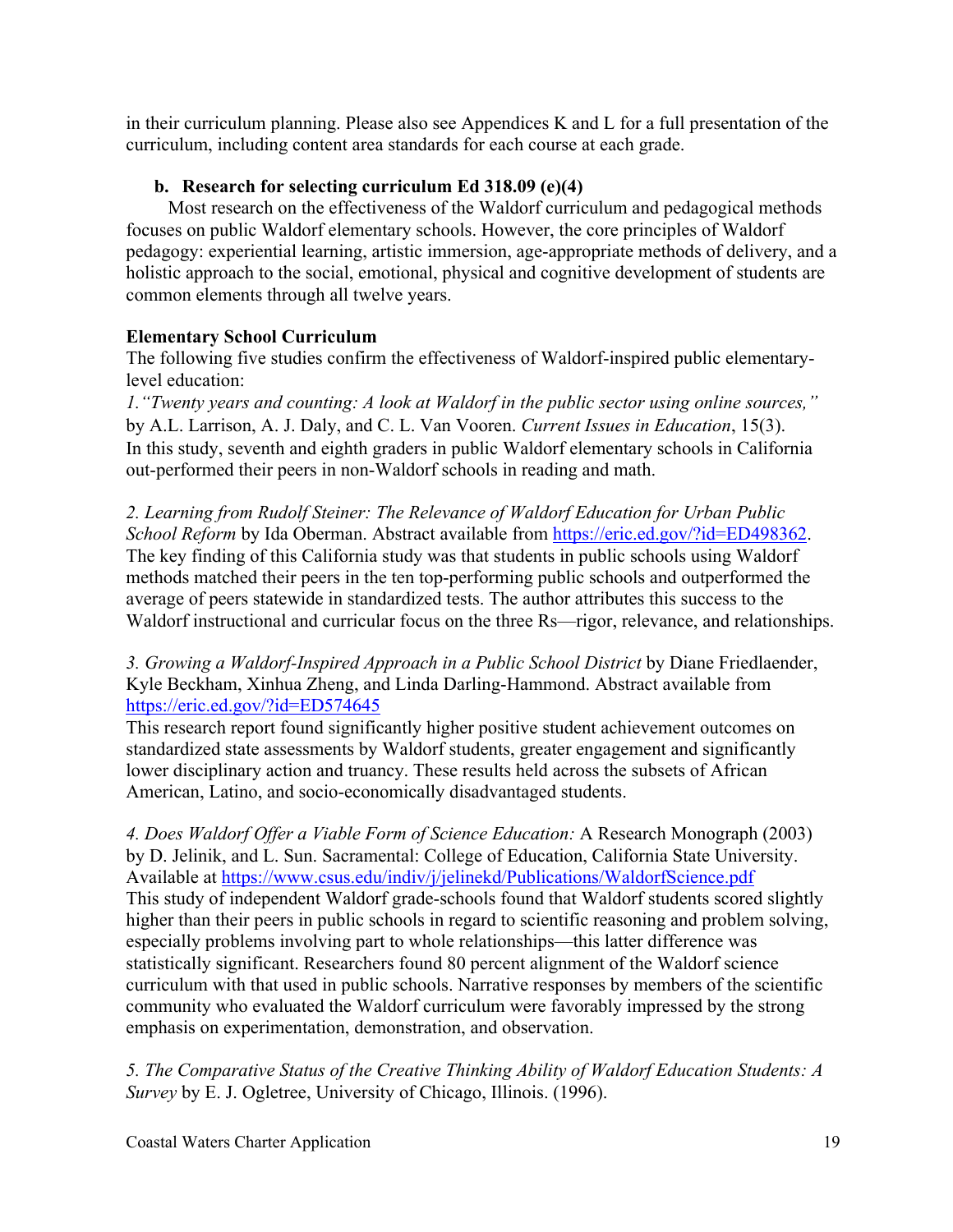This is an older study showing that 1,165 Waldorf students in grades three through six (in Waldorf schools in the United Kingdom and Germany) scored higher than non-Waldorf students on the Test of Creative Thinking Ability.

## **High School Curriculum**

Two sources for data on the effectiveness of the Waldorf high school curriculum include: (1) test results from the independent (private) Waldorf high schools and (2) test results from public Waldorf high schools.

1. The most recent statistics on college acceptances are provided by *Into the World: How Waldorf School Graduates Fare After High School*. (Safit, Gerwin, et al., 2020). This study updates two earlier studies that found similar rates of college acceptances (Baldwin, Gerwin,  $\&$ Mitchell, 2005; Mitchell and Gerwin, 2007). The new updated study is based on over 1,000 survey responses in 2019 from graduates of 39 different independent Waldorf high schools. Some 98 percent attended college or university; 95 percent reported feeling prepared for college and 75 percent reported feeling prepared for life; 92 percent completed their degree program and 90 percent had been accepted at one or more of their top three college choices. The list of college acceptances includes small and large colleges and universities including some considered prestigious and selective, indicating high test scores. The study also noted that Waldorf high school graduates tend to choose careers in education, the humanities and service fields (40 percent); a growing percentage is choosing careers in STEM fields (22 percent).

2. The other source of data for the effectiveness of the Waldorf high school curriculum is from public charter schools that use the Waldorf high school curriculum. It is a very small sample size because to date there are only four public Waldorf high schools that are members of the Alliance for Public Waldorf Education (most Waldorf charter schools are K-8 schools), and two are new. Data on the older schools show that schools are subject to, and are meeting, local and state standards as confirmed by the appropriate standardized tests required by their state.

One of these schools, Credo High School in Sonoma County, with an enrollment of 410 students, grades 9-12, reports the following:

The percentage of all Credo students meeting or exceeding standards on California standardized state tests is well above both county and state averages.

| 2016-2017                    | Credo | <b>Sonoma County</b> | <b>California</b> |
|------------------------------|-------|----------------------|-------------------|
| <b>English/Language Arts</b> | 83%   | 45%                  | 48%               |
| <b>Mathematics</b>           | 59%   | 31%                  | 37%               |
| <b>Science</b>               | 86%   | 55%                  | 54%               |

Results over two years of the California Assessment of Student Performance and Progress (CAASPP), given in the eleventh grade (the data is combined with grade school results) show the percentage of students meeting or exceeding California state standards:

|                                                                              | Credo 2017-18 2018-19 State 2017-18 2028-19 |        |      |     |
|------------------------------------------------------------------------------|---------------------------------------------|--------|------|-----|
| <b>English Language Arts</b>                                                 | 89%                                         | 73%    | 50\% | 50% |
| Math                                                                         | $57\%$                                      | $62\%$ | 38%  | 34& |
| https://credohigh.org/sites/default/files/uploads/Credo%20SARC%202018-19.pdf |                                             |        |      |     |

Credo's class of 2018 was the school's fourth group of graduates: 70 percent went to four-year colleges, 24 percent went to two-year colleges, and 6 percent took a gap year. Ninety-seven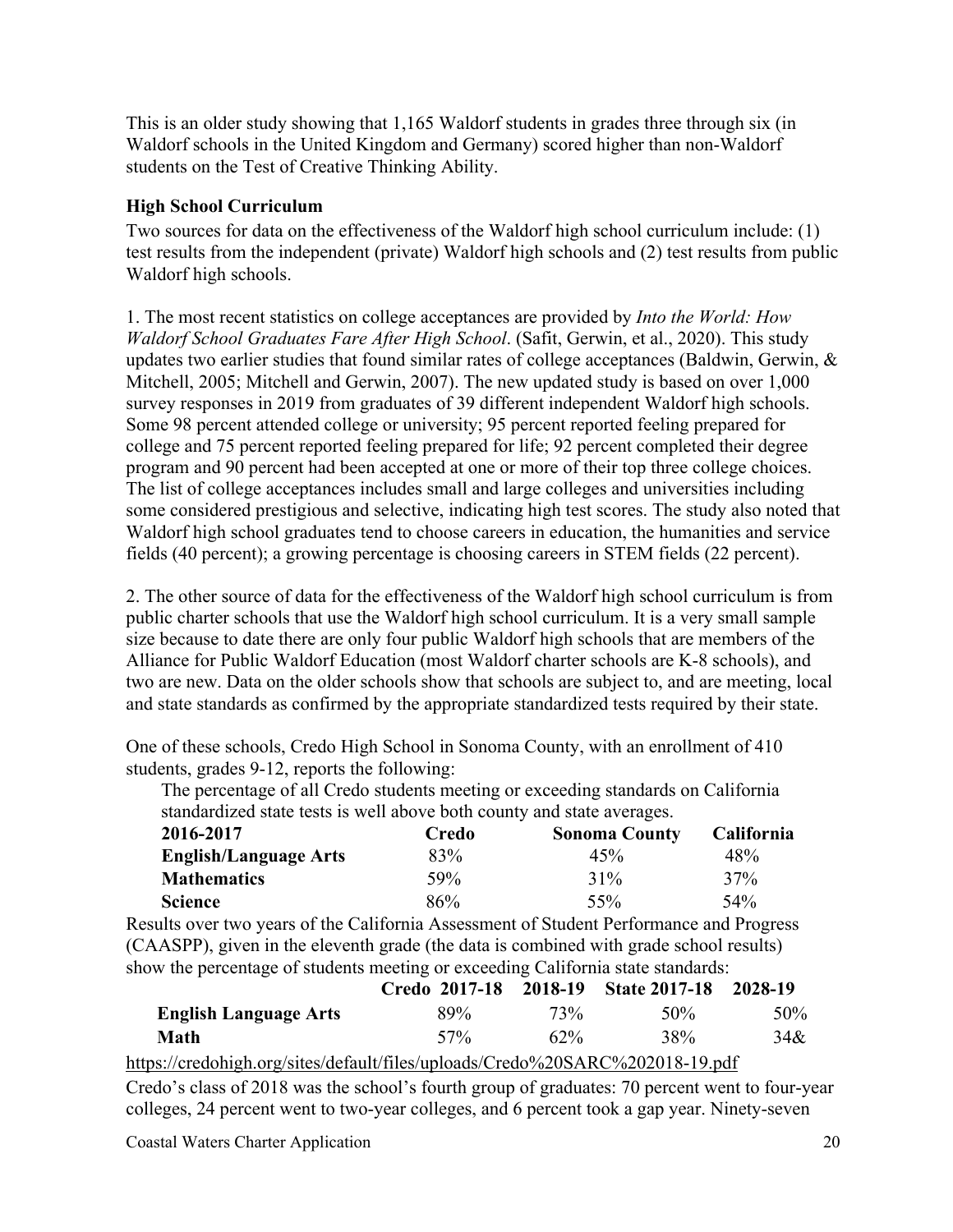percent of graduates qualified for admission to the University of California. Credo High School is accredited by the Western Association of Schools and Colleges (WASC). In addition, according to Credo's website, "In recognition of the high quality of our academic program, the University of California has guaranteed admission to the top 9 percent of each Credo graduating class, and Sonoma State University has guaranteed admission to all Credo graduates with a GPA of 3.0 or higher. (www.credohigh.org)

The second public Waldorf high school affiliated with the Alliance for Public Waldorf Education is George Washington Carver School of Arts and Science in Sacramento. It is an ethnically diverse school with 270 students. Data from its website and its 2017-18 School Accountability Report Card indicate need for improvement in complying with some California state standards, which may reflect the fact that 20 percent of the students have learning disabilities and 47 percent are in the category of economically disadvantaged. Nonetheless, the graduation rate was 92 percent and 89 percent attended two- or four-year colleges.

In conclusion, data confirming the success of the Waldorf high school curriculum throughout the four years is strong but limited and will eventually be provided by new public Waldorf charter high schools, whose students, like those in the California schools, will take standardized tests as required by their state charter.

## **Implementation of Curriculum**

In addition to the research on Waldorf Inspired Curriculum there is ample research on the methods of implementation of the curriculum that are used for all grades 1-12.

*Core curriculum subjects are taught in blocks.* Block scheduling has been shown to allow more time for individualized attention and student evaluation. (Black 1998; Marshak 1998; Skrobarcek et al. 1997) and increased student grade point averages (Zepeda and Mayers, 2006). Instructional blocks have also been shown to foster student-teacher relationships (Carroll, 1994) and improved school climate (Zepeda and Mayers, 2006). *Artistic activity is integrated into academic subjects whenever possible.* Considerable research has confirmed the importance of the arts for the development of cognitive abilities and

emotional health, as well as creativity (Davis, 2007; Efland, 2002; Eisner, 2002, 2005; Heilman, 2005; Posner & Patoine, 2009; Starko, 2010). Arts education encourages students to recognize their own and others' skills, fosters student/teacher collaboration, bridges cultural differences, and draws in parents and community (Nobori, 2012).

*Teachers design core academic subject courses to ensure that students understand and build on basic principles and are given rich content on which to exercise critical and independent thinking*. Teachers plan their courses according to the "understanding by design" method advocated by Wiggins and McTighe (2005). Rich content is essential for students to develop their own critical thinking abilities: they need to know what others have thought, what challenging questions in science, history, and the humanities have been discussed, and what solutions have been attempted (Senechal, 2010).

*Experiential learning and field trips.* Such activities have been confirmed by educators as effective for ensuring, as well as assessing, understanding (e.g., Mehrens, 1992; Moskal, 2003; Wiggins, 1998; Wiggins & McTighe, 2005). Field trips motivate students to want to learn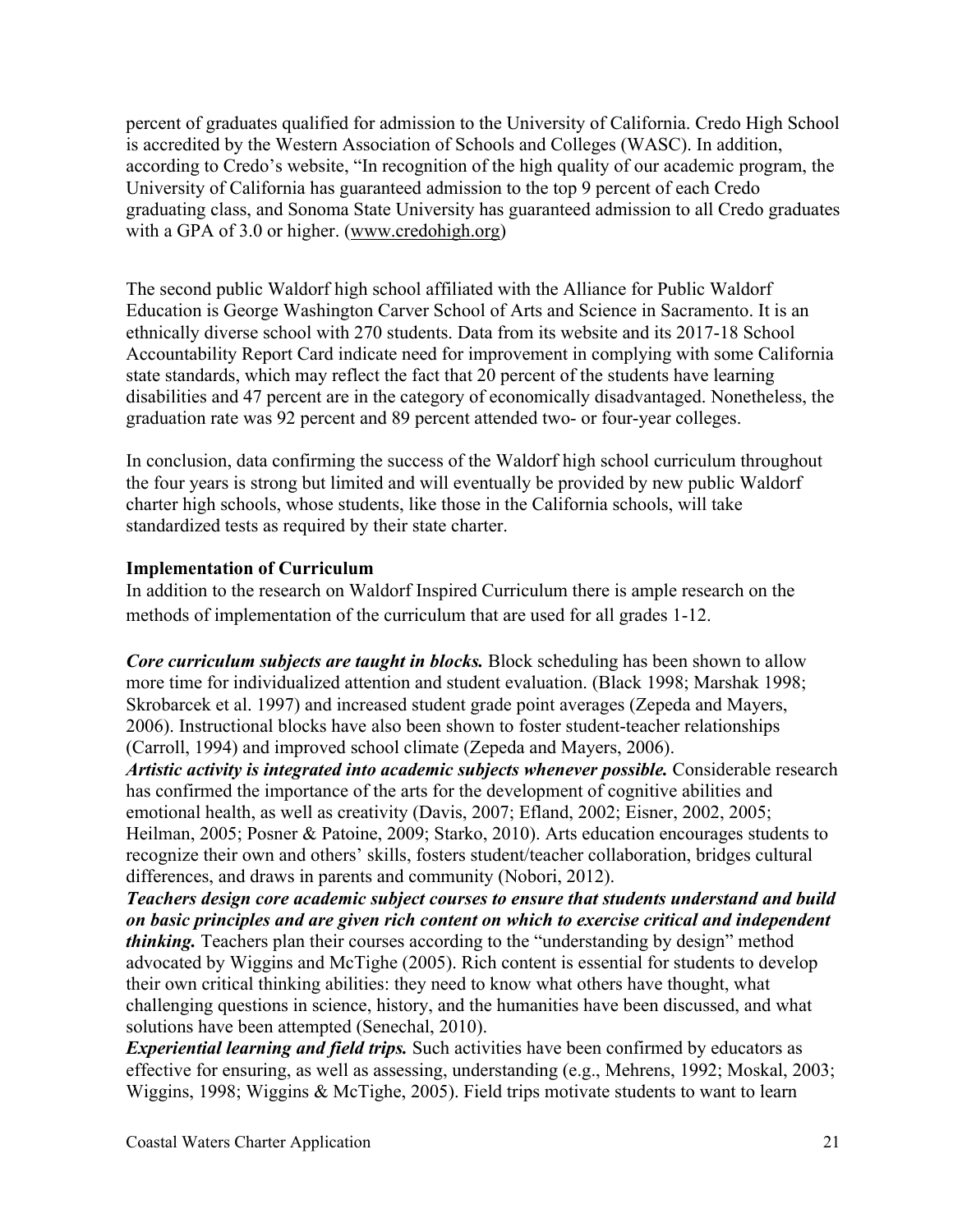(Kern & Carpenter, 1984) and can result in a more positive attitude on the part of students towards science and environmental concepts (Bitgood, 1989).

*A social curriculum marked by highly personalized relationships* Research has shown the importance of the school as a caring community for good learning outcomes (Shepard, 2000; Gallagher & Goodman, 2008). Positive peer relationships enhance a sense of belonging and improve student behavior in school (Christenson & Havsy, 2003). Students succeed when they are supported by caring teachers and when home, school, and community work together to maintain high expectations for student behavior and achievement (Zins et al., 1996).

## **c. Statement that the school will have available information about its curriculum and policies to all persons and parents and students considering enrollment. RSA 194- B:2,ll; Ed 318.07 (b) (6)**

Coastal Waters will make available information about its curriculum and policies to all persons, parents and students considering enrollment. This information will be available in printed form, mailed or distributed on request, and online on the school's website. Materials will be available in accessible formats for those with alternative needs, including reading challenges, ESL learners, and those who are visually impaired.

## **d. Measurable Academic Learning Goals and Objectives and timeline for accountability RSA 194-B:3, ll (g)**

Please see Appendices K and L for a detailed presentation of the Coastal Waters curriculum with individual academic learning goals and objectives listed by grade and by course. Students in the lower school must meet the standards listed in order to proceed to the next grade level. Students in the High School must meet the standards with a passing grade of C. The curriculum presented in Appendices K and L is the basic required curriculum. As we build our faculty and programming, the qualifications and special interests of the faculty will allow Coastal Waters to add elective courses as well.

Section 5f below describes the methods by which Coastal Waters teachers will measure student progress toward meeting standards.

In addition to the measurable goals enumerated by grade-level and subject in Appendices K and L, at Coastal Waters we are guided by a set of cross-disciplinary goals for the development of capacities which are needed for overall school success, and for the broad goal of educating the whole human being. These are included at the end of Appendices K and L.

## **Timelines for accountability in achievement of subject-specific goals and objectives are as follows:**

Teachers will provide students with ongoing feedback on their work in an age-appropriate manner.

## **Elementary School:**

- At the end of each block, parents will be provided with a written assessment of their child's work in main lesson subjects, while teachers of subject classes will provide quarterly updates. Both are to be found on SchoolCues unless other accessibility arrangements have been made.
- Student support conferences will also be scheduled on a twice-yearly basis. At any point during the year, if a teacher has specific concerns about a student's progress they will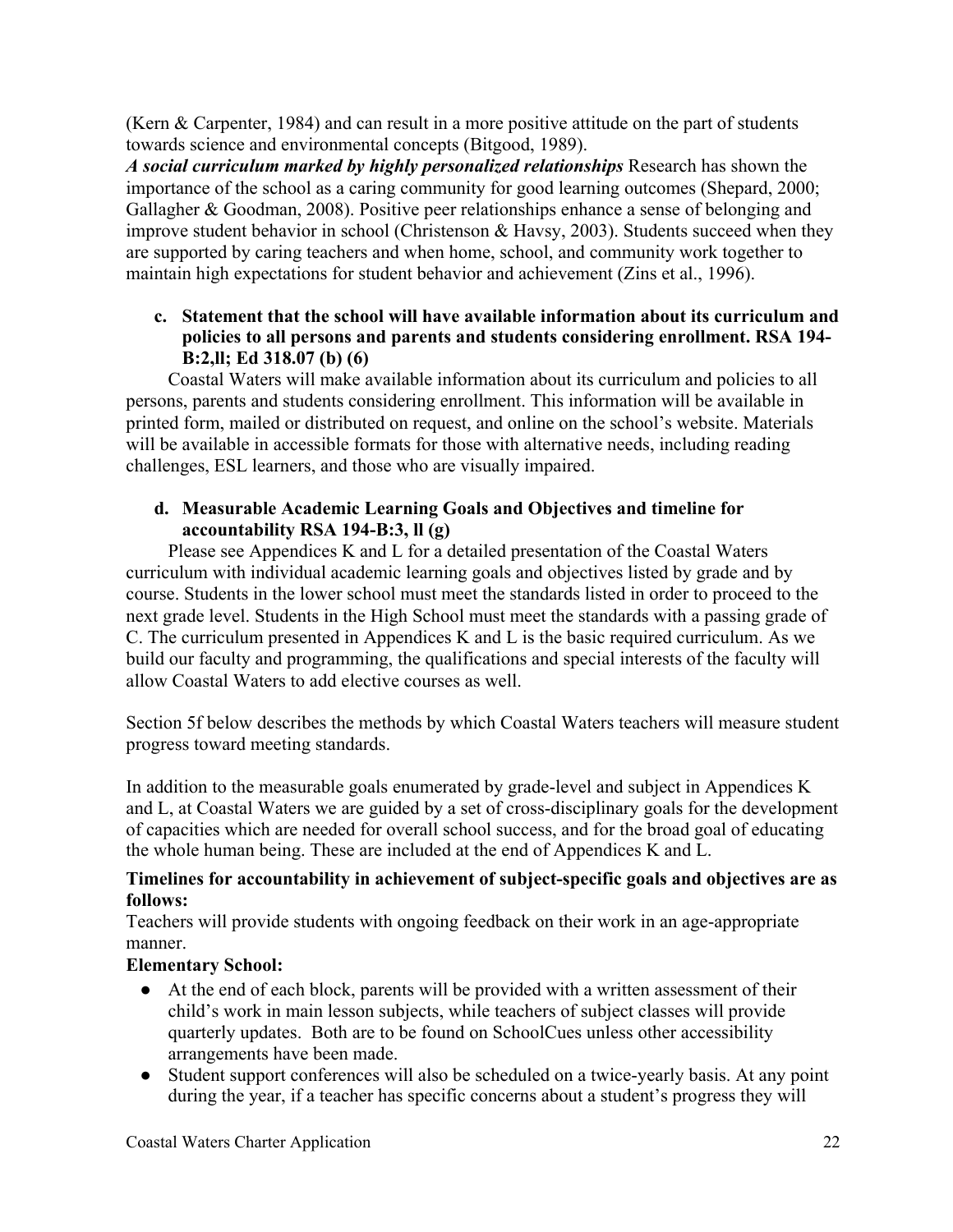communicate directly with parents/caregivers and any relevant outside support (OT/PT, tutors, etc.).

- **By the end of Grade 5, we expect that at least 80% of students at Coastal Waters will be reading and performing math at grade level, as assessed by the NH SAS tests in ELA and Math.**
- **By the end of Grade 5, we expect that at least 80% of Coastal Waters students will be performing at grade level in areas of scientific knowledge and reasoning, as assessed by NH state science testing.**
- **By the end of each school year, we expect that at least 80% of Coastal Waters students will have completed a comprehensive competency-based portfolio of their work throughout the school year of acceptable quality according to the teacher assessment.**
- Letter/number grades are not given in elementary school, narrative/rubric formats are used instead.

# **Middle School:**

- At the end of each block, parents will be provided with a written assessment of their child's work in main lesson subjects, while teachers of subject classes will provide quarterly updates. Both are to be found on SchoolCues unless other accessibility arrangements have been made.
- Student support conferences will also be scheduled on a twice-yearly basis. *Students are encouraged to attend these support conferences in Grade Eight.* At any point during the year, if a teacher has specific concerns about a student's progress they will communicate directly with parents/caregivers and any relevant outside support (OT/PT, tutors, etc.).
- **By the end of Grade 7, we expect that at least 80% of students at Coastal Waters will be reading and performing math at grade level, as assessed by the NH SAS tests in ELA and Math.**
- **By the end of Grade 8, we expect that at least 80% of Coastal Waters students will be performing at grade level in areas of scientific knowledge and reasoning, as assessed by NH state science testing.**
- **By the end of each school year, we expect that at least 80% of Coastal Waters students will have completed a comprehensive competency-based portfolio of their work throughout the school year of acceptable quality according to the teacher assessment.**

● Letter grades are given in Grade Eight, in addition to narrative/rubric assessment. **High School:** 

- At the midway point of each three- to four-week block and midway point of each trimester course, teachers provide students whose work is not meeting expectations with an update, with comments and help offered on how to improve.
- At the completion of each block course, and at the end of each trimester course (required skills-based or elective), teachers provide a report with a letter grade, comments, and narrative evaluation.
- At the end of each academic year, teachers and student advisors issue reports with a cumulative narrative evaluation, along with letter grades in all courses.
- **● By the end of each school year, we expect at least 80% of all high school students to have completed all of their courses with a grade of C or higher (please see Appendix L for high school grading standards).**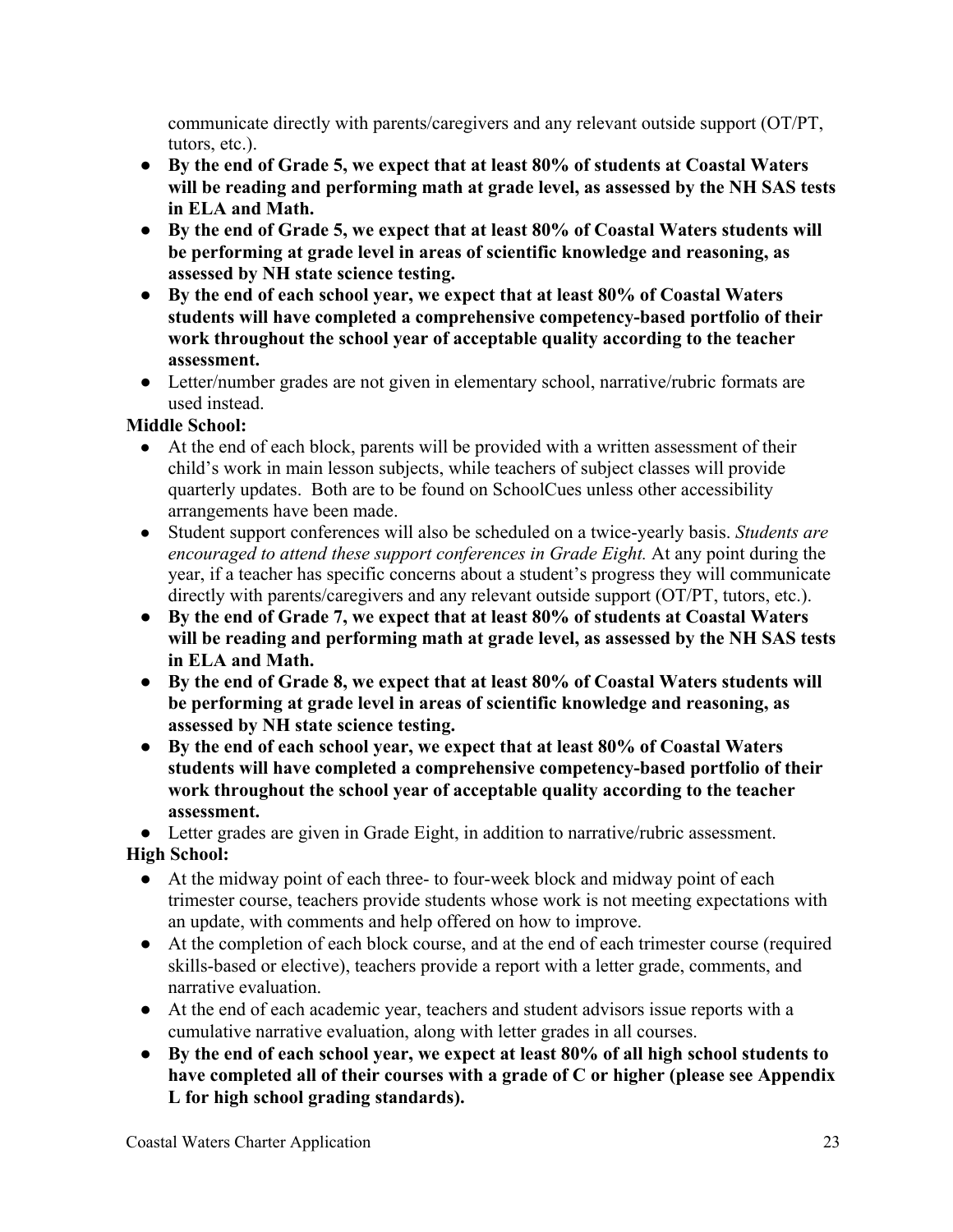- **● We expect at least 90% of all seniors to have completed the graduation requirements as outlined below in section g.**
- **● We expect at least 90% of all seniors to have completed a high-quality senior project to the satisfaction of their community mentor and faculty advisor.**

## **e. Performance Standards**

Performance and learning standards for every grade level at Coastal Waters are outlined in Appendices K and L and are aligned with the Common Core and Next Generation Standards as set by the State of New Hampshire. While some aspects of the curriculum may differ in their implementation and timing from that of other public schools, none of the standards have been omitted and it is expected that graduates will have achieved all of the NH state standards (K-12). Please see Appendix P for the Common Core and Next Generation placement tables. In addition to academic skills and knowledge outlined in the Common Core and Next Generation Standards, the curriculum at Coastal Waters includes standards for the development of character, healthy physical growth and relationships, social consciousness, environmental awareness, imagination and creativity - attributes which we consider to be essential for success in college, careers and life. To that end, even our technology/digital literacy program, Cyber Civics, which is taught in grades 6-8, is geared toward not only meeting skills requirements, but teaching ethical and thoughtful use of the many types of technology available today.

## **f. Achievement Tests to be used to measure pupil academic and other goal achievement RSA 194-B:3,ll(h)**

Measurement of student achievement will comply with RSA 194-B:8,V, which states "At least annually, and near the end of each school year, a chartered public school shall evaluate the educational progress of each pupil, as specified in RSA 194-B:3 II(h). Such evaluation shall include, but not be limited to, the New Hampshire statewide education improvement and assessment program, as provided in RSA 193-C. The cost of the state assessment program shall be borne by the state." Student achievement will be measured using current mandatory State Assessment System (SAS) testing in English and language arts in grades three through eight, science in grades five, eight and eleven, and the  $11<sup>th</sup>$  grade College Board SAT School Day – all with accommodations for students with learning challenges.

**The purpose of assessment**. The purpose of assessment at Coastal Waters is to support further learning. Most educators recognize that motivation is an essential condition for learning to take place (e.g, Wiggins & McTighe, 2005; Black et al., 2004; Marzano & Kendall, 2007). Assessments that let individual students know what they still need to know, rather than ranking or scores without explanations, will help to motivate and encourage further learning. This approach to measuring student progress and achievement is known as learning-centered assessment and is advocated by many education scholars (e.g., Stiggins, 2002; Wiggins, 1998; Wiliam, Lee, Harrison, & Black, 2004).

**Classroom assessments**. Teachers conduct classroom assessments continuously and simultaneously as they teach. Research confirms that such curriculum-embedded classroom assessments, conducted during teaching and learning, and which give personalized, individual feedback, are the fairest, most reliable, and most valid indicators of student progress (Airasian, 2005; Anderson, 2003; Mc Millan, 2006; Stiggins, 2001; Wiggins, 1998). Classroom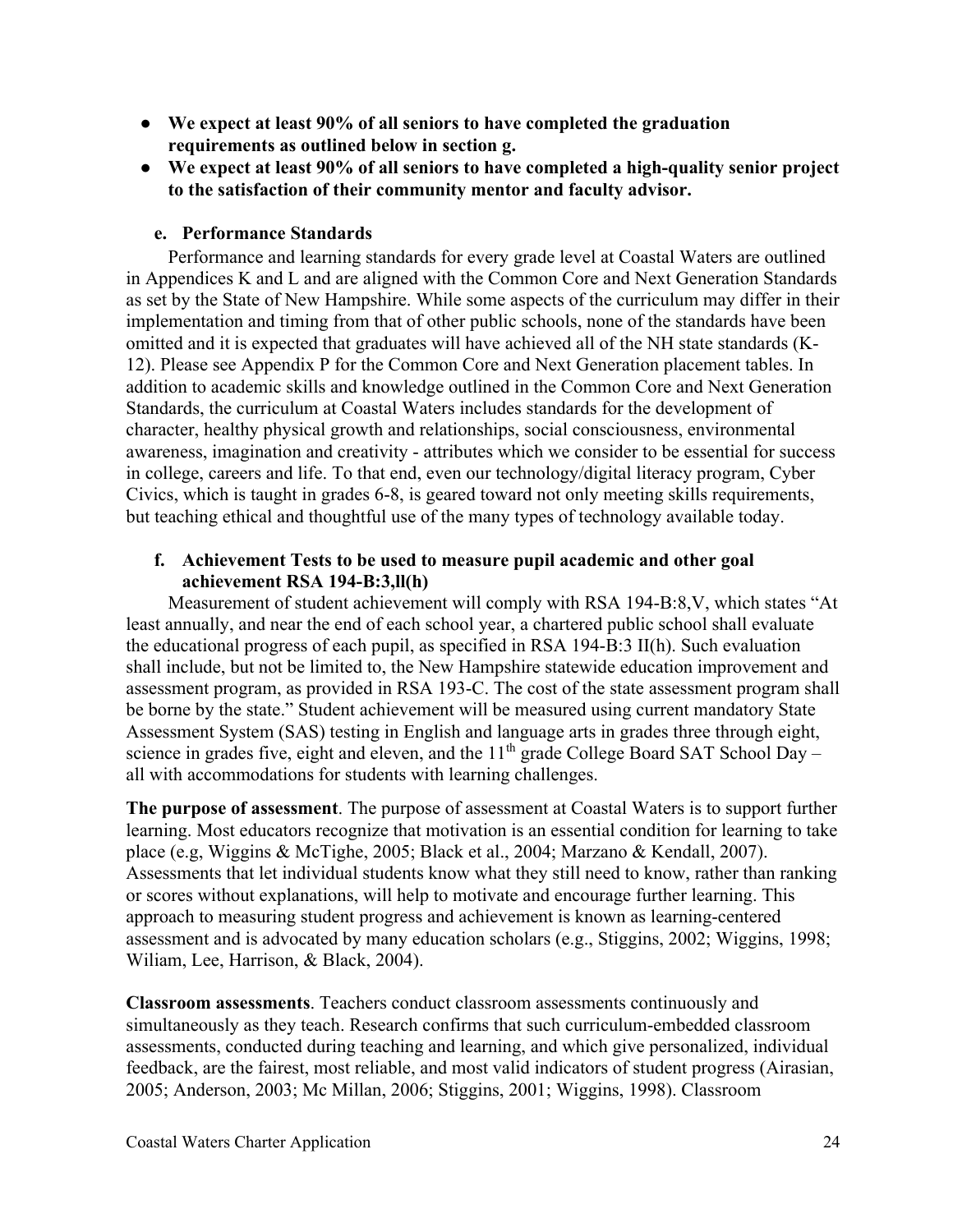assessments function as **formative assessments**, allowing teachers to understand what students still need to know to proceed toward meeting learning goals for the course.

**Performance assessments**. The experiential nature of the curriculum, as students are engaged in subject-related activities such as experiments, demonstrations, recitations, and group projects, lends itself to a type of classroom assessment known as performance assessment. Performance assessments are advocated by many education scholars for ensuring fair and reliable measurement of student achievement (e.g., Baron & Wolf, 1996; McTighe & Ferrara, 2011; Mehrens, 1992; Wolf & Reardon, 1996).

**Competency Based Portfolios.** Students create their own record of achievement for most block and trimester courses. They compile their essays, notes taken, lab reports, quizzes and tests, drawings and diagrams, artwork, or project reports into a portfolio that contributes toward their course grade and supports students in self-assessment. Research supports the benefits of portfolios as a record and confirmation of work done (Darling-Hammond, 2008; Gardner, 1993; Wiggins, 1998).

**Multidimensional summative assessments**. Each block course and trimester skills-based class culminates in a test, an oral exam, a comprehensive essay or report, completion of a portfolio or block lesson book, and/or student project or presentation. Teachers measure each student's progress towards the course objectives and arrive at a final grade/assessment using some or all of these pieces of evidence.

**Student peer- and self-assessment**. When appropriate, in addition to teacher reviews, students share their work with their fellow students and receive constructive criticism through discussion and written evaluations. Student self-evaluation and peer assessments are effective methods for motivating further learning (Shepard, 2000; Stiggins, 2001). At Coastal Waters, these methods are part of the classroom as a learning community wherein students and teachers mutually support the advancement of all toward attaining course goals.

#### **State and District Required Testing**

Coastal Waters will participate in State and District required NH SAS tests: ELA and Math 3rd- $8<sup>th</sup>$  grade as well as  $5<sup>th</sup>$ ,  $8<sup>th</sup>$ , and  $11<sup>th</sup>$  grade science testing.

**First and Second grade Assessments:** The kindergarten, first and Second grade teachers will provide ongoing observational assessment of each child throughout the school year and will communicate student progress regularly to families, both informally and formally. These assessments will include body coordination; fine and gross motor skill development; rhythmic abilities; proprioceptive and vestibular skills; visual, tactile and auditory development; speech and communication development; language and cognitive development; and social and emotional integration and development. Based on the findings of these assessments, the class teacher has the opportunity to incorporate targeted physical-spatial exercises into regular classroom teaching with the goal of supporting the development of all learners.

#### **High School Specific Assessment:**

End-of-course assessments will be guided by rubrics as set forward in the NH Competency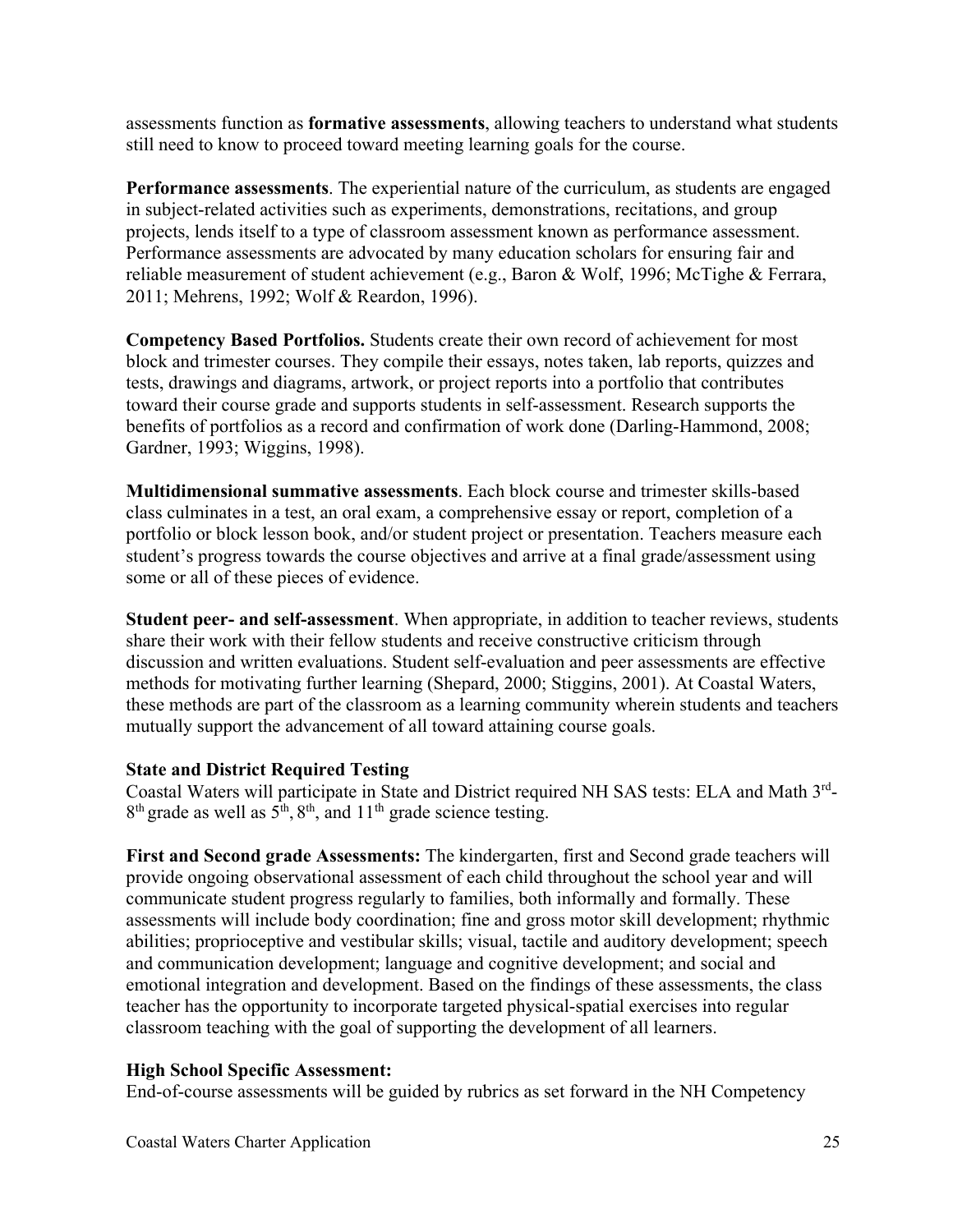based standards for English, Mathematics, Social Science and Science. Teachers maintain written records of students' achievements and issue reports to parents/caregivers according to the timeline stated above in part (d), that is, mid-block and mid-trimester for students not meeting expectations and at the end of blocks and trimesters for all. Constant fine-tuning and periodic adjustments maximize student progress and assure intellectual engagement on the part of each child. All reports contain teachers' comments in addition to letter grades. A narrative element in reports has been shown to support student motivation and performance (Brualdi, 1998; Wiggins, 1994).

Teachers record grades (see Appendix L) for college admission on a transcript that delineates courses taught as intensive blocks and as year-long skills classes. We treat all subjects equally in terms of grade point assessment. We do not rank students. Within each subject in the curriculum a variety of methods are used to ensure that all academic ability levels will be met.

State and National assessment tools such as PSATs and SATs in junior and senior years will also be used in order to help students better understand their progress in comparison with a national average.

The Senior Project is a comprehensive research project that provides evidence of a student's skills and understanding in a particular subject or subjects. Senior projects are designed with the guidance of a faculty advisor and presented to the community at a Senior Project Night.

## **g. Graduation requirements sufficient to ensure that the school has provided an adequate education for its pupils RSA 194-B:3,ll(i)**

In order to graduate, high school students must earn at least 26 credits in accordance with the SAU 52 graduation requirements, in addition to completing a minimum of 40 hours of community service across the span of grades 9-12. The academic credits are embedded in the main lesson blocks as well as trimester skills courses, as are some of the volunteer hours. Additional credits may be earned through independent study, online offerings and other extended learning opportunities. Students earn credit by demonstrating competency as outlined in the description of assessments (f) above.

| <b>Humanities-English</b>                          | Four years of courses in literature, including full-length<br>classical and contemporary works. Writing work includes<br>rhetorical, grammatical, syntactical patterns, forms and<br>structures. The writing relates to the literature and course<br>content. 1 credit each year through block courses. |
|----------------------------------------------------|---------------------------------------------------------------------------------------------------------------------------------------------------------------------------------------------------------------------------------------------------------------------------------------------------------|
| <b>Humanities-History/Social</b><br><b>Studies</b> | Four years including US and world history, geography,<br>political science and economics. 1 credit each year through<br>block courses                                                                                                                                                                   |
| <b>Mathematics</b>                                 | Four years including algebra, geometry, intermediate<br>algebra, pre-calculus, calculus and computer science. 1<br>credit each year through block courses and skills classes.                                                                                                                           |
| <b>Science</b>                                     | Four years including earth science, biology, chemistry and<br>physics. 1 credit each year through block courses and skills<br>classes.                                                                                                                                                                  |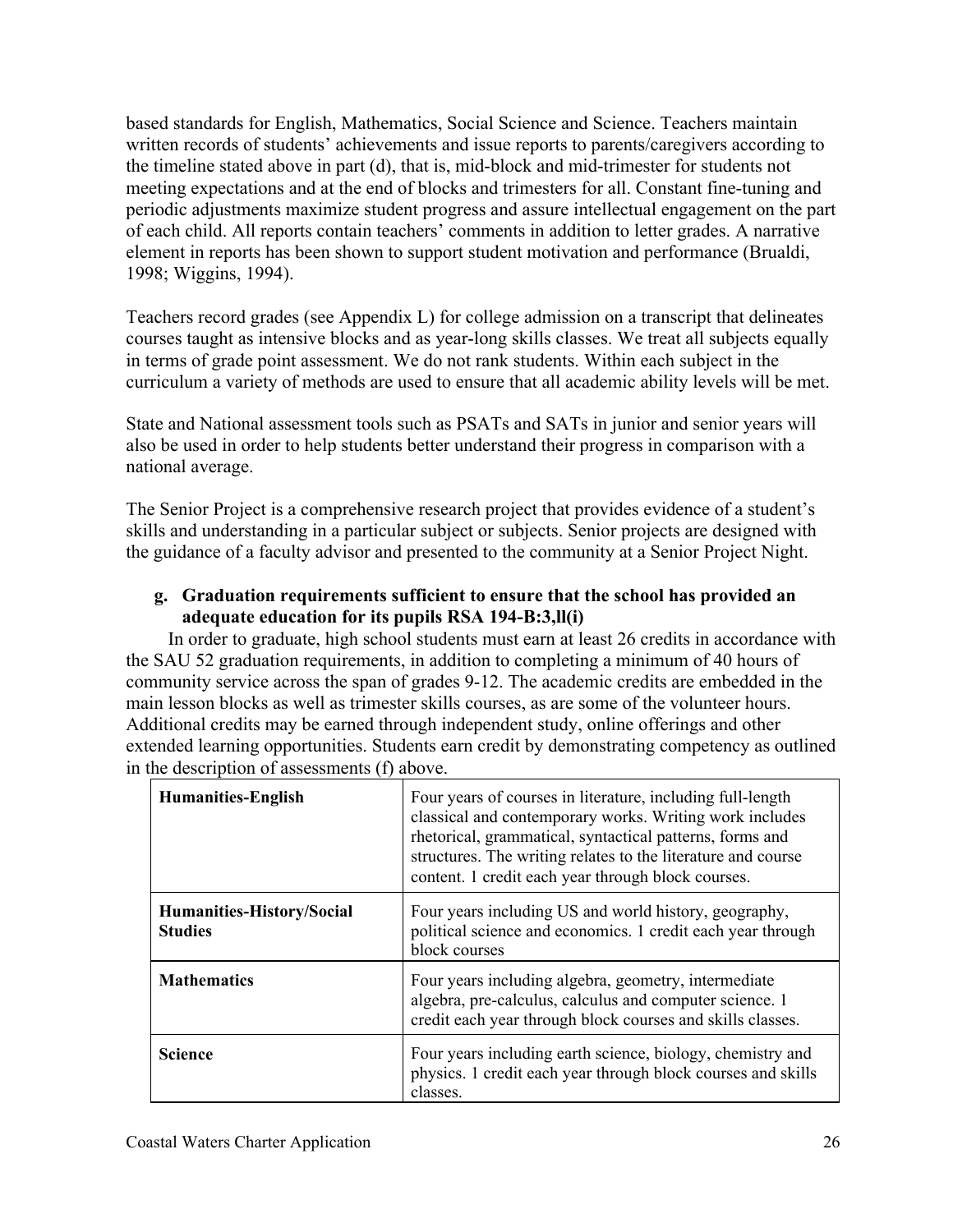| <b>Visual and Performing Arts</b> | Four years including fine arts, practical arts, music and<br>performing arts. 1 credit each year through skills classes. |
|-----------------------------------|--------------------------------------------------------------------------------------------------------------------------|
| <b>Movement and Physical</b>      | Four years including sports, dance, yoga, and health                                                                     |
| <b>Education</b>                  | education. 1 credit each year through skills classes.                                                                    |

These requirements exceed New Hampshire's state graduation requirements per Ed 306.27 (m).

## **h. Student Performance Data Management System**

All records of student performance will be managed through SchoolCues, a student information data management system, which has been developed with a specific focus for use in charter and Waldorf schools. Teachers use the teacher portal for grades, reports, and curricular assignments, while families and students can access assignments, documents, and reports through the family portal (unless other accessibility arrangements have been made). Reports are stored in the student's record and may be printed out.

#### **i. Daily/Weekly Schedule Sample (subject to change based on district transportation schedule) Elementary School**

| <b>Times</b>   | Monday             | Tuesday                  | Wednesday          | <b>Thursday</b>          | Friday              |
|----------------|--------------------|--------------------------|--------------------|--------------------------|---------------------|
| $8:30 - 10:30$ | Main Lesson        | Main Lesson              | Main Lesson        | Main Lesson              | Main Lesson         |
| 10:30-11:00    | Snack/Recess       | Snack/Recess             | Snack/Recess       | Snack/Recess             | Snack/Recess        |
| 11:00-11:45    | Extra<br>Main/Math | Handwork                 | Extra<br>Main/Math | Handwork                 | Extra<br>Main/Math  |
| $11:50-12:35$  | World Language     | Art                      | World Language     | Art                      | World Language      |
| $12:35-1:25$   | Lunch/Recess       | Lunch/Recess             | Lunch/Recess       | Lunch/Recess             | Lunch/Recess        |
| $1:30-2:15$    | Extra Main/LA      | Woodworking/<br>Movement | Extra Main/LA      | Woodworking/<br>Movement | Extra Main/LA       |
| $2:15-3:00$    | Music              | Environ Ed               | <b>Music</b>       | Environ Ed               | Mixed Activity Per. |
| $3:05 - 3:15$  | Jobs/Closing       | Jobs/Closing             | Jobs/Closing       | Jobs/Closing             | Jobs/Closing        |

#### **High School**

| <b>Times</b> | Monday       | Tuesdav      | Wednesday    | Thursday     | Fridav       |
|--------------|--------------|--------------|--------------|--------------|--------------|
| $8:45-9:10$  | Morning      | Morning      | Morning      | Morning      | Morning      |
|              | Meeting/Sing | Meeting/Sing | Meeting/Sing | Meeting/Sing | Meeting/Sing |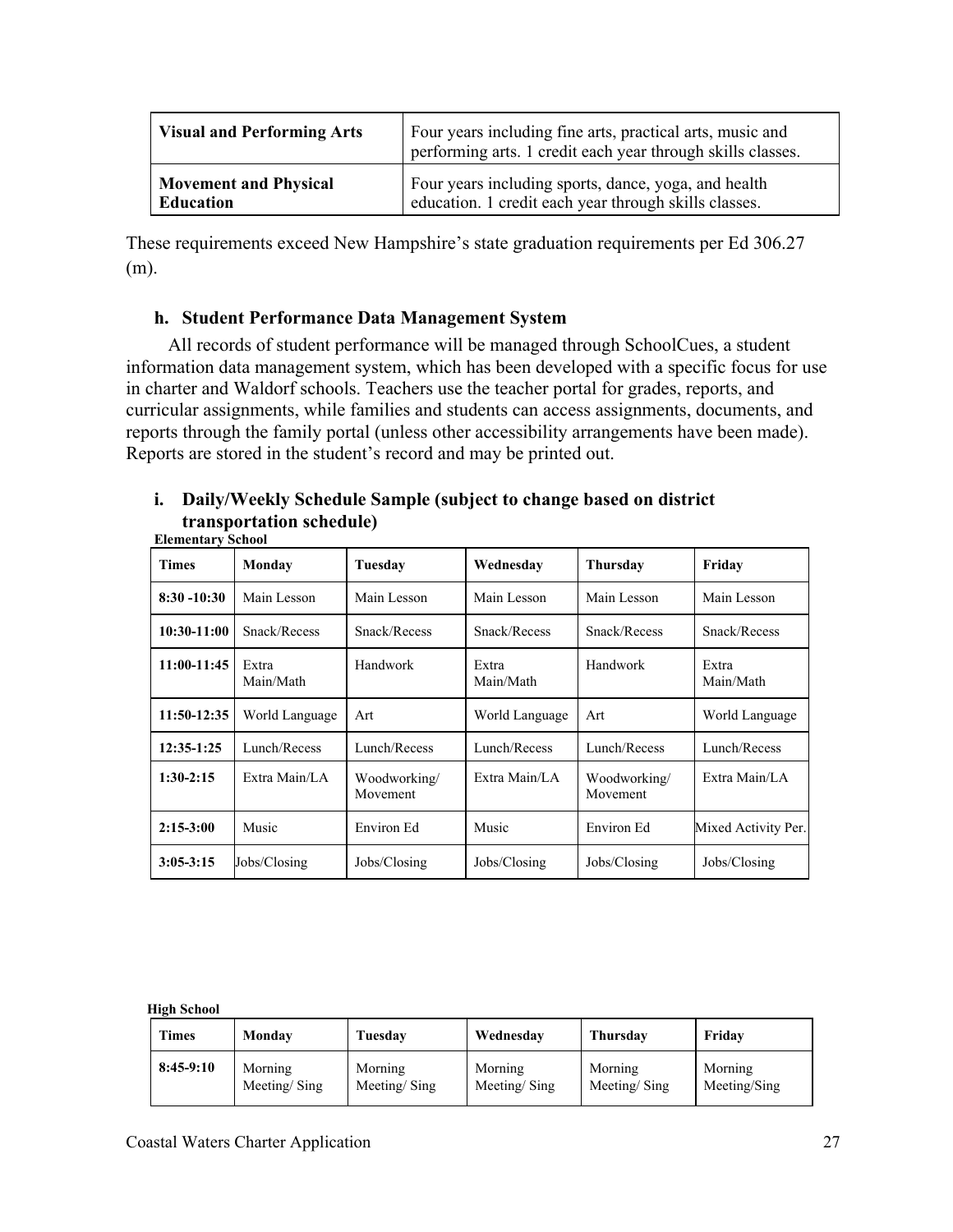| $9:15-10:45$ | <b>MAIN LESSON</b>                            | <b>MAIN LESSON</b>                            | <b>MAIN LESSON</b>                            | <b>MAIN LESSON</b>                            | <b>MAIN LESSON</b>                            |
|--------------|-----------------------------------------------|-----------------------------------------------|-----------------------------------------------|-----------------------------------------------|-----------------------------------------------|
| 10:45-11:00  | <b>Break</b>                                  | <b>Break</b>                                  | <b>Break</b>                                  | <b>Break</b>                                  | <b>Break</b>                                  |
| 11:00-11:45  | Math                                          | Math                                          | Math                                          | Math                                          | Math                                          |
| 11:50-12:35  | Art                                           | Music                                         | Art                                           | Music                                         | Study Hall-<br>tutoring                       |
| $12:35-1:30$ | <b>LUNCH</b>                                  | LUNCH                                         | <b>LUNCH</b>                                  | <b>LUNCH</b>                                  | $12:35-1:10$<br><b>LUNCH</b>                  |
| $1:30-2:15$  | Language                                      | Humanities Skills                             | Language                                      | Humanities Skills                             | $1:10-2:10$ Class<br>Meetings                 |
| $2:20-3:05$  | PE                                            | Study Hall-tutoring                           | Service Work                                  | <b>PE</b>                                     | $2:15-3:05$<br><b>ASSEMBLY</b>                |
| $3:10-3:15$  | Jobs                                          | Jobs                                          | Service Work                                  | Jobs                                          | Jobs                                          |
| $3:15-3:30$  | Faculty Office<br>Hours                       | <b>Faculty Office</b><br>Hours                | <b>Faculty Office</b><br>Hours                | <b>Faculty Office</b><br>Hours                | <b>Faculty Office</b><br>Hours                |
| $3:30-4:30$  | Clubs/Activities<br>Open Studio<br>Study-Hall | Clubs/Activities<br>Open Studio<br>Study-Hall | Clubs/Activities<br>Open Studio<br>Study-Hall | Clubs/Activities<br>Open Studio<br>Study-Hall | Clubs/Activities<br>Open Studio<br>Study-Hall |

## **j. Supplemental Programming**

Supplemental programming needs will be evaluated and implemented based on the individual needs of each student. For students who require academic support, individual and group tutoring is provided. In the elementary and middle schools, such support will be coordinated initially through that student's teacher, in cooperation with the Educational Support Coordinator (LEA Liaison) and the student's family. In the high school, each student has an advisor who will work alongside the student's teachers, the guidance counselor, and in partnership with the student and their family to ensure that any needed services are available. Credit recovery can be arranged on a case-by-case basis with the teacher in consultation with the Leadership Council. Students may also access supplemental programs through their resident districts.

Title I, Part A of the Elementary and Secondary Education Act (ESEA) provides financial assistance to schools with high numbers or high percentages of students from low-income families. The purpose of the funding is to help ensure that all children meet high academic standards. (Please note that students do NOT have to be from low-income families to receive support through Title I funded programming.) Services provided are supplemental to instruction that already occurs within the school setting. This purpose is accomplished in two ways: (1) by providing children supplemental support through enriched and accelerated education programs; and (2) by providing instructional personnel with substantial opportunities for professional development. Parent/caregiver involvement is critical to the success of students and is highly encouraged through Title I.

For students who meet or exceed the school's content area standards, particularly in the High School, individualized enrichment programming will be developed incorporating options such as independent study, community internships, and online learning opportunities.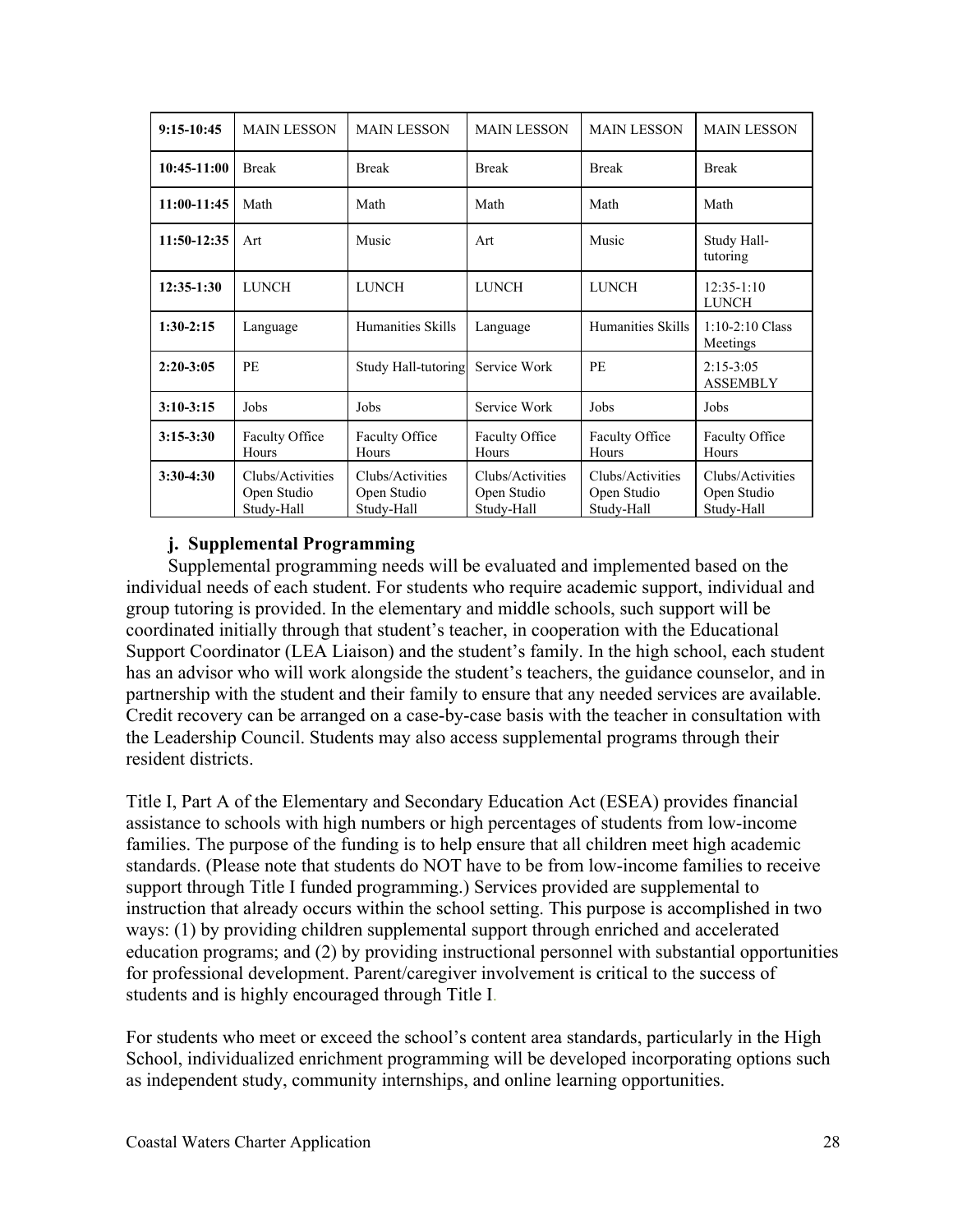Other supplemental programming such as after school programs, clubs, athletics, and enrichment opportunities will be included, and the details of these programs will largely be based on our facility and surrounding area. For example, we would like to provide an outdoor enrichment program (such as Timbernook), but will need the natural space to do this. Field trips are an essential piece of our approach to learning and will be incorporated into the school year whenever possible and appropriate.

## **Section 6: School Operations Plans**

## **a. Admissions Procedures RSA 194-B:3,ll(o)**

Coastal Waters is an open enrollment, public school. Our admission procedures shall not discriminate or violate individual rights as prohibited by law. We expect the following of all students who are admitted:

- The applicant student and their parent or guardian agrees to the mission of the school, its policies, program, and expectations and signs the Admissions Agreement.
- The enrolled student and parent/guardian will be encouraged to attend a school orientation within 6 months of enrollment. The enrolled student and parent/guardian will be expected to read the Student-Family Handbook prior to the orientation.

Students are recruited and admitted as follows:

- 1) **After Charter approval by the New Hampshire Board of Education (BOE),** the Coastal Waters Board (Development Committee, in subsequent years) actively engages in recruitment activities in Rockingham, Strafford, and surrounding counties, including speaking and distributing information at area schools, community centers, social service providers, the YMCA, and library, as well as holding on-site (if possible) and virtual information sessions and open houses for prospective students and their families. Coastal Waters will provide physical application packets to the above-mentioned community resources with information on its educational philosophy and curriculum for those who may not be able to access our website. We will include and support migrant and refugee populations, English language learners and those who are differently abled, disadvantaged families, and homeless youth in their application process. When necessary, translation services and application assistance will be made available.
- 2) For the school's initial year, the enrollment period will be open January  $14<sup>th</sup>$  through February  $15<sup>th</sup>$ . In subsequent years, the enrollment period will be open November  $1<sup>st</sup>$ through February  $15<sup>th</sup>$ . At the enrollment enquiry deadline, the following hierarchy for admission priority will be assigned by an admissions panel, composed of the Pedagogical Director, Administrative Director, and the Educational Support Coordinator (in the first year, this work will be done collaboratively by the Pedagogical Director and Board Chair):
	- a) New Hampshire students receive priority over out-of-state students in all categories
	- b) Siblings of existing students shall receive first priority for admission each year (not applicable to opening year 2022-23).
	- c) Siblings of older students selected in the admissions process shall receive second priority. We begin the acceptance process working from the highest grade (12) to the lowest (kindergarten). If a student is selected for admission, any younger siblings who are also qualified applicants are automatically granted admission, if space in their grade level is available. If there are more qualified applicants who are siblings of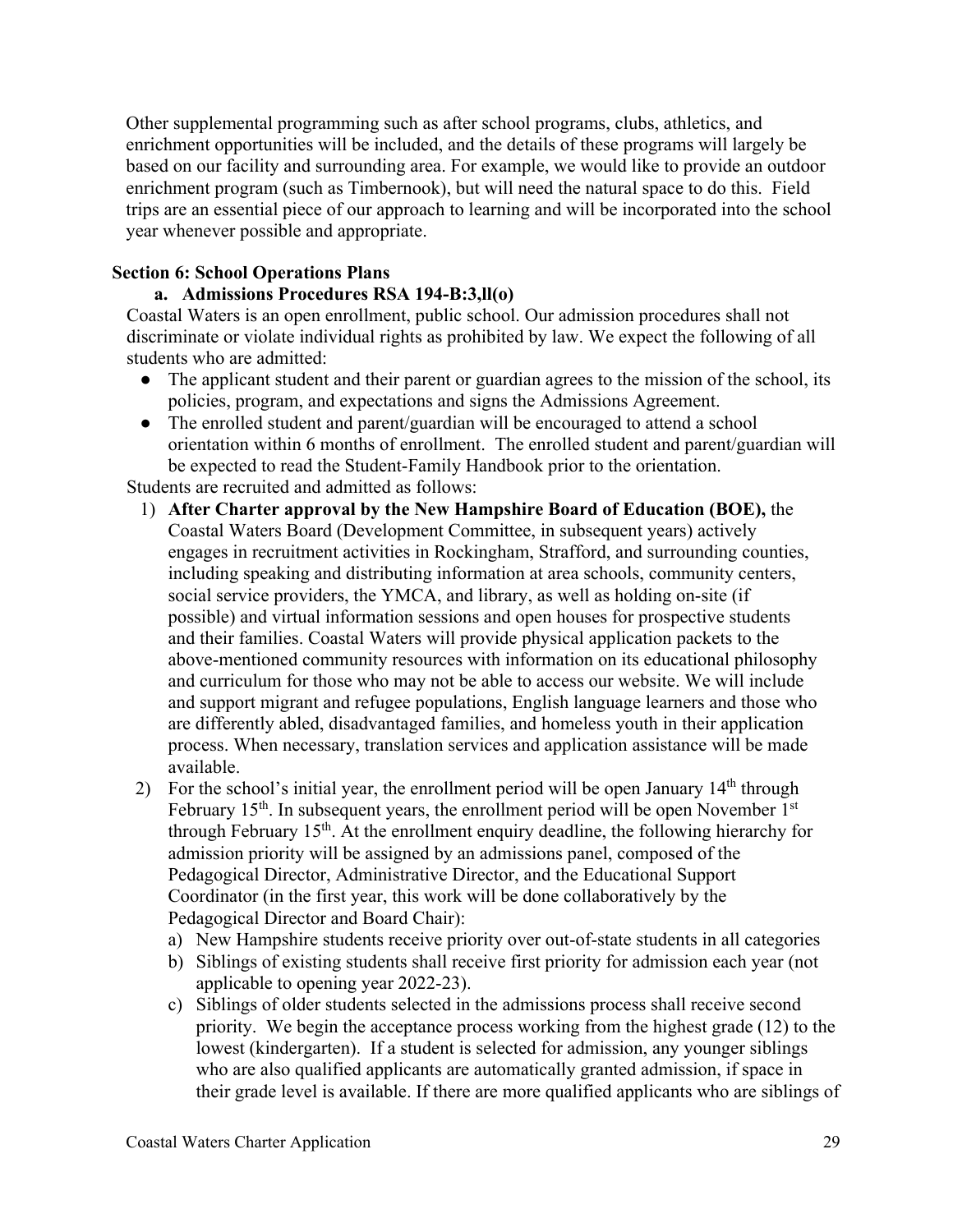existing students than there are available spaces, the siblings shall be subject to a lottery among themselves to determine the award of available spaces. Siblings not awarded admission shall be placed at the head of the waiting list according to their lottery position.

- d) Children of Coastal Waters Founding Board Members and staff shall receive third priority. We expect to reserve no more than 5% (16 maximum) of enrollment for these children.
- 3) After the enrollments based on the hierarchy above, the remaining New Hampshire students in each grade, if any, will be assigned a number and placed in a random lottery to be conducted on February 15 in the initial year. In subsequent years, the lottery dates and communication to students and parent/guardian will be communicated on the school's website and social media.
- 4) New Hampshire students not receiving admission through their class lottery shall be placed on a waiting list in the order they were drawn from the lottery and be offered admission as space becomes available.
- 5) Out-of-state-students will be offered admission if any remaining openings exist after New Hampshire students have been given the opportunity to fill them.
- 6) Following the enrollment enquiry deadline, qualified enquiries will be accepted on a rolling admission basis until all spots are filled.
- 7) Full application and enrollment contracts will be sent to all accepted students. The student's parent or legal guardian will provide additional application components as needed: a completed educational history, transcripts from previous schools attended, and releases of information needed for obtaining records from prior schools.
- 8) Prior to school opening the student and parents review the responsibilities, rules, and commitments needed to attend and sign the Admissions Agreement, which is also signed by the Pedagogical Director.
- 9) If a student is enrolled in a school district special education program, the student's sending school's Evaluation and Placement Team will be contacted to discuss special education support services.
- 10) Once admitted to Coastal Waters, enrolled students are not subject to the lottery process each year and are automatically offered space in the school. Families of enrolled students will be asked to sign and submit a letter of intent to re-enroll by an established date prior to the enrollment lottery. Students who have un-enrolled from the school and wish to reenroll must reapply subject to the above procedure.
- 11) Given that diversity is crucial to the school culture, the admissions panel ensures that recruitment and enrollment practices promote inclusion by eliminating all barriers to enrollment for educationally disadvantaged students including foster youth, unaccompanied homeless youth, and ELL. The panel ensures that methods for admission are not designed, intended, or used to discriminate or violate individual civil rights in any manner prohibited by law according to Ed 318.07 (b) (1)a.
- 12) All registration procedures will be reviewed, and policies amended or developed, by the Board of Trustees prior to the open enrollment period starting November 1 each year.

## **b. School Calendar and number and duration of days pupils are to be served RSA-194B:3,ll (s)**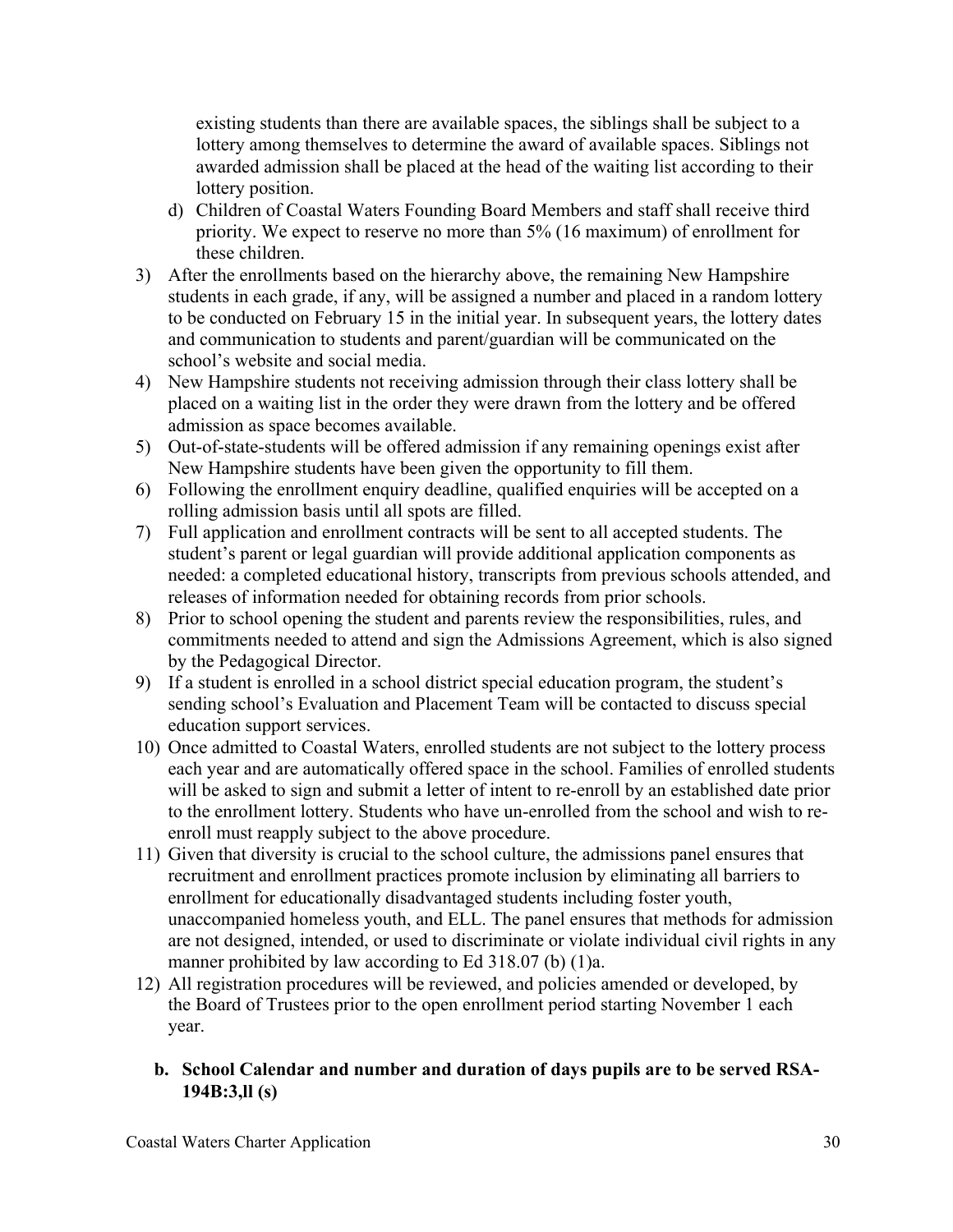The school day runs from 8:00-2:15 for elementary school and 8:30 a.m. until 3:15 a.m. for middle and high school following the school day hours for SAU 52. High School students are invited to stay until 4:30 for clubs and open studio time. We follow the SAU 52 yearly schedule of vacations and holidays. Please see Appendix J for the 2021-2022 school calendar. The calendar for 2022-2023 will be aligned with that of SAU 52 as well.

## **c. Staffing Overview, including qualifications for professionals and paraprofessionals: administrators, teachers. RSA194-B:,ll (j)**

Staffing at Coastal Waters includes a Pedagogical Director and Administrative Director, working with a Business Administrator, Development Coordinator, Educational Support Coordinator (LEA Liaison), and office assistant who will work closely with the Board of Trustees, Faculty, Guidance Counselor, Students, and Families to fulfill the mission of the school. Paraprofessionals will be hired as needed. Grant writing services may also be contracted, as needed.

## **Qualifications for Pedagogical Director:**

- A dedicated dynamic leader who is passionate about the school's mission and knowledgeable about Waldorf philosophy and practices.
- Waldorf classroom teaching experience.
- An advanced degree in education and Waldorf training.
- Experience in programming evaluation and mentoring faculty.
- Highly effective communication, coaching, organizational and interpersonal skills.

## **Qualifications for the Administrative Director include:**

- A dedicated dynamic leader who is passionate about the school's mission and knowledgeable about Waldorf philosophy and practices.
- An advanced degree in education/school administration
- Prior administrative experience.
- Diversity of work, travel, community service, and other life experiences.
- A record of success in community building.
- Experience in raising and managing donor funds.
- Highly effective communication, coaching, organizational and interpersonal skills.

# **Qualifications for Business Administrator include:**

- Exceptional organizational and multitasking skills.
- Highly effective communication and interpersonal skills.
- Proficiency in MS Office and/or G Suite and other computer skills such as managing websites, handling social media presence, working with financial software and educational management software such as SchoolCues and experience with payroll and benefits.
- Commitment to the school's mission and familiarity with Waldorf philosophy and practices.

## **Qualifications for Administrative Assistant Include:**

- Exceptional organizational and multitasking skills.
- Highly effective communication and interpersonal skills.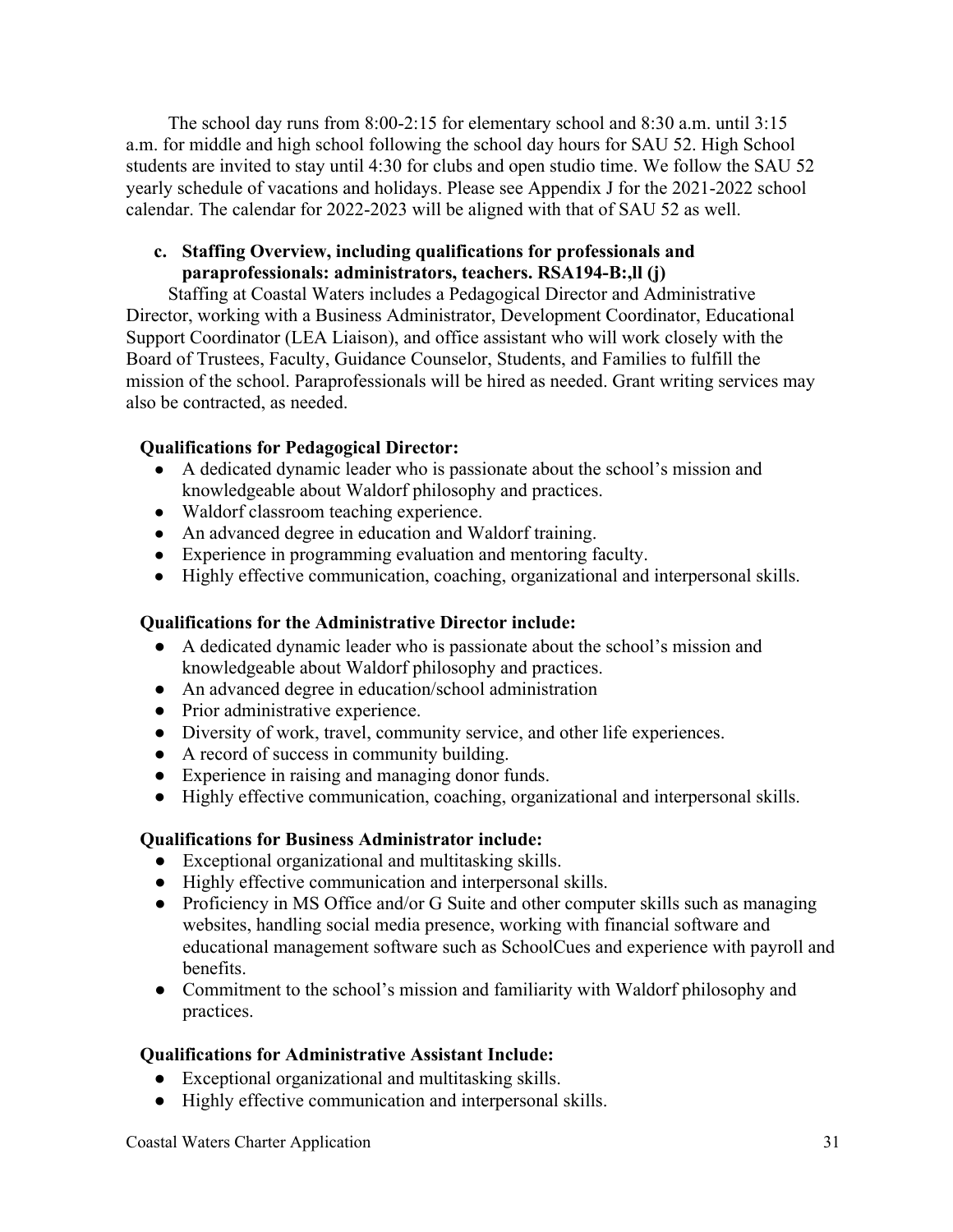- Proficiency in MS Office and/or G Suite and other computer skills such as managing websites, handling social media presence, working with educational management software such as SchoolCues
- Commitment to the school's mission and familiarity with Waldorf philosophy and practices

## **Qualifications for Faculty include:**

- Dedicated and enthusiastic educators who are passionate about the school's mission.
- Diversity of work, travel, community service and other life experiences.
- Degree in education and/or NH teaching certification and Waldorf teacher certification or willingness to pursue this as professional development. At least 50% of the faculty shall have NH state certification or 3 years teaching experience per NH State Standards.
- Degree in their subject specialty (for High School).
- Highly effective communication, coaching, organizational, and interpersonal skills.
- Highly collaborative and team-oriented style.
- Experience with, or a willingness to pursue training in, implementing technology and multimedia in the classroom.

## **Qualifications for the Development Coordinator include:**

- Dynamic individual who is passionate about the school's mission and knowledgeable about Waldorf philosophy and practices.
- Relevant experience in Development, Marketing, grant writing and enrollment
- Exceptional organizational and multitasking skills.
- Highly effective communication and interpersonal skills.
- Proficiency in MS Office and/or G Suite and other computer skills such as managing websites, handling social media presence, working with educational management software such as SchoolCues.

# **Qualifications for the Guidance Counselor include:**

- Dynamic individual who is passionate about the school's mission and knowledgeable about Waldorf philosophy and practices.
- An educational degree with a focus on school counseling, special education, or other relevant fields.

# **Qualifications for the Educational Support Coordinator (LEA Liaison) include:**

- A degree with a focus on special education or other relevant fields.
- Already established, or ability to build, strong working relationships with the local educational community.
- **d. Employee Job Descriptions/Responsibilities, Ed318.09(e)(6)**  See Appendix O for employee job descriptions.

## **e. Average student/teacher ratio for the first 5 years Ed 318.05(c)(7)**

| ′ear<br>Grade | ear 2 | r ear | r ear | ear c |
|---------------|-------|-------|-------|-------|
|---------------|-------|-------|-------|-------|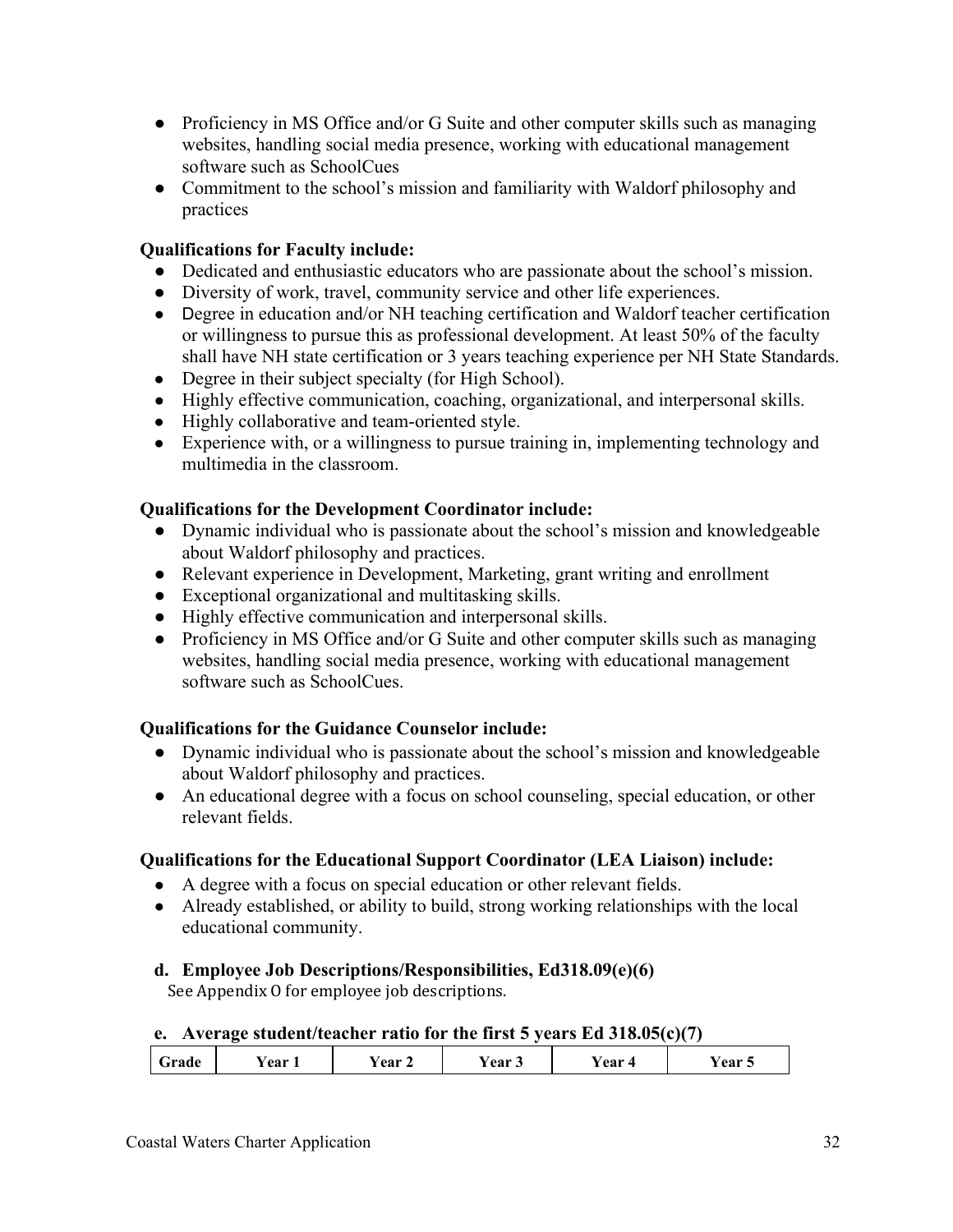| $1 - 8$ | T16.5 / S220 | T17.5 / S220 | T18/S220     | T18/S220     | T18/S220     |
|---------|--------------|--------------|--------------|--------------|--------------|
|         | Ratio 1:13.3 | Ratio 1:12.6 | Ratio 1:12.2 | Ratio 1:12.2 | Ratio 1:12.2 |
| $9-12$  | T10.5 / S100 | T10.5 / S100 | T10.5 / S100 | T10.5 / S100 | T10.5 / S100 |
|         | Ratio 1:9.5  | Ratio 1:9.5  | Ratio 1:9.5  | Ratio 1:9.5  | Ratio 1:9.5  |

## **f. School employee and volunteer background investigations RSA 189:13-a. Ed 318.07 (3)**

Coastal Waters shall conduct school employee and volunteer background investigations in accordance with RSA 189:13-a. ED 318.07(3). Such background checks will be completed before any staff member starts employment.

## **g. Personnel compensation plan, leaves, and other benefits. RSA 194-B:3,ll (k): Ed 318.09 (e)(6)**

The founding group, Friends of Coastal Waters, is deeply committed to supporting teachers with competitive salaries and benefits, and understands the need for disciplined spending. Please see the budget for details. School administration and full-time teachers shall be paid an annual salary on a biweekly basis. Part-time staff will be paid at an hourly rate for time worked.

While the details of a compensation package will depend on funding, we are projecting an average annual salary of \$42,000 and expect to offer basic health insurance coverage, retirement benefits, and professional development support. We expect to offer a 3 percent annual salary increase for full-time employees.

Employee contracts will be on an annual basis, for the period of July 1 to June 30. In addition to instructional days required by law, teachers will be expected to work 17 additional staffdevelopment days each year (10 days before the beginning of school, 2 separate staff development days during the school year, and 5 days after the last day of school). In addition to scheduled school vacations, salaried employees will receive an additional 3 paid personal leave days and 5 sick days per year. All teachers are expected to attend professional development programs chosen in consultation between the individual teacher and the Pedagogical Director and Faculty Chairs. Coastal Waters may offer unpaid leave for employees pursuing educational studies. Please see Section 6 j for more information about professional development.

Full time faculty and staff and part-time salaried employees leading programs are also provided with up to 12 weeks of unpaid, job-protected leave per year through the Family and Medical Leave Act (FMLA) for any of the following reasons: the birth and care of the newborn child of an employee; placement with the employee of a child for adoption or foster care; to care for an immediate family member (spouse, child, or parent) with a serious health condition; or to take medical leave when the employee is unable to work because of a serious health condition. Employees are eligible for leave if they have worked for Coastal Waters for at least 12 months, at least 1,250 hours over the past 12 months. Whether an employee has worked the minimum 1,250 hours of service is determined according to FMLA principles for determining compensable hours or work.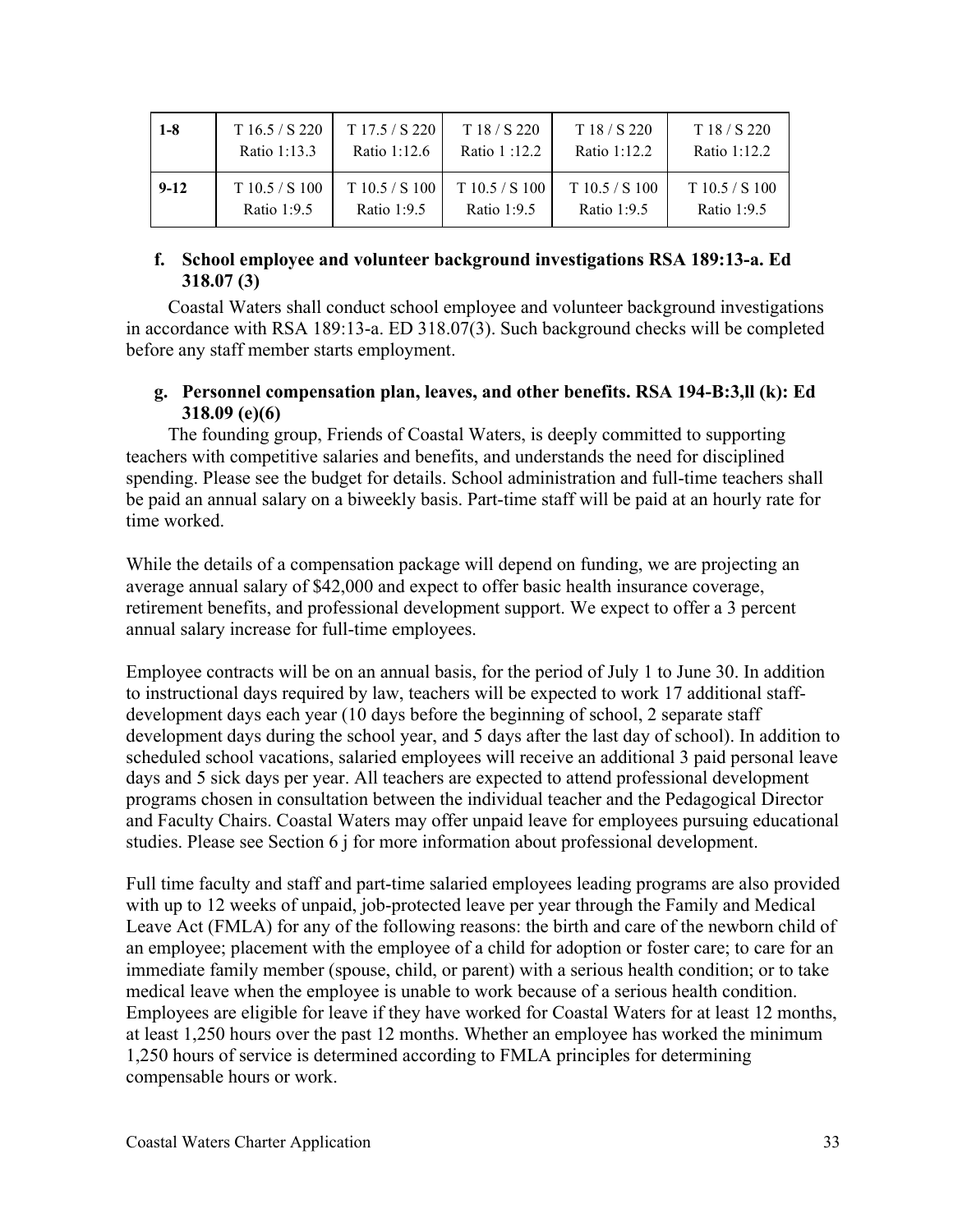Coastal Waters will offer 1 week of paid jury leave, up to two weeks of paid parental leave, and 3 days of paid leave on the death of an immediate family member defined as spouse, parent, child, brother, sister, grandparent, grandchild, spouse's parent, child, brother or sister, grandparent and grandchild. Any additional time off will be without pay or using PTO days. Employees who sustain work-related injuries are eligible for a medical leave of absence for the period of disability in accordance with all applicable laws covering occupational disabilities. A military leave of absence will be granted to employees who are absent from work because of service in the U.S. uniformed services in accordance with the Uniformed Services Employment and Reemployment Rights Act (USERRA).

#### **h. Administration Performance Evaluation**

Coastal Waters will conduct an annual evaluation of administrative positions to ensure that the school is fulfilling its mission and complying with all provisions of the charter through its administrative functions. Prior to the opening of school, the Pedagogical Director and Board will create an evaluation rubric for each position detailing responsibilities and performance objectives. The evaluation rubrics will be completed by the employee being evaluated (selfevaluation) as well as the employee's manager (see organizational chart on page 13) and any other relevant personnel. In the case of the Pedagogical Director and Administrative Director, their evaluation rubrics will be completed by members of the Board, Faculty Chairs, and at least one other administrative personnel. Emphasis will be on identifying strengths, areas of improvement, and annual goals. An in-person evaluation shall then be conducted to discuss performance and establish key performance indicators which can be reviewed monthly if needed. A written evaluation will be completed and placed in the employee's personnel file. If an employee is found to be underachieving in his or her performance, recommendations for improvement will be made and a 1-month follow-up evaluation scheduled. The power to dismiss any administrator based on the school's needs or expectations not being met will be held by the Board.

#### **i. Teacher Performance Evaluation**

Coastal Waters uses a system of peer review for evaluating teacher performance and ensuring high quality teaching. This system has been well-tested by other public and private Waldorf Schools. The Faculty Chairs, in collaboration with the Pedagogical Director will determine the details of the peer-review system, that is: at what frequency, by whom, and on what basis teachers will be evaluated. At a minimum, the system will include a required evaluation in the fall and spring of each year during the first two years for new teachers; continued evaluation every year for other teachers, and mandatory annual classroom visits by colleagues for all teachers. An evaluation rubric will be established for use in teacher reviews.

Peer-review systems working with clear evaluation criteria have been shown to be the most effective in improving teacher performance and supporting high quality teaching, with consequent improved student learning outcomes, (Darling-Hammond, 2013). In these systems, the purpose of teacher evaluation is understood to be supporting the teacher to become a better teacher, rather than rewards or penalties. Peer review is done in an atmosphere of collegial support, trust, and inspiration. A peer review is conducted by a team of two or three teachers in conjunction with the Pedagogical Director who may look at the following pieces of evidence: the teacher's written self-evaluation; an interview with the teacher; a series of classroom visits;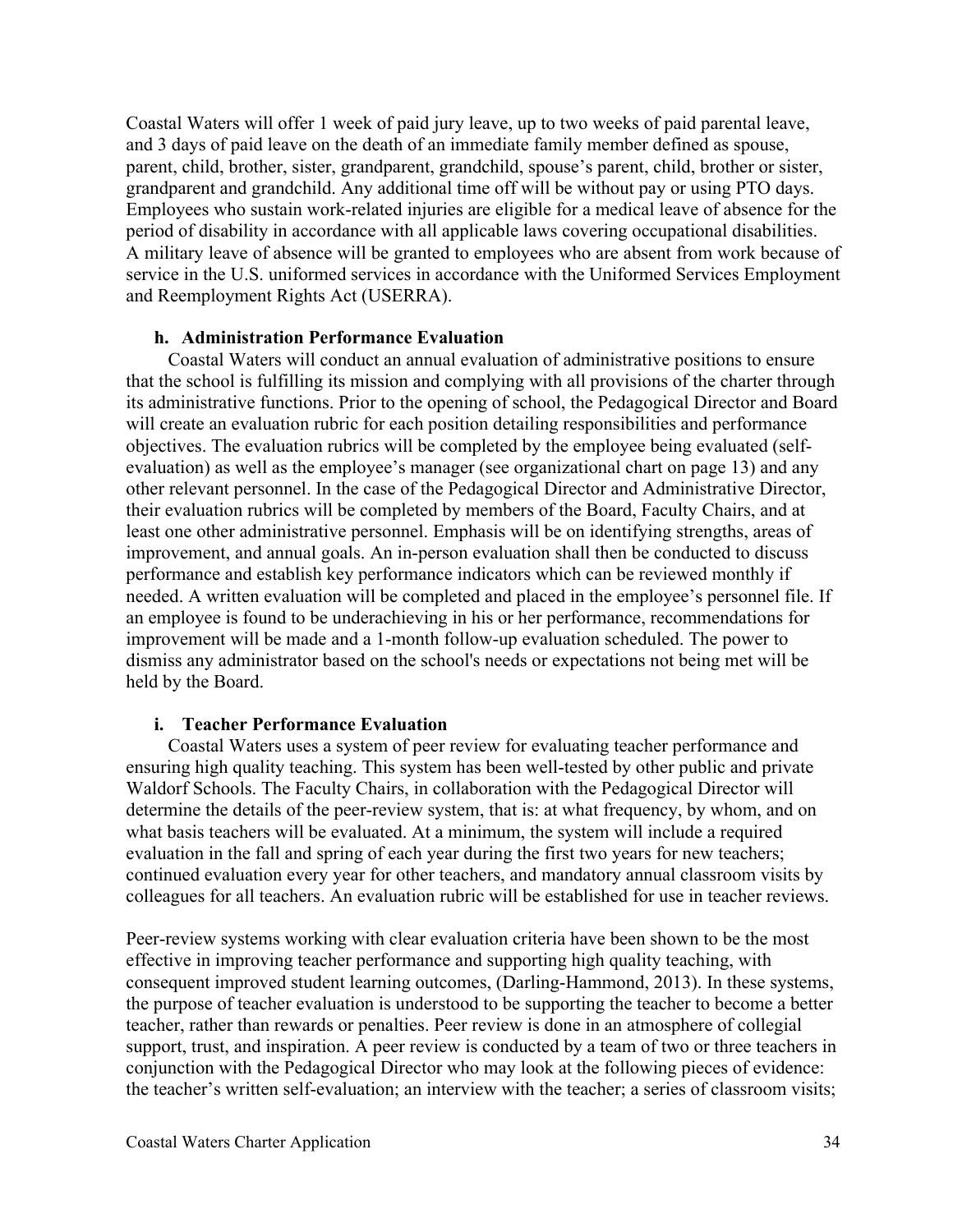review of students' work and assessments. The decision to dismiss any teachers based on the school's needs or expectations not being met will be held by the Board, following due process upon recommendation from the Administrators and appropriate Faculty Chair.

## **j. Professional Development**

In accord with the responsibilities of teachers listed in Section 6d, all teachers are required to pursue professional development, at a frequency determined by the Pedagogical Director and Faculty Chairs to be outlined in a professional development master plan. Teachers may meet this requirement through attending workshops, conferences, or courses related to their subject specialty, Waldorf principles and pedagogy, curricular innovations, or social/cultural issues affecting children. Teachers are encouraged, and in some cases may be required, to pursue Waldorf teacher certification at one of the Waldorf teacher education centers accredited by the Association of Waldorf Schools of North America.

Coastal Waters provides some paid time off for professional development. All full-time salaried employees, including administrative staff, receive two professional days per year. Teachers are not normally allotted professional days during the school year, but may request an exception to be approved by the Pedagogical Director and Faculty Chairs. Part-time salaried employees receive a prorated number of days based on their employment percentage. In addition to time off, Coastal Waters provides a professional development benefit stipend to full-time salaried and part-time salaried employees based on an amount determined by the budget each year. The benefit stipend for part-time salaried employees is prorated based on employment percentage.

## **k. Philosophy of Student Governance and Discipline RSA 194-B:3,ll (p)**

Coastal Waters is committed to helping students build a healthy life and to guiding them as they grow and develop toward a gradually expanding consciousness of the personal, moral, and social implications of their choices and actions. We believe in respectful and transparent communication within the school community as well as with the individual. Our pedagogical model is based on Rudolf Steiner's indications for the developing human being. As such, the school culture will be one where our understanding of the role of discipline is one of *teaching*  the student rather than enforcing, shaming, or using punitive systems where the student does not engage in the deeper meaning of their behavior and its effects on themselves and others. By deliberately framing our behavioral expectations in terms of shared moral principles, we encourage adults and students to engage in thoughtful discussion, reflection, and positive action when transgressions occur. Our structures for discipline and guidance aim to support the individual by unfolding their natural gifts and abilities in a safe and supportive environment. Above all, the safety and well-being of the entire community is held in balance with the safety and well-being of individual students. Please see Appendices G and H, the Elementary and High School Student-Family Handbooks, for details on community expectations.

## **l. Age appropriate due process procedures to be used for disciplinary matters RSA 194-B:3,ll (p)**

**Disciplinary procedures:** Minor infractions will be dealt with as necessary by teachers or the Pedagogical Director. Repeat infractions, or actions of a more serious nature, will result in a conference to determine consequences using a restorative justice model in accordance with the developmental capabilities of the student $(s)$ . This conference will include the student,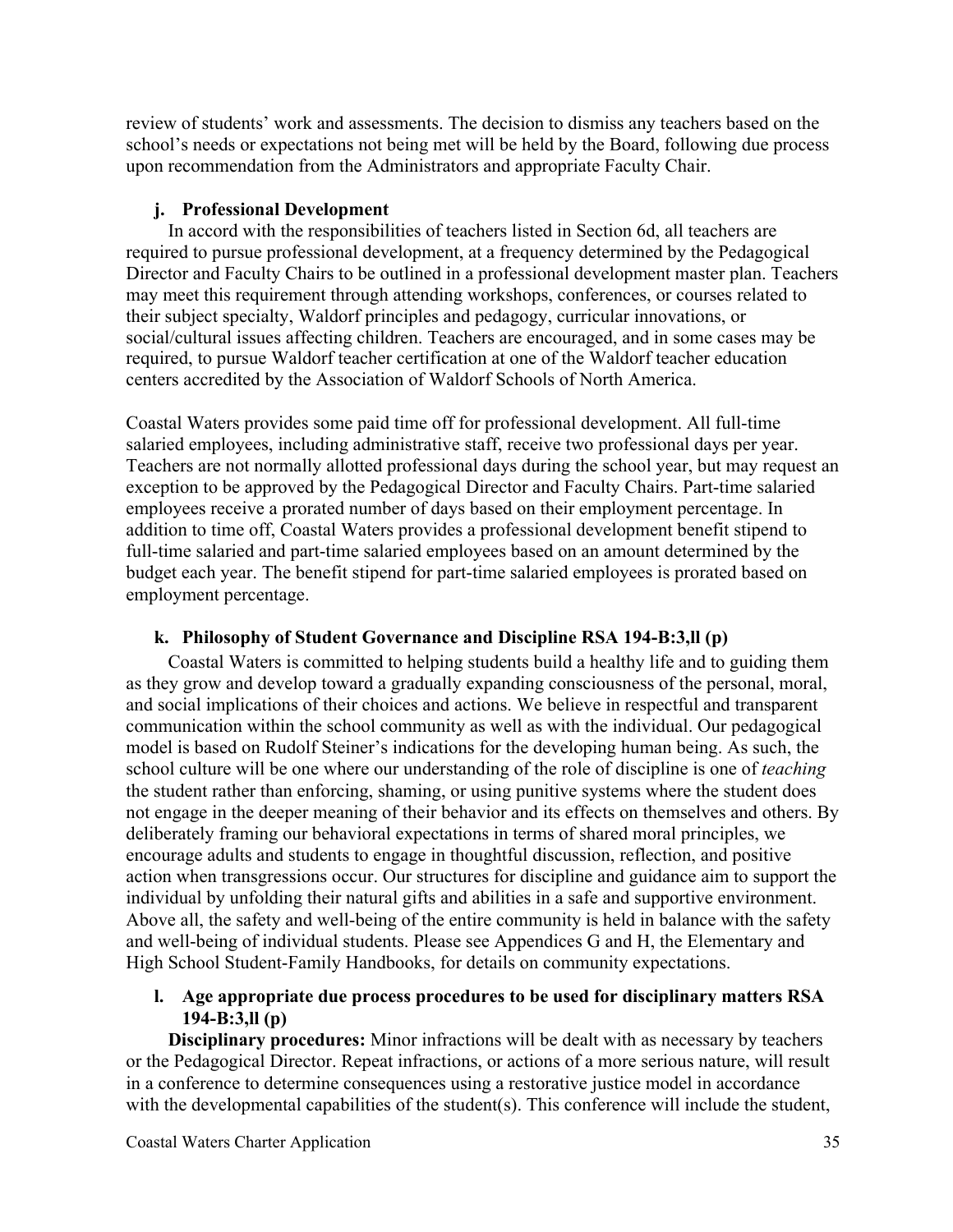a parent or guardian, the Pedagogical Director and/or Administrative Director, and a teacher. An outside mediator may be requested, whose costs will be shared. Parents or guardians may request a hearing at any time to discuss decisions of behavioral concern. A student who is frequently and repeatedly unable to meet school conduct expectations may be asked to leave the school.

**Suspension and expulsion guidelines:** Certain behaviors, such as bullying, harassment, and other violent behavior toward students or faculty; possession of illegal substances; and other criminally disruptive activity will be considered major offenses. On matriculation, students will be given the Coastal Waters Student-Family Handbook that fully explains what actions may lead to suspension or expulsion. Students in middle and high school will sign the code of conduct each year, which will be kept on file for future reference. A pupil may be suspended or expelled from a chartered public school based on criteria determined by the Board of Trustees consistent with the advice of the Pedagogical Director, Administrative Director, and faculty in conformance with RSA 193:13. Again, parents or guardians may request a hearing relative to these recommendations. Please see the Student-Family Handbooks for more details on the disciplinary process. In all disciplinary matters Federal and State mandated due process provisions will be followed.

#### **m. Student transportation plan RSA 194-B:3,ll (l)**

Students attending the school have access to transportation only if they reside in the district where the charter school is located. The school will comply with charter law provisions that govern student transportation under Section 194-B:2, which states: *Attendance at a charter school for the purposes of transportation shall not constitute assignment under the provisions of RSA 189:6 and RSA 189:8. Pupils who reside in the school district in which the open enrollment or charter school is located shall be provided transportation to that school by the district on the same terms and conditions as provided for in RSA 189:6 and RSA 189:8 and that transportation is provided to pupils attending other public schools within that district. However, any added costs for such transportation services shall be borne by the charter school. For the purposes of open enrollment, neither the sending nor the receiving school district shall be obligated to provide transportation services for pupils attending an open enrollment school outside the pupil's residential district. No transportation will be provided by a sending school district or receiving charter school for students whose residence is other than where the school program is located.* Coastal Waters will offer to help students outside the SAU it is physically located in to coordinate transportation, through networking with surrounding school districts, including area charter schools, forming carpool or ride-share groups, encouraging biking and walking, and other options to minimize the burden on families and the local environment.

#### **n. Student, Staff Handbooks**

Please see Appendices F, G and H for the Employee, and Elementary and High School Student-Family Handbooks, respectively. These will be fully updated with all policies and approved by the Board prior to hiring and student enrollment.

#### **o. Student Information System**

Coastal Waters will use SchoolCues as our student information system. This system will serve as the primary mode for conveying information such as the Employee and Student-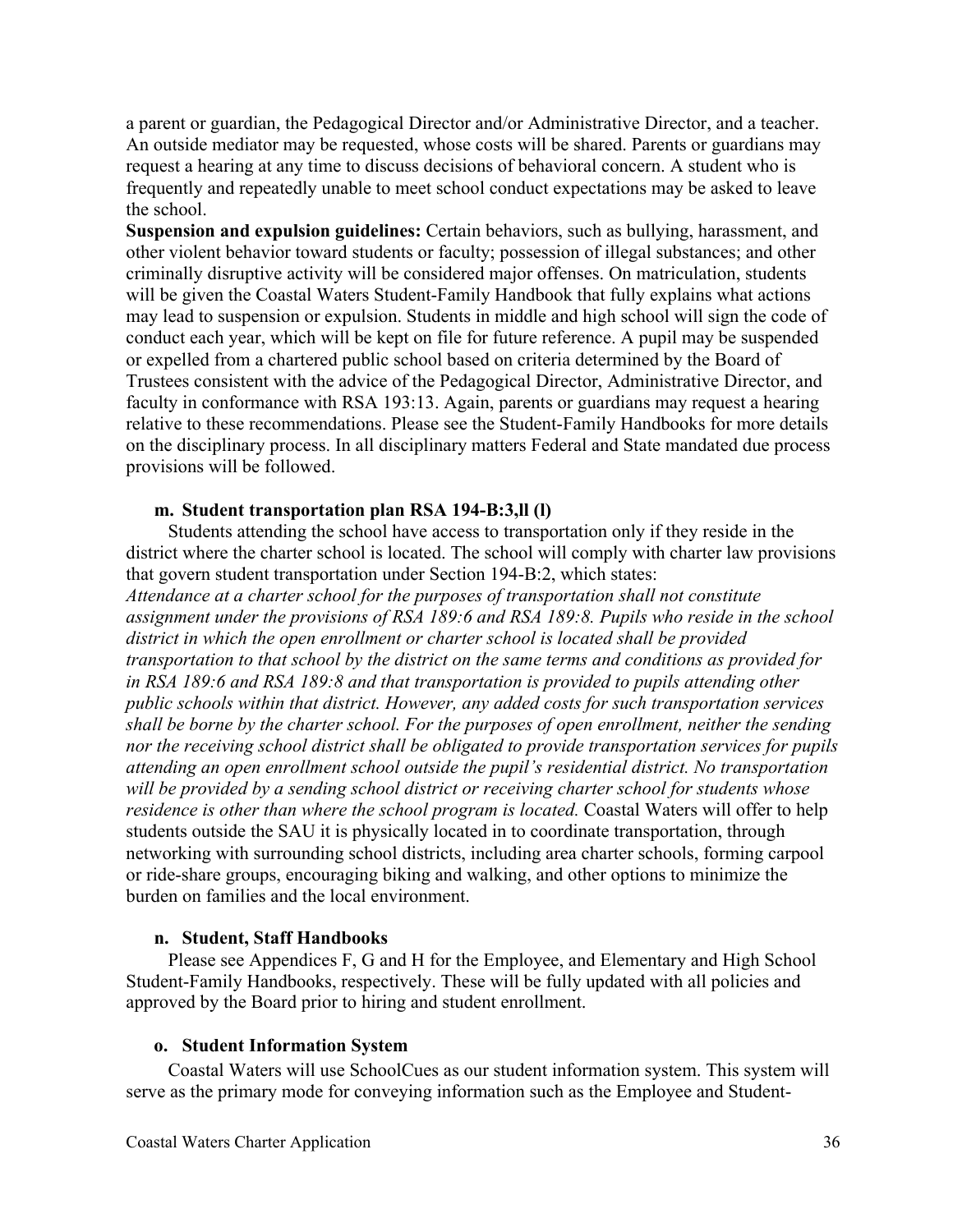Family Handbooks and academic information, and will handle enquiry, registration, admission process, and enrollment documents including health forms.

#### **Section 7: Meeting Student Needs a. Special Education RSA 194-B:3,ll (n)**

In accordance with RSA 194-B:8, I, Coastal Waters shall not discriminate against any child with a disability as defined in RSA 186-C. Coastal Waters will cooperate and coordinate with LEAs from each sending district and the parents and/or legal guardians of special needs students to identify and implement practices to meet their needs. Coastal Waters Chartered Public School complies with all federal and state special education laws and rules applicable to a New Hampshire charter school setting. Under New Hampshire's charter school statute, RSA 194-B: 11, III (a) "the funding and educational decision-making process for children with disabilities attending a chartered public school shall be the responsibility of the resident district and shall retain all current options available to the parent and to the school district", and as such, Coastal Waters recognizes the critical role of the LEA in successful implementation and administration of IEPs. The Educational Support Coordinator (LEA Liaison) at Coastal Waters will coordinate and cooperate with LEAs from sending school districts on matters pertaining to individual students' needs. ED 1104.01 lays out the steps of this special education process, which Coastal Waters will adhere to, including: referral, evaluation, determination of eligibility, development and approval of the IEP, placement, ongoing monitoring of the IEP, and an annual review of the IEP. Within that process, the Coastal Waters liaison will:

- o Notify and coordinate with the LEA when an individual student may require referral for services or accommodations.
- o Communicate with the sending district, parents and/or legal guardians, service agencies, faculty and other members of a students' potential IEP team to ensure consistent implementation of IEP services.
- o Review IEPs from the LEA with all teachers and staff involved in its implementation and support those teachers and staff to ensure full compliance with IEPs and student success.
- o Maintain contact lists for all service providers related to IEPs.
- o Provide concerns and/or recommendations to the LEA liaison about IEP implementation specific to how the student is receiving services within the Coastal Waters setting.
- o Attend scheduled meetings with the sending district LEA, parents/guardians, faculty and staff to review the IEP and/or educational status of students.

In coordinating and collaborating with resident districts, we recognize that each district may send staff to Coastal Waters; may contract to have services provided at Coastal Waters; may provide services at the resident district school or a service provider's location; may contract with Coastal Waters to provide the services; and/or provide transportation to and from Coastal Waters and the resident district school where any services are being provided before, after or during the school day. In an effort to plan accordingly, we have begun to reach out to the SAU Special Services Coordinator for Private and Charter Schools (or equivalent) in all local districts to build a relationship and discuss each approach to cooperation and specific procedures to ensure a highquality educational experience for all of our students.

#### **b. Other Educationally Disabled and Economically Disadvantaged/at risk Ed 318.07(1)(c)** The Educational Support Coordinator (LEA Liaison) at Coastal Waters will ensure that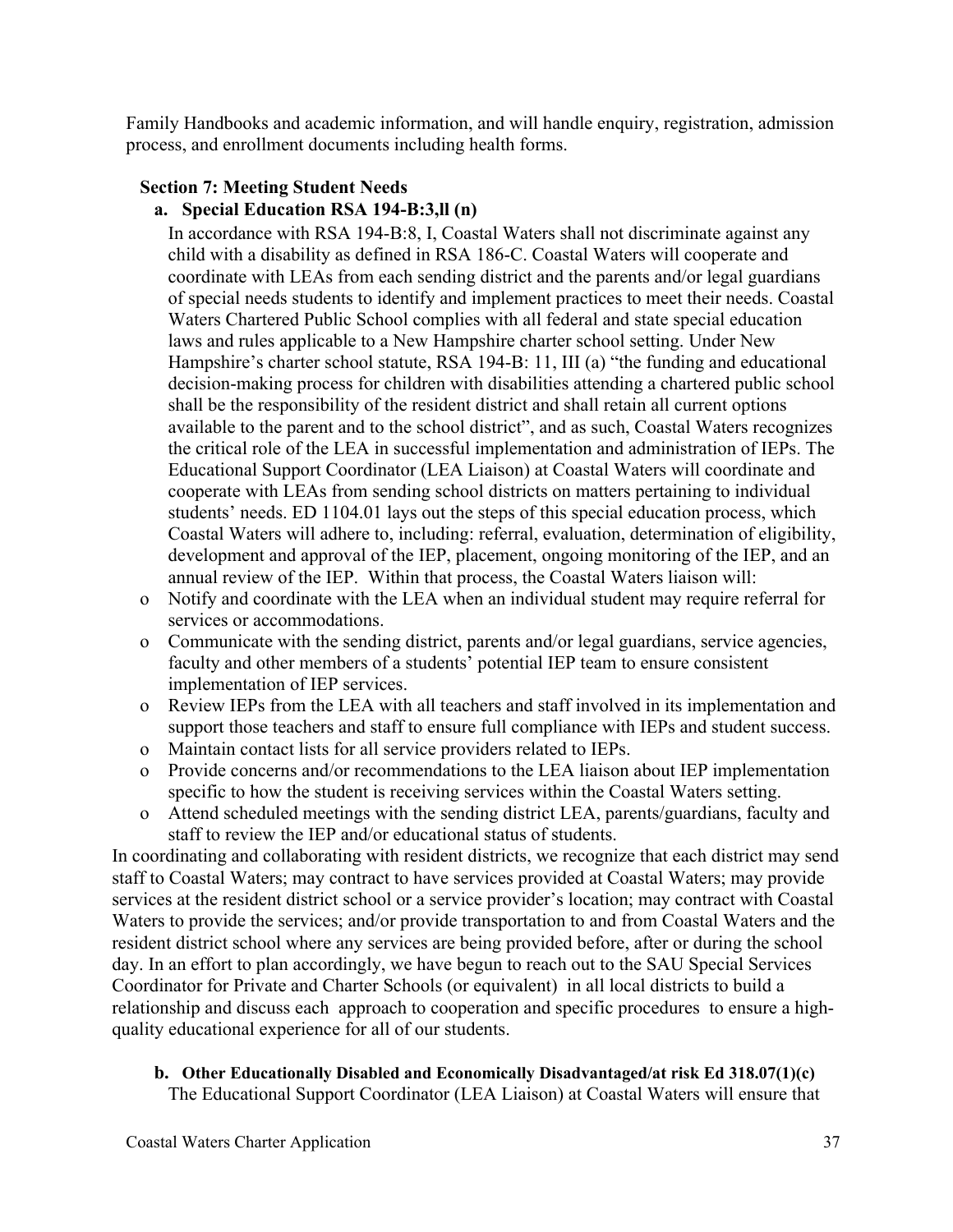the school provides needed support for other educationally at-risk learners as well. We will work with local social service agencies such as Southern New Hampshire Services, Families First, One Sky Community Services, as well as Federal Title Programs to ensure that all aspects of a student's life that might affect his/her ability to learn and succeed are addressed. Below is a list of support programs that Coastal Waters will access to ensure educational success for some of the most vulnerable student populations, and NHDOE consultants will be contacted prior to opening:

- o **Educationally Disadvantaged**-Title 1 funds will be used to hire highly qualified teachers, tutors and to purchase evidence-based supplemental educational resources to support students identified through testing, and other curriculum-based measures.
- o **English Language Learners (ELL)**-Title 3 funding will be used to ensure that ELLs attain English language proficiency and are able to meet state academic standards.
- o **Neglected or Delinquent**-Title 1 funds will be used to support supplemental instruction geared specifically towards the needs of students who are neglected or delinquent.
- o **Homeless Students**-Coastal Waters will make use of resources provided by The Homeless Program at the State of New Hampshire to support those students who are experiencing homelessness or other such transitions.
- o **Migrant and Refugee Populations**-NH Migrant Education program provides services such as one-on-one tutoring, summer classes, mentoring, referrals to local service providers, and assistance with school supplies.

## **c. Additional Academic Support and Credit Recovery**

The individualized attention possible at Coastal Waters, in addition to the philosophies and techniques of Waldorf education, lend themselves well to providing individual support for improving student achievement and closing achievement gaps. Ongoing evaluation of student achievement data forms the basis of this strategy. As mentioned above, Federal title programs will be identified for which the school meets eligibility requirements in order to support our students. Where Federal title monies are not available, we will work to provide supplemental services such as after-school tutoring, support staff in the classroom, and additional learning resources. When necessary, students will be able to make use of testing and other support services through that pupil's resident district. Recognizing that student achievement is influenced by a multitude of factors, Coastal Waters will follow the National Education Association Guidelines focusing on:

- o Enhanced cultural competence
- o Comprehensive support for students including outreach to student's families
- o Extended Learning Opportunities
- o Classrooms that support learning through multiple intelligences
- o Strong coordination and cooperation between the sending district and Coastal Waters
- o Access to highly qualified staff
- o Adequate resources and funding

Where credit recovery is required, students will work to create an individualized plan with the teacher in question, faculty chair, and the Administrative Director and Pedagogical Director.

## **d. Federal Title Programs**

Coastal Waters will endeavor to secure funding through Federal title programs at every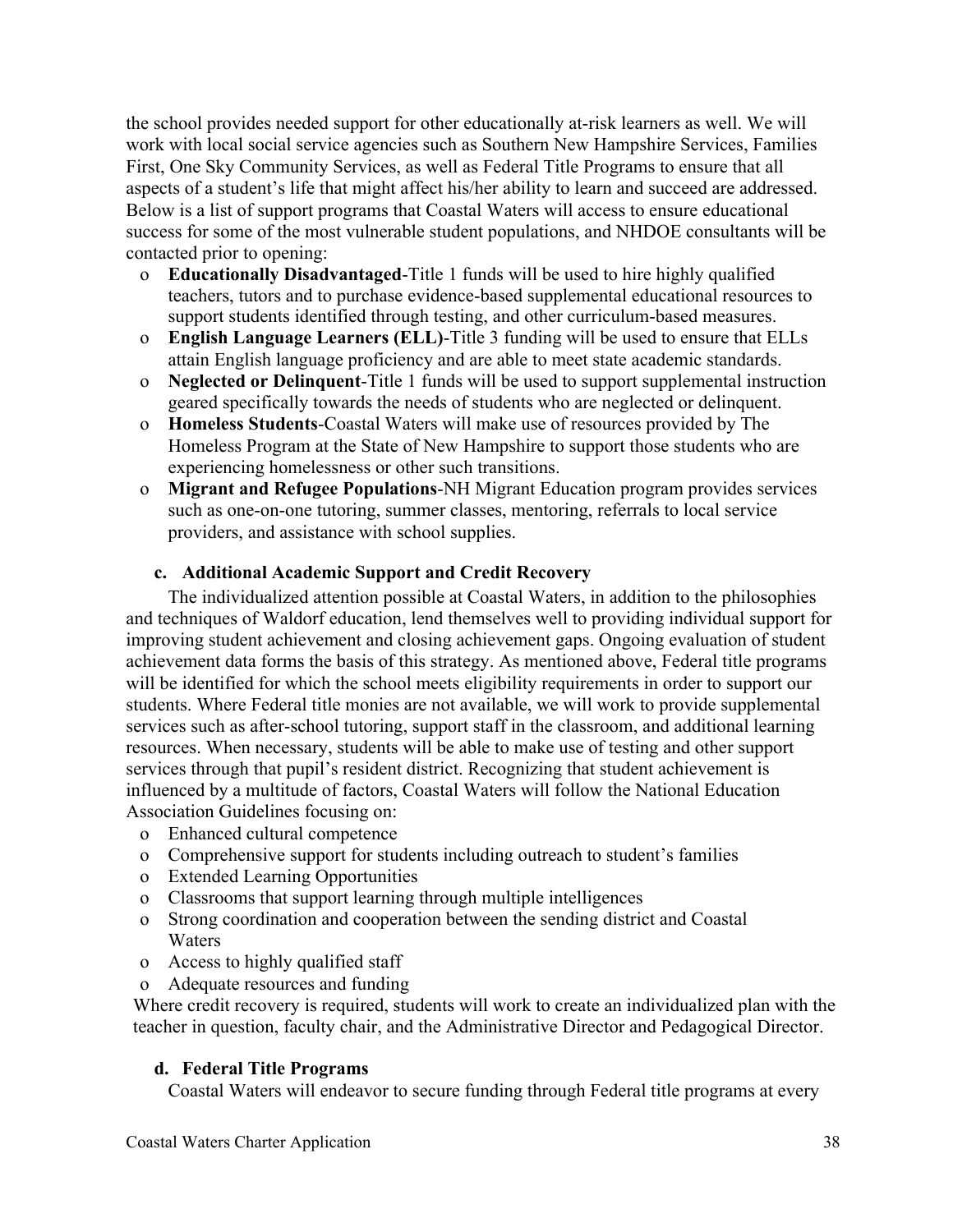opportunity to support the education of our students and maximize leverage of State funding toward improvement of student education. Eligibility for specific title programs will be determined by the state and all NHDOE consultants will be contacted prior to opening.

#### **Section 8: Financial Management**

## **a. Method of Administering Fiscal Accounts and Reporting RSA 194-B:3,ll(q)**

Coastal Waters follows GASB and all accounting guidelines for NH public schools. The Board will enact internal accounting controls and will elect a Treasurer with financial oversight responsibilities to ensure that the school's finances are managed with discipline, integrity, and transparency. To facilitate fiscal oversight by the Board, key aspects of the school's financial health will be reviewed using a "dashboard" of key performance indicators and financial data at each Board meeting.

At least two officers of the Coastal Waters Board will be given check writing authority. The Pedagogical Director, Administrative Director, and the Board Treasurer are given a discretionary spending limit, set by the Board, and reviewed annually, for incidental purchasing. In addition, the Pedagogical Director, Administrative Director, and Treasurer have the authority to endorse regular payroll expenses. For all other spending, two signatures are required on checks. Each individual with signing authority will be covered by a fidelity bond in accordance with the guidelines of the New Hampshire Department of Revenue Administration.

On an annual basis, the Board will approve a budget, which will serve as approval of ordinary, necessary, and planned expenses for Coastal Waters. The Board will vote on a spending limit for purchases made without a quorum vote from the Board. Expenses that are not within the approved budget will need to go through approval of the Pedagogical Director, Administrative Director, or Treasurer based upon their approval limits. Amounts that exceed the Pedagogical Director, Administrative Director, and Treasurer's approval limits will be brought to the Board for review and approval.

Coastal Waters complies with all requirements specified in the law pertaining to reporting requirements (RSA 194-B: 10-V): quarterly reports (available to the public), an annual report, annual financial audit and report, program audit, and participation during the annual school budget process. The annual financial audit is conducted by an independent auditor (CPA) hired by the Board. The Treasurer, or a committee assigned to the task, may recommend a specific CPA be hired, but the final choice of a CPA must be chosen by a majority. The audit should be completed no later than three months after the close of the fiscal year. The annual report will be provided to the State Board of Education, local board, and any person who requests it as required by law.

In compliance with i4see (Initiative for School Empowerment and Excellence) reporting, Coastal Waters will provide the New Hampshire Department of Education (NH DOE) with 4 quarterly financial reports per year. It will also, in our opening year, provide the NH DOE with a progress report by December 1. Thereafter progress reports will be sent by August 31 of each year. A first-year program audit will be conducted by the Department of Education at the end of the first year. Monthly Board meeting minutes will be submitted to the charter school office each month or posted online with the link sent to the charter school office.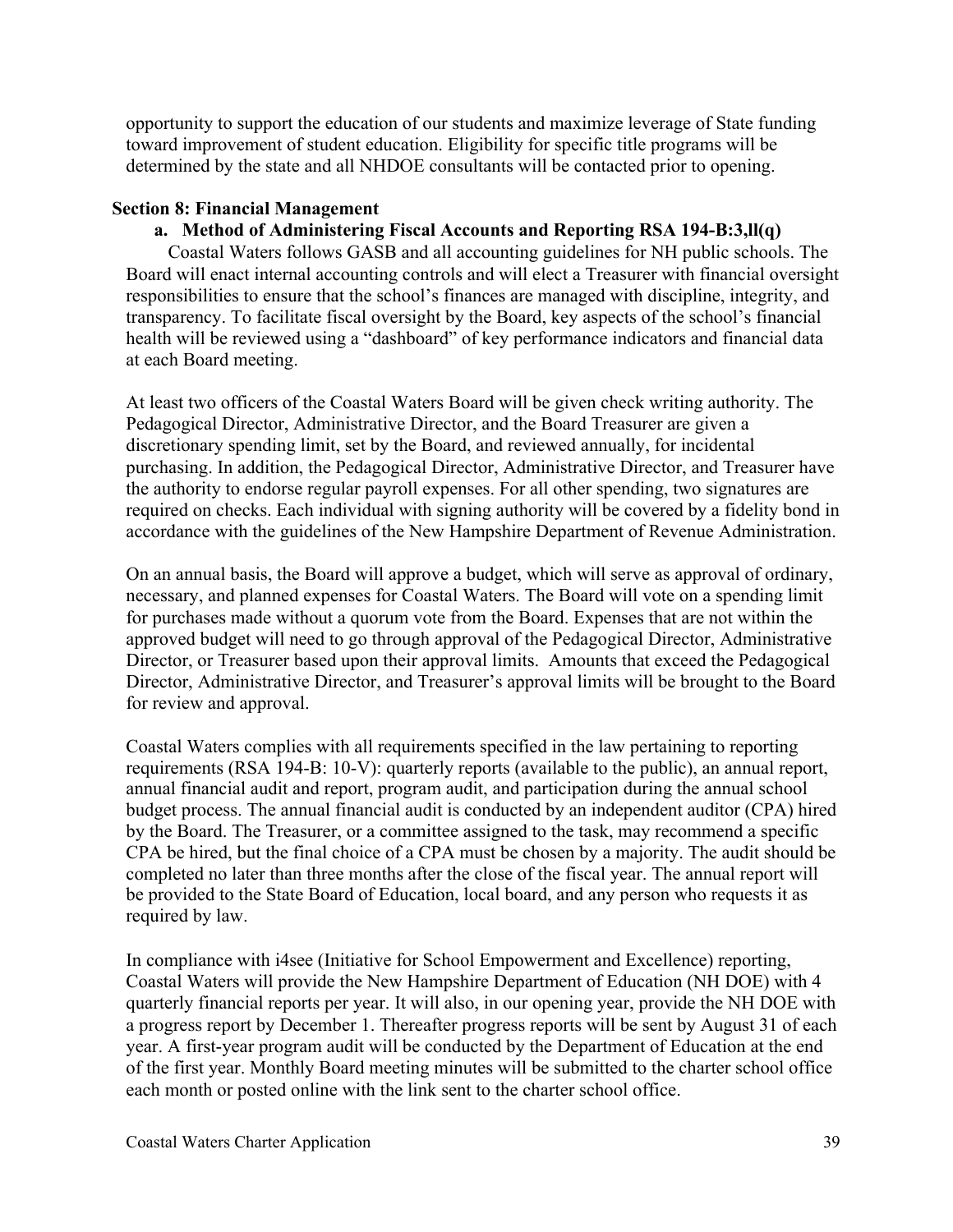#### **b. Annual Budget Ed 318.09€(11)**

Please see Appendix D for the proposed pre-operations and five-year budget.

#### **c. Budget Narrative Ed 318.09(e)(11)**

Coastal Waters' five-year budget includes revenue from the NH per-pupil adequacy funding, which is \$7,188.00 at the time of this submission, and shall adjust annually pursuant to RSA 194-B: 11. The budget reflects the student enrollment and the corresponding staffing. The per-pupil adequacy fund income is projected at 93% of capacity, to account for attrition and the potential for lower enrollments. The Special Education income/reimbursement is based on the seacoast region special education rate, 12% of the student population, at \$3,000 per student (320 students x 12% x \$3,000). We have included a broad and realistic fundraising and development plan, which includes engaging an experienced grant writing consultant, to supplement the per-pupil adequacy funding projected to be received from the state. The budget includes receipt of the Federal Start-up Grant Funds for implementation costs. If these Federal Start-up Grant funds are not available, we will increase our development and fundraising efforts in the pre-operational phase.

Projected employee expenses include average annual compensation of \$42,000 (salary and hourly), employee benefits (15% of full-time wages), and related taxes (7.65% of all wages) based on the planned staffing for opening and growth of student enrollment. There is an estimated \$1.5M of implementation costs reflecting up to twelve (12) preoperational months of administrative salaries, leases, taxes, technology infrastructure (\$650 per student), classroom equipment (\$350 per student), curriculum and professional development, and supplies. Employee benefits include covering part of each FT employee's health benefits, providing ST and LT disability, and offering a simple IRA with up to a 3% match. Professional development is budgeted at \$800 per staff member, because we believe that the continued growth and development of the staff is important for the growth and development of our students as well. The Board of Trustees will review the benefits annually.

Payroll, Benefits, IT, and Legal services will be contracted. The Board has committed to provide oversight of these functions and the financial operations until the school is fully operational and staffed. Costs for the facility lease  $(20,000 \text{ sq ft at } $11.50/\text{sq ft})$ , utilities, insurance, and related costs are projected based on the current commercial property and insurance market. We have used N.H. Code Admin. R. Ed 1113.10 as a guide for classroom space requirements. Instructional materials (\$500 per student annually) and equipment are projected based on class enrollment capacity, space needs, operational experience, and other similarly sized local charter schools and quotes we have received.

Both our website and Facebook page are operational, and we have started some fundraising activity in anticipation of upcoming expenses. We have received a loan commitment from a community member, and are working to identify further grant and loan opportunities. Please see the detailed Fundraising Plan in Appendix N.

We understand that circumstances may arise beyond our control, the recent years of Covid-19 as case in point, that may lead to shortfalls in either fundraising or enrollment. Should our fundraising or enrollment targets not be met, we will reprioritize funds for operational items and reduce spending where appropriate within the operating budget so that we may provide the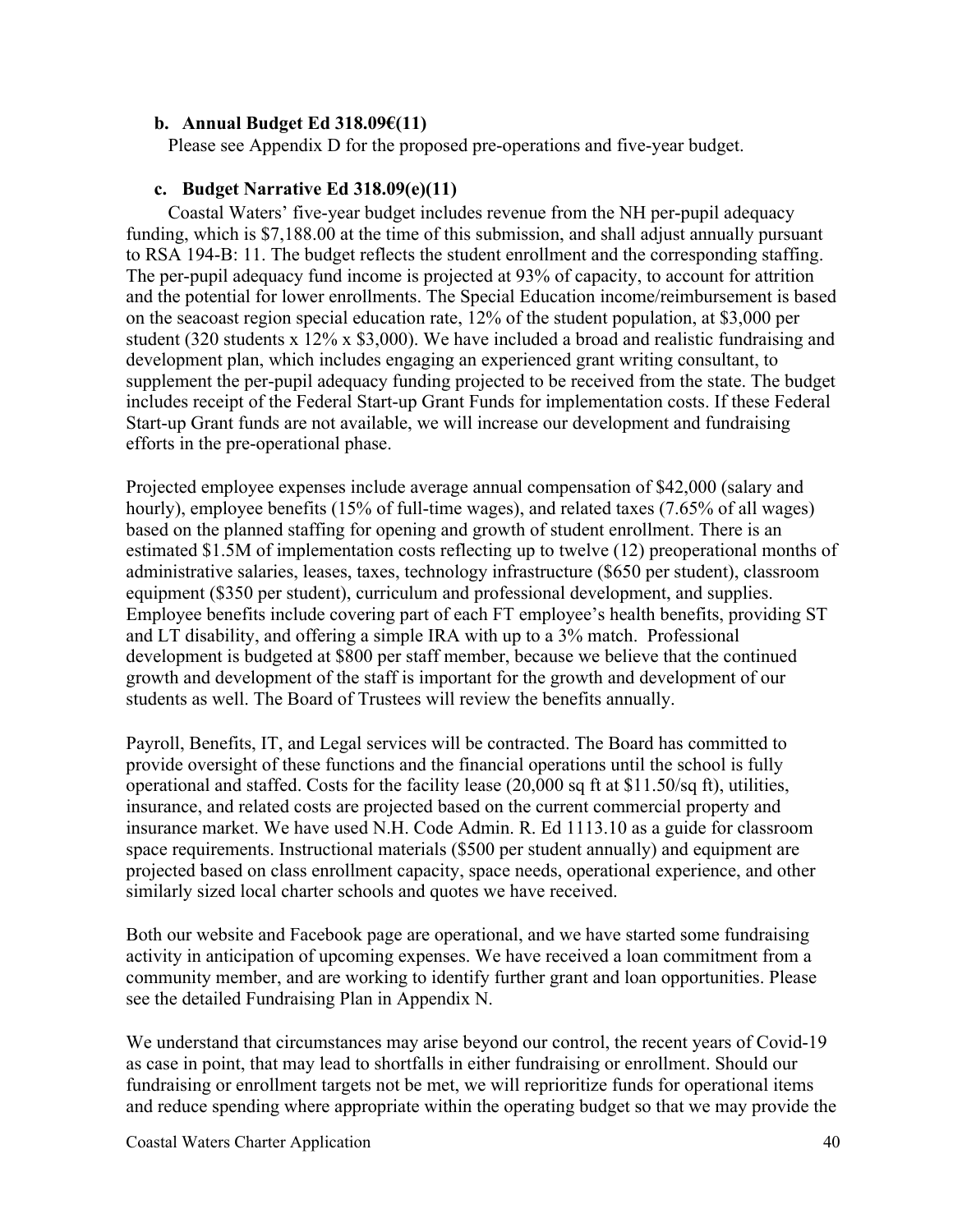highest possible quality education within our revenue means.

#### **Section 9: School Culture**

#### **a. School Environment: culturally inclusive**

One of the key values of Waldorf education is a profound respect for each human being as a unique individual. Coastal Waters strives to achieve a balance between enabling students to discover and unfold their unique individual interests and talents and cultivating a school culture of shared understandings and common values. We recognize that cultural inclusivity, equity, diversity and social justice are essential to the healthy functioning of the school, and these are therefore embedded in the content of the curriculum, the social life of the school community, and our volunteer efforts and service projects beyond our campus. Our curriculum includes a strong focus on many different cultures of the world, and in that, we incorporate festivals and guests throughout the year, which not only provides an experience for students and families, but also allows members of the greater community to share themselves. A variety of social learning programs will enhance our school culture as well, including, but not limited to: Our Whole Lives, Camp Kindness Counts, and Beyond Differences. For example, in Our Whole lives, not only is there explicit education around diversity and inclusion, but guest panels are written into the curriculum to allow students to engage with the topic from authentic conversation. Camp Kindness Counts and Beyond Differences are both Social-Emotional Learning curriculums, as well as youth leadership programs to "end social isolation and create cultures of belonging for everyone". The websites for these programs are listed in the reference section for further information. Evaluation of our programming and culture will be ongoing as we build our school in an effort to match our approach to the students and families we serve.

#### **b. Establishment and Maintenance of School Culture**

The school culture of Coastal Waters is established by the profound respect that teachers and staff have for each human being as a unique individual. Teachers and staff are committed to enabling students to find a sense of social safety allowing for authentic self-expression while also recognizing their role as a part of a larger community. The emphasis on healthy human relationships among teachers, staff, students, and families is reflected in the respectful and collaborative approach to every aspect of the school, from governance, to the employee grievance policy to the student discipline policy. Students are encouraged to build healthy peer relationships and to embrace difference and diversity through group projects, class plays, peer assessments and activities such as Festivals, Assembly, Morning Gathering/Sing, youth leadership initiatives, and advisee groups in the high school. Social and environmental responsibility is taught through the performance of daily school jobs, service trips and the community volunteer requirement.

Throughout the school year there are multiple opportunities (festivals, student presentations and performances, committees, and other volunteer work) for students, staff, and families to come together and support this vibrant community.

#### **Section 10: Stakeholder Engagement**

#### **a. Philosophy of Parent (Family) Involvement RSA 194-B:3,ll(v)**

At Coastal Waters we believe parents and/or guardians are important and valuable participants in their children's education. We encourage parents, caregivers, and other important adults in students' lives to offer their input and participation in the school. As part of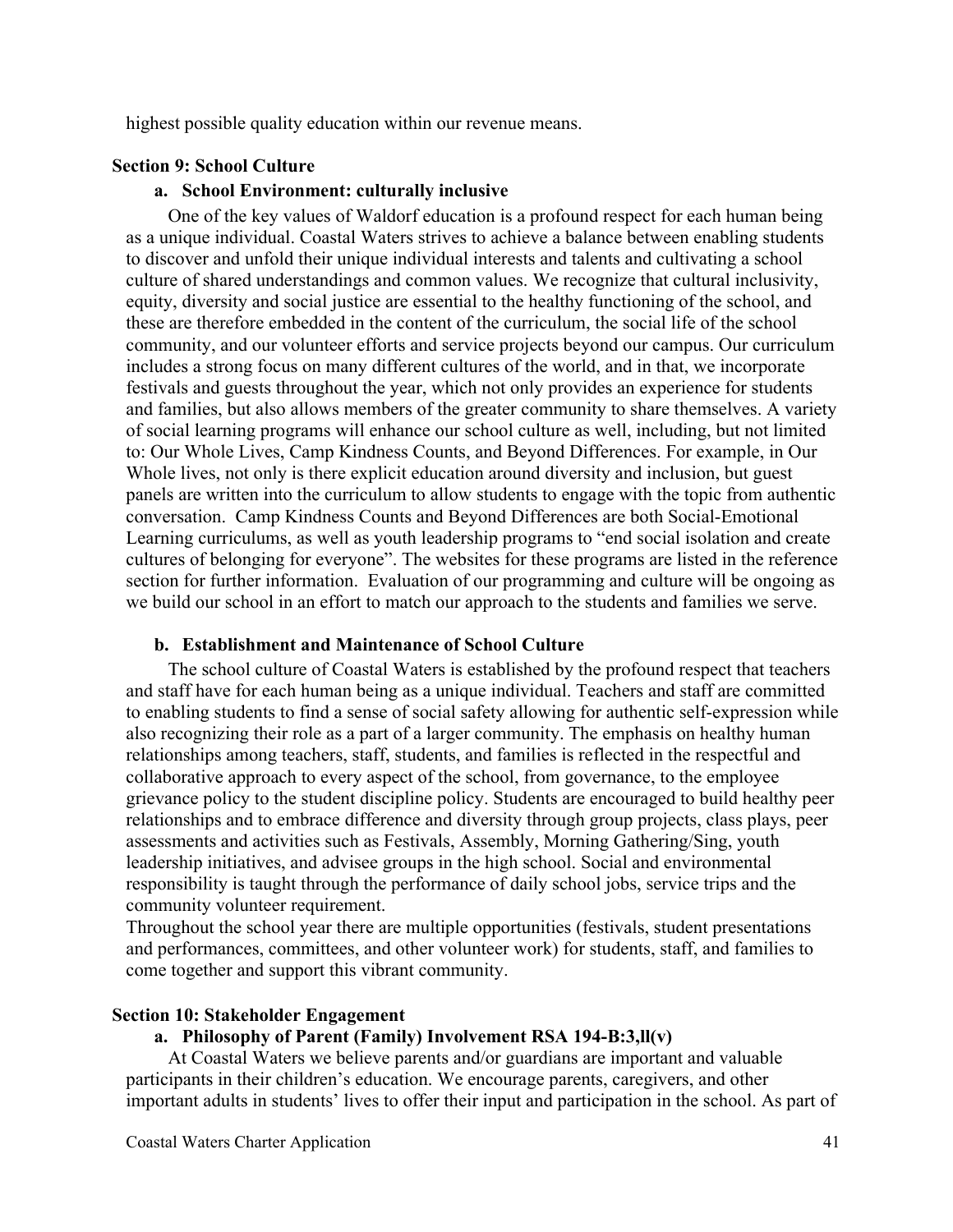the admissions process, parents/guardians are provided with and expected to read the Student-Family Handbook.

Through the School Community Association, adult evenings, school fairs and festivals, and the ample volunteering opportunities provided to families, the ability for parents and other adults to find connection in the wider school community will be robust. Annual cultural festivals and events such as student art and instrumental evenings will allow families to experience the curriculum and its advancement over the course of the year. Community adults will also be invited to share their talents and expertise through presentations, workshops, and classes with the larger school community.

The School Community Association represents all parents/guardians, referred to collectively as the parent body. The School Community Association is composed of at least one parent representative from each class. They meet on a monthly basis during the school year and:

- ●Coordinate and/or sponsor parent education, outreach, some festivals, various committees, clubs, and other activities that contribute to the life of the school.
- ●Coordinate class and some all-school fundraising activities and oversee the allocation and disbursement of funds that have been raised for the School Community Association, with oversight from the administration.

School Community Association representatives are expected to attend the monthly School Community Association meetings as well as their own class meetings. It is the representative's duty to keep their class families informed about initiatives taken up by the School Community Association and to act as the voice of their class to the Association.

The School Community Association will be active in the start-up phase of the school through participation in a variety of tasks, such as: fundraising, grounds and school set-up, and other activities as needed.

## **b. Community Involvement Plan Ed 318.09(e)(10) Ed 318.09(e)(12)**

Coastal Waters will work to ensure our community understands the benefits of a Waldorf-inspired education through outreach events, volunteer efforts, Chamber of Commerce connection and local business relationships. Central to the mission of Coastal Waters is our commitment to a school culture that promotes community involvement and responsibility as an essential and integral part of life. We encourage staff, faculty, students, and families to be active citizens in our school as well as the local and global communities. Outreach events such as clean-up days, food drives, work parties, and other service-related activities are an integral part of the educational program. Community members will be invited to the campus to share their work and allow for discussions open to the public. We hope to be able to provide a space where community theater, dance, and music groups can rehearse and perform, where farmers markets and CSA drop offs can be held, and where various nature-based classes and camps can be held. Timbernook is one example of an organization we are excited to have the support of, and to work with. The Timbernook program was started in Barrington, NH by Angela Hanscom and, because of its incredible success, is now offered worldwide. Angela is a mother, an author, and pediatric OT who has worked in hospitals, schools, and outpatient clinics. Timbernook was developed to place children outdoors while offering activities that have therapeutic value, as well as enhance and foster healthy child development.

We have begun many conversations to develop and strengthen partnerships with community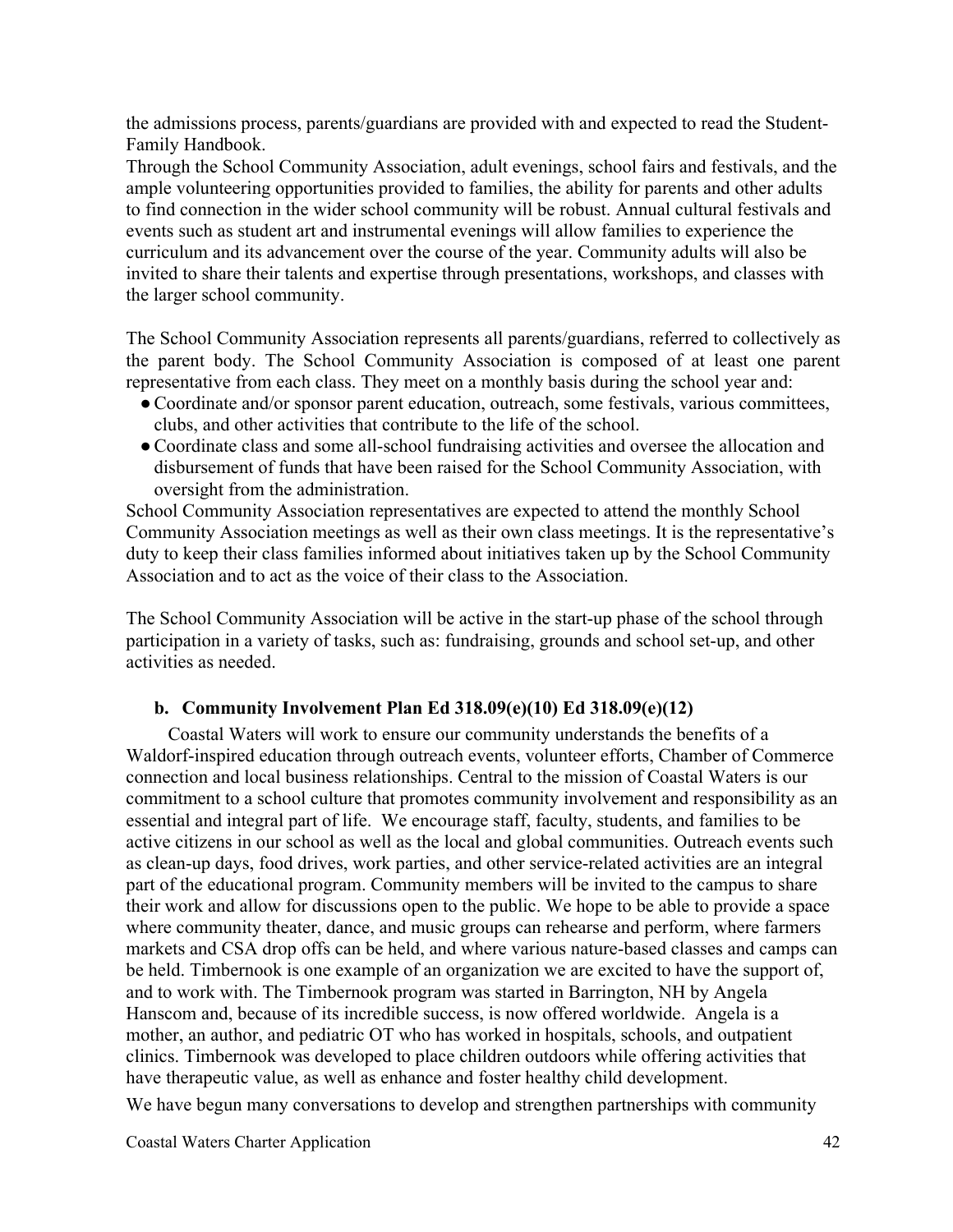members and organizations who have expressed an interest in working with us and supporting the growth of the school, including the University of NH and Antioch University New England. Please see Appendix B for a more complete list.

## **c. LEA Partnerships Ed 318.09(e)(12)**

Coastal Waters will actively pursue opportunities to partner with and support the schools (public, charter and private) and resident LEA's in the area in an effort to enrich the lives of all students in the NH Seacoast region. We anticipate that due to the proximity of several districts, we will be working with a network of relationships, including the one in which we are physically located. A successful partnership starts with recognition that both the resident district and Coastal Waters have the best interest of the students as their common goal. It is also important for Coastal Waters to build a relationship founded on respect for the LEA's work and limited resources. We have begun to reach out to key LEA stakeholders including Superintendents, Principals, and Faculty to identify partnership opportunities that will benefit both Coastal Waters and the LEAs, as well as the entire community. We are especially hopeful that those partnerships might be able to support other schools in areas that Waldorf Schools are especially strong in, including the arts, music, and environmental education by opening up our school and our campus for collaborations between our students and students from other local schools. Likewise, we hope to draw on the experience of the area LEA's in identifying and accessing resources for students as needed. By encouraging and engaging in a mutually supportive New Hampshire school culture, we all benefit and are able to pass that on to our students and communities.

## **Coastal Waters Student Recruitment Plan:**

- 1. Community Outreach: Volunteers will distribute fliers with school information in communities where the school is located, and in the surrounding towns. Special focus will be made in Opportunity Zones including Census Tract #081400 in Dover, #080203 in Durham, #055002 in Raymond, #084400 and #084300 in Rochester, #063001 in Seabrook, and #083001 in Somersworth. All marketing and recruitment materials will clearly state that the school serves all students, including those with IEP's, 504s, learning disabilities, language barriers, foster youth, and unaccompanied homeless youth.
- 2. Professional Outreach: Members of the Development Team will contact LEA stakeholders to provide information about Coastal Waters, discover how we can support the work that they do, and establish positive relationships prior to our school opening. They will also be invited to tour our school once we are at that stage of our development.
- 3. Targeted FB Advertising: Advertising to be based on geographical and demographic statistics.
- 4. Information Sessions: Online sessions via Zoom, and in person information sessions on campus once a location has been established, as well as at public libraries in the Seacoast region (if this becomes an option while Covid-19 restrictions are in place). Information Sessions will be advertised on FB, the school website, local bulletin boards, and through local media outlets.
- 5. Pre-School Outreach: Establish a relationship with surrounding pre-schools. Invite preschool providers to information sessions, and to facility and campus tours and events. Establish a relationship with these providers and ask them to share the information with their families so they are aware of Coastal Waters when it is time for their children to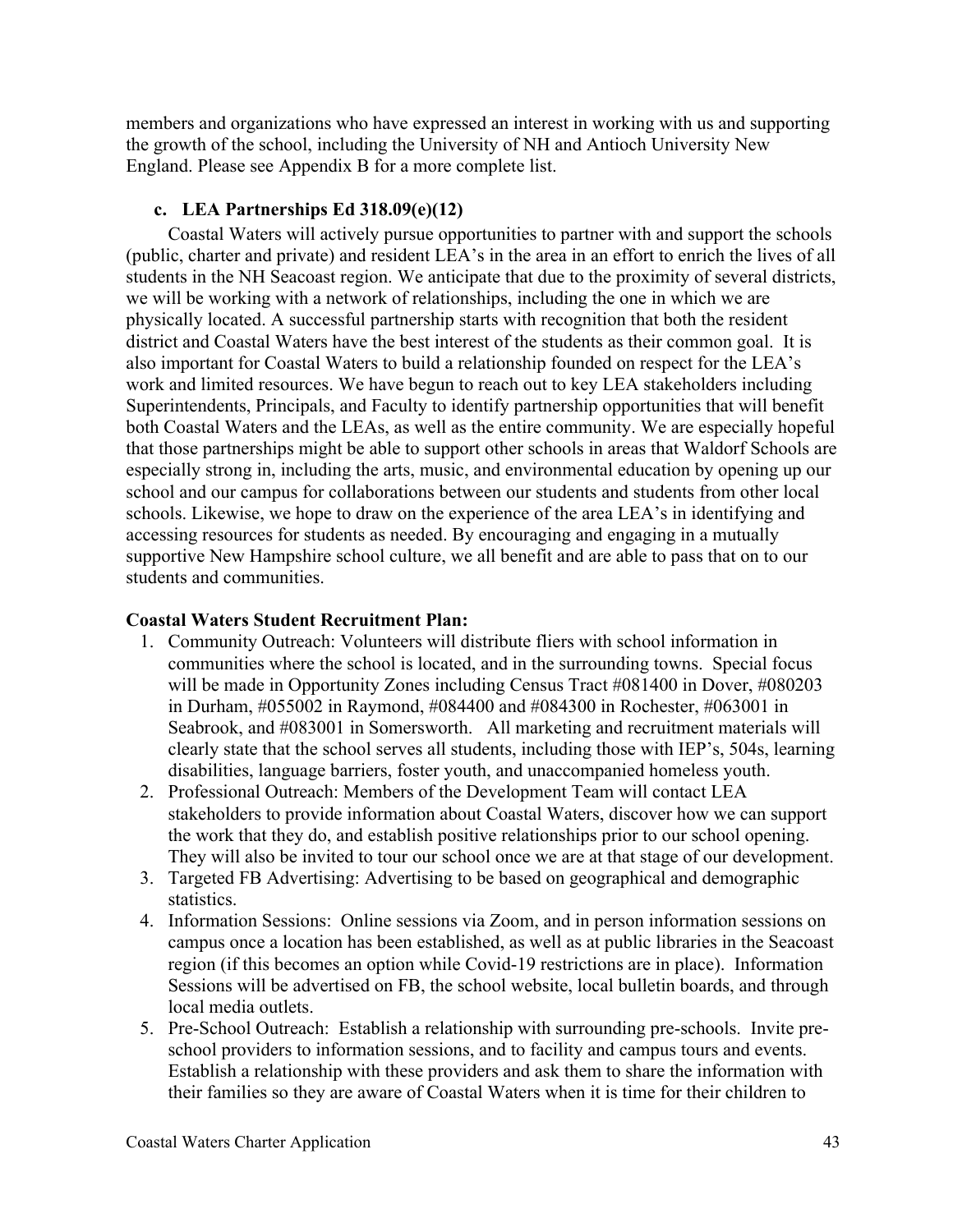move on to Kindergarten and into the grades.

- 6. Establish a relationship with organizations that serve and support at-risk students and their families in the Seacoast Region of NH such as Families First, WayPoint, and the coordinators at the YMCA who run the childcare, afterschool, camps, summer and food security programs. Invite staff to information sessions and tours, and share marketing and outreach materials with them to share with the families they support.
- 7. Family to Family Outreach: Encourage interested, supportive families to share the school information and marketing materials, the school application, our FB page and our website address with their friends, neighbors and colleagues in order to build an awareness of and interest in the school.

#### **Section 11: Facilities**

#### **a. Access to suitable facility**

Friends of Coastal Waters has an active committee exploring opportunities in the Portsmouth area for a facility that is appropriate based on the target location, students to be served, and future growth. We have been working with a realtor and are currently searching for a facility that has approximately 21,000 sq ft that will provide the opportunity for ample classroom space, library space, office space, and a multipurpose space/gym.

#### **b. Description of School Requirements**

Based on projections of up to 145 Elementary, 75 middle school, and 100 High School students, the committee has determined that we need approximately 15,000 square feet for the elementary and middle school and approximately 6,000 square feet for the high school of instructional, office, and meeting space, for a total of approximately 21,000 square feet.

#### **c. Classroom, Offices, Athletics, Outdoor Needs Plan**

The ideal location for Coastal Waters will include proximity to outdoor space suitable for athletics, games, and other outdoor activities, gathering as a school, and meeting in small groups. Ideally the facility would have space for gardening activities, and would be within walking distance to woods and wetlands to be used in various aspects of the curriculum. Classroom space should be warm and welcoming with as much natural light as possible. Space should be flexible to allow for multiple uses including large and small group discussions as well as movement activities. Space should be available for laboratory science work for the upper grades, as well as studio space for artistic classes such as painting, drawing, clay work, weaving, and a woodworking shop. There should be one larger room that can be used for allschool gatherings, movement classes and performances which should include light and sound equipment. In accord with our emphasis on teaching and practicing environmental sustainability the facility should be well-insulated and have ample sun exposure to enable the future installation of solar panels.

## **Classroom space projected needs:**

- Thirteen (13) individual classrooms for grades K-12
- Two (2) foreign language classrooms
- Special education classroom/work space
- Indoor movement space (gym/recreational room)
- Library
- Assembly/Performance Room equipped with stage, lighting and sound equipment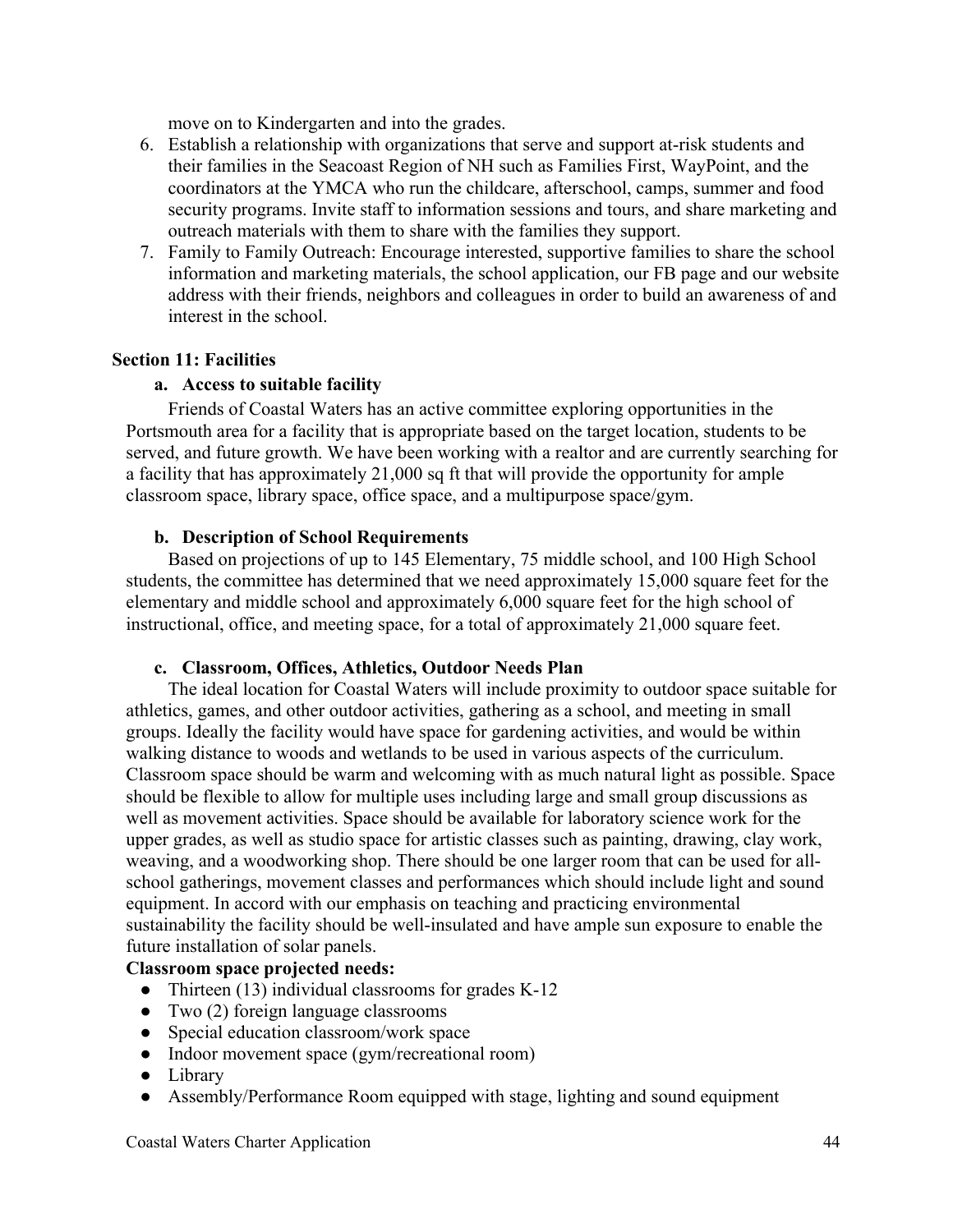- Woodworking Studio
- 2 Art/Fiber studios
- 2 Music Studios (Upper and Lower School)

# **Office space projected needs:**

- Three (3) secure offices for the Pedagogical Director, Business Administrator, and Administrative Director
- Main Office with Shared Office Space for Development Coordinator and other staff
- Teacher lounge/workspace
- Meeting space

## **d. Plans for facilities lease or purchase**

Please see above (a) We are currently working with a commercial real estate broker to begin our preliminary search for space available to lease or purchase in the Seacoast area.

## **Section 12: School Safety Management Plan**

## **a. Emergency Operations Plan**

We will submit our Emergency Operations Plan to NH Homeland Security and Emergency Management Portal. Much of what an Emergency Operations Plan entails is site specific. Once we have obtained a suitable facility The Board and Administrative Director will work with local law enforcement and the fire department to further improve and adapt these plans to our specific site prior to the opening of school. During the month of August, prior to the start of regular class sessions, all teachers and staff will participate in no less than 8 hours of emergency preparedness training. This will include working with state and local authorities, and possibly private vendors to provide necessary training in: Run-Hide-Fight, Fire Extinguisher Use, Evacuation Procedure, General Emergency Preparedness, and First Aidincluding First Aid certification

**b.** Compliance Statement RSA 194-B:8,ll; Ed 318.07 (b)(4)

The school facilities shall comply with all federal and state health and laws, rules and regulations including, but not limited to: Fire Safety; Heating, ventilating and air conditioning; Plumbing; Electrical; Food Service; andADA requirements.

## **Section 13: Communications Plan**

## **a. Plan to disseminate and develop information to assist families with decision making, RSA 194-B:3, ll(w)**

Coastal Waters Chartered Public School will create posters, brochures, application packets, a Facebook page, and a website with information on its educational philosophy, curriculum, and student expectations. The school will also hold on-site and virtual information sessions (as Covid-19 safety allows) for prospective students and their families. Regular community outreach will be overseen by the Directors of the school with potential collaboration of the parents/guardians, students, and faculty of the school. Outreach venues and materials will be chosen in order to promote inclusion of all students and to eliminate any possible barriers to enrollment for educationally disadvantaged students.

# **b. Plan to develop and disseminate best practices**

As discussed earlier in this application, Waldorf education has a long history of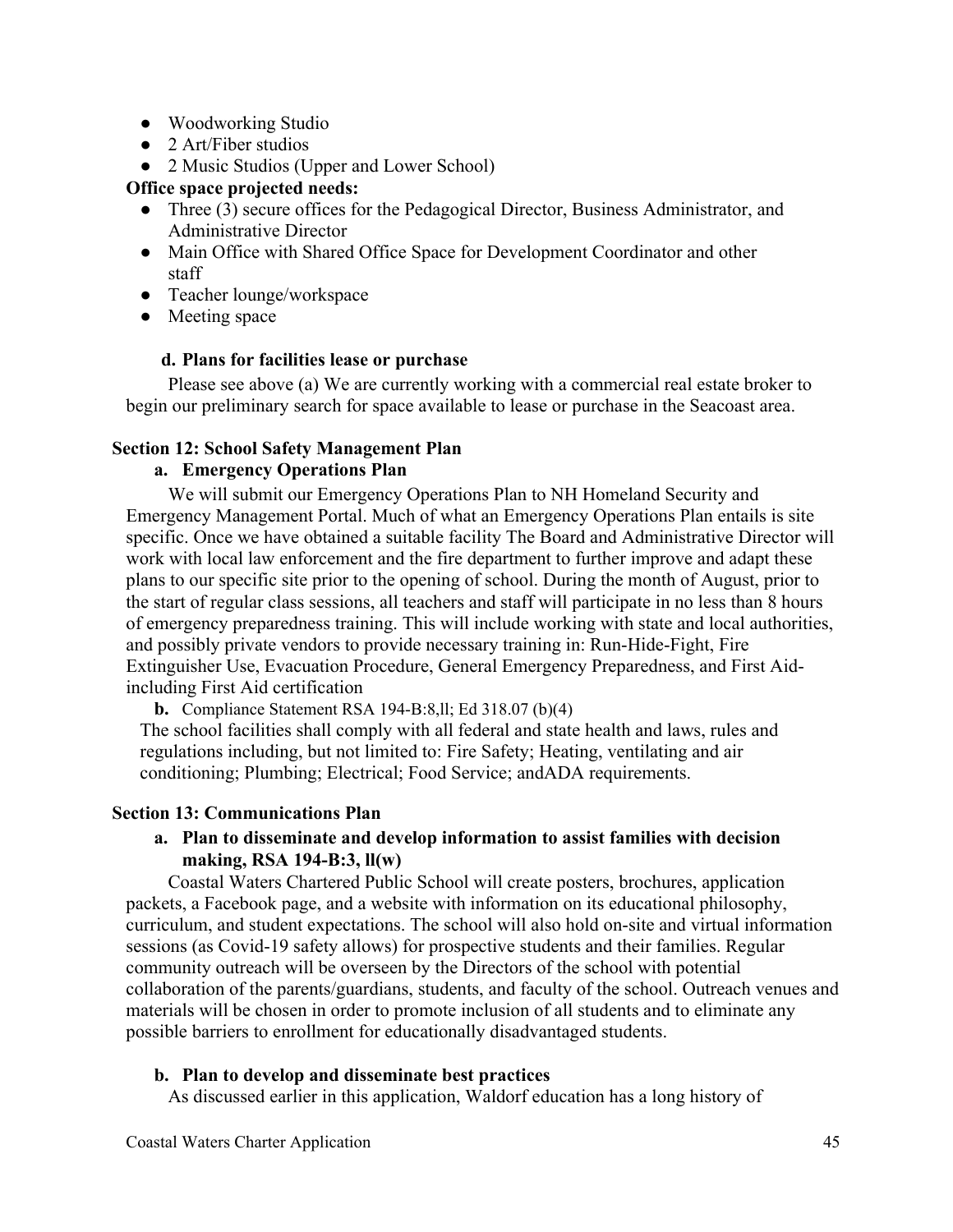successful educational philosophy and practices, yet continues to evolve over its 100-year history. In order to share successful programs and practices with neighboring charter schools and the local public schools we will designate several members of the Board and school community to work alongside the Pedagogical Director and Administrative Director to lead the efforts to identify and disseminate best practices. This group will conduct a study of the strengths and weaknesses of the program and identify those practices that have been most successful at our school. They will work to establish relationships with other public schools, identifying those schools with similar best practices as well as those schools who might be most interested in and benefit most from the practices. They will establish clear objectives for dissemination and establish measures for success. Examples of dissemination efforts may include but not be limited to presentations at local, state and national charter school conferences, the New Hampshire Alliance for Public Charter Schools, The Alliance of Public Waldorf School conferences and NHDOE's monthly charter school meetings.

Please refer to our Recruitment Plan specified in section 10c. for further details on how we plan to share information about our school with the community.

#### **c. Plan for timely and regular communication with families and school stakeholders**

Friends of Coastal Waters has already begun the practice of regular communication with school stakeholders and supporters in the form of an email newsletter. Future monthly newsletters will be distributed via email and SchoolCues and will provide updates on the application process, general information on Waldorf education and events sponsored by the Friends of Coastal Waters. We have also begun work on a website and Facebook page. Once school has started, a newsletter will be sent out on a weekly basis and will include information about recent activities at the school, events, important dates and other pertinent information. Individual class teachers will also send regular email communications to update families on specific class lessons and events. Parents/guardians will be able to access student progress, grades, and homework through SchoolCues, the student information system. There will also be the regular maintenance of the Coastal Waters Facebook page and website that will allow for regular updates on school events. Families who need school communications in a nonelectronic format will be provided with alternative options.

Open houses will be set up during the development phase in order for prospective families and students to view the facilities. Regular open houses and events will be held once school is in session in order for families, friends, and the public to view the facilities, the students' work, and to speak with teachers. Parent-teacher conferences will be held during the year for additional opportunities for communication between parents/guardians and teachers.

For information such as school closures for snow, families will be contacted by email, a text communication, and the notification will be posted on local radio and television channel school closures lists.

#### **Section 14: Assurances, Provisions, Policies**

#### **a. Global Hold Harmless Clause RSA 194-B:3,ll(x)**

Coastal Waters, its successors and assigns, covenants and agrees at all times to indemnify and hold harmless SAU 52, any other school district which sends its students to the charter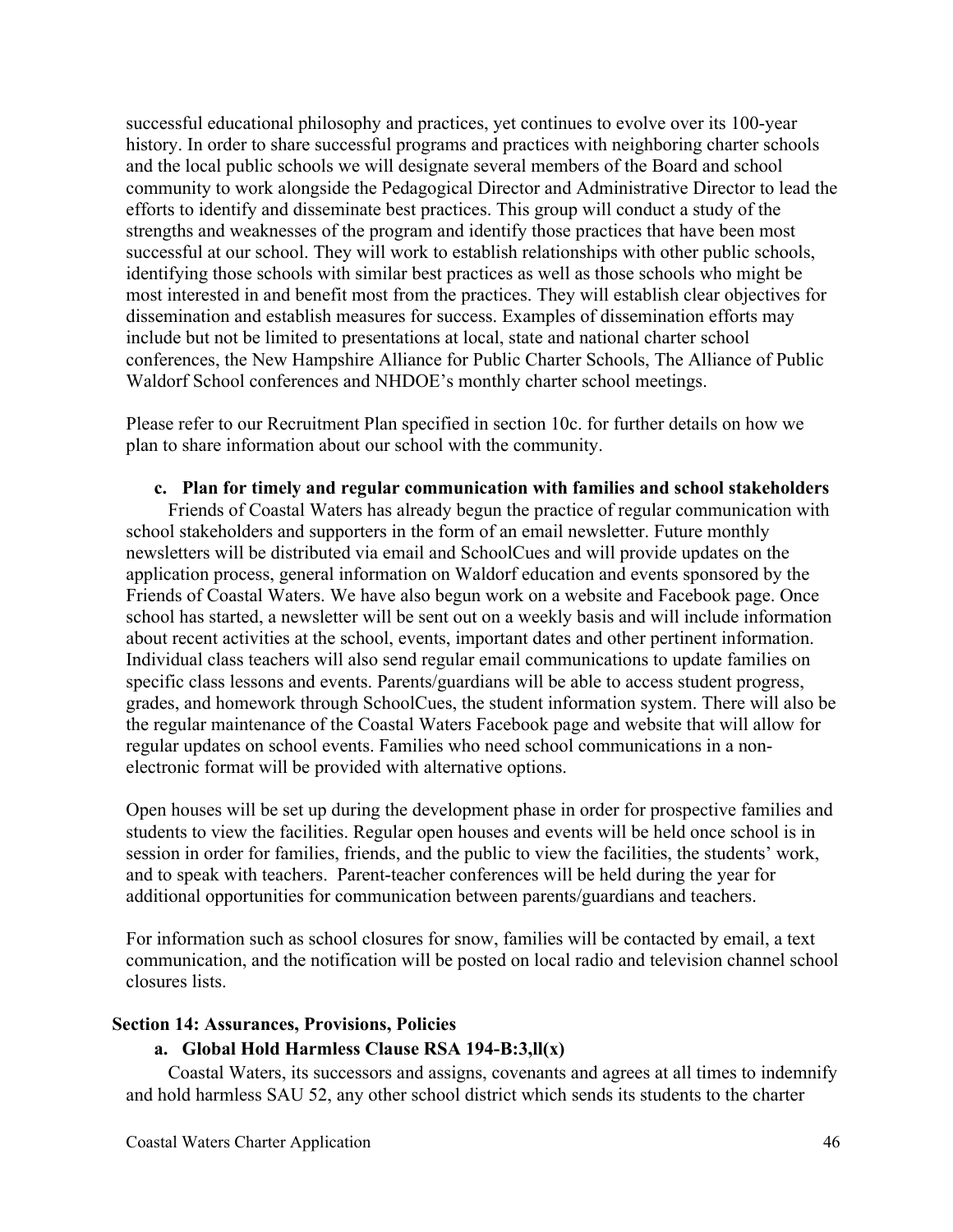school, and their school boards, officers, directors, agents, employees, all funding districts and sources, and their successors and assigns, (the "indemnified parties") from any and all claims, demands, actions and causes of action, whether in law or in equity, and all damages, costs, losses, and expenses, including but not limited to reasonable attorneys' fees and legal costs, for any action or inaction of the charter school, its board, officers, employees, agents, representatives, contractors, guests and invitees, or pupils.

## **b. Severability Provisions and statement of assurance that any provision of the charter school contract found by competent authority to be contrary to applicable law, rule or regulation shall not be enforceable RSA 194-B:3, ll(y)**

Any provision of the Coastal Waters Chartered Public School Contract found by competent authority to be contrary to applicable law, rule, or regulation shall not be enforceable. If any provision of the Contract is determined to be unenforceable or invalid for any reason, the remainder of the Contract shall remain in effect unless otherwise terminated by one or both of the parties in accordance with the terms contained therein. Said provision shall not be enforced by the School, or its affiliates, and will be promptly amended by the Coastal Waters Board of Trustees to meet statutory obligations.

#### **c. Statement of assurances related to non-discrimination RSA 194-B:3, ll(m**)

In accordance with RSA 193-B:3,ii(m) Coastal Waters Chartered Public School will not discriminate on the basis of race, color, gender, gender identity, or gender expression, national or ethnic origin, age, religion, creed, disability, veteran's status, sex, sexual orientation, socioeconomic or marital status, genetic information, pregnancy and pregnancy related medical conditions in the selection of students or staff, access to its educational programs and activities, with respect to employment terms and conditions or in the administration of the school or in any other way that is prohibited by law.

## **d. Provision for providing continuing evidence of insurance coverage RSA 194- B:3,ll(t)**

Coastal Waters Chartered Public School, in accordance with RSA 194-B:1,III will be a "Chartered Public School" that is subject to the same protections as any public school under RSA 507 (b) which provides for Limited General Liability for the Charter and its agents. Coastal Waters Chartered Public School will obtain, and keep current policies of each form of insurance required for the operation of a Chartered Public School. All formal documents related to the maintenance of insurance (including the insurance policies and evidence of continuing insurance) will be kept on file within the business offices of the school.

## **e. Identity of Consultants RSA 194-B:3,ll(u)**

see Appendix C

## **f. Policy and Procedure for guidelines for optional contracting of services ED318.07(b)(2);RSA 194-B:5, V; RSA 194-B:8, VII**

Coastal Waters will either employ directly or contract with a local maintenance and custodial services provider, and therefore decline to contract with SAU 52 for these services.

• Students wishing to participate in athletic or extracurricular activities do so within their own sending district. Transportation to and from athletic or other extracurricular activities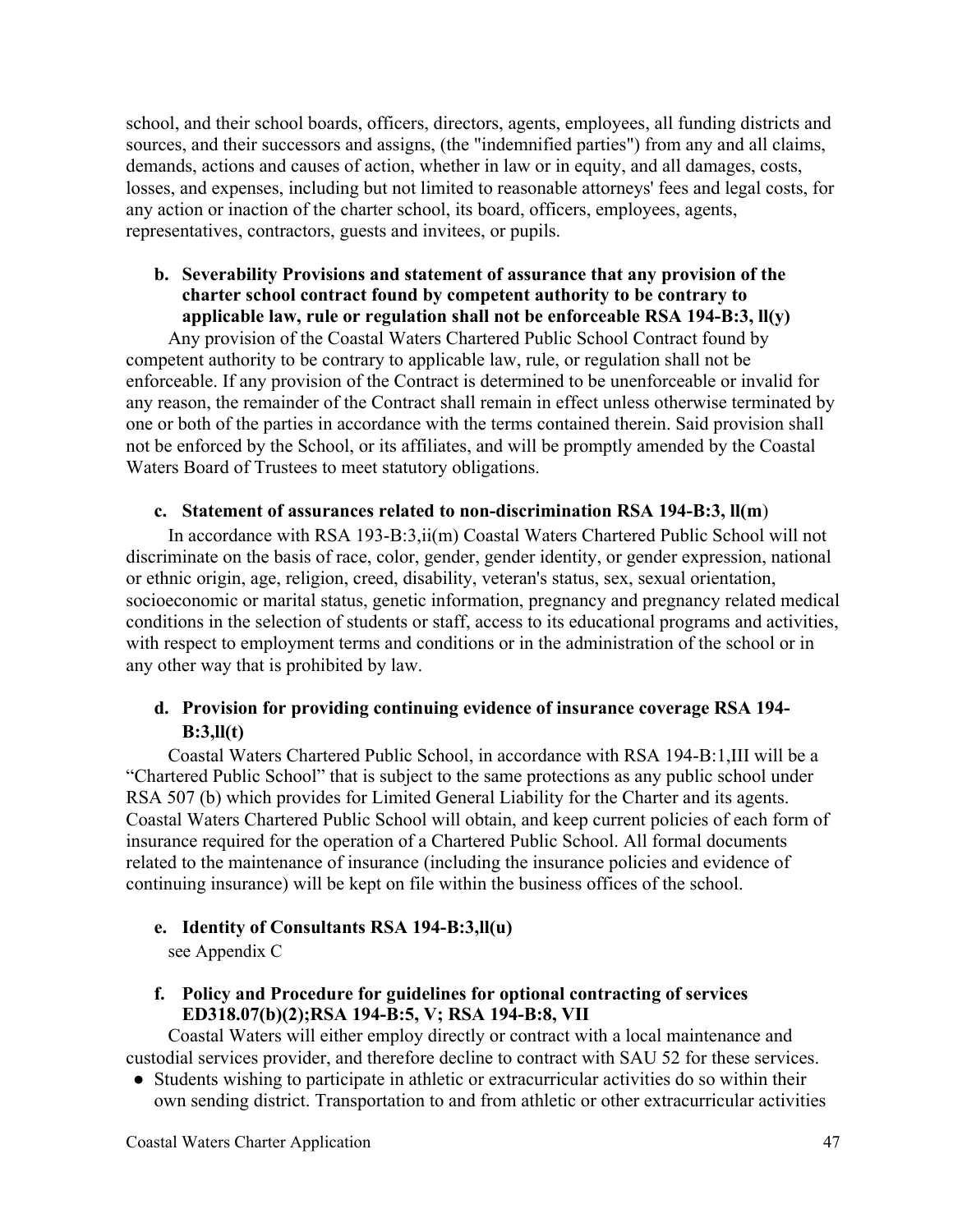will be the responsibility of the parents and/or guardian of the child participating.

- Because Coastal Waters has not secured a physical location at the time of this application, the specific transportation needs are not currently known. When the school's physical location is secured, Coastal Waters will negotiate a contract with the host district for transportation to meet the requirements of Ed.  $318.08(i)(2)$ .
- All contracted services shall be defined by purchase order or written contract in advance of such service being provided.
- Any contractor shall provide proof of adequate professional liability insurance.

## **g. Statement of development of policies Ed318.08(j)(7)**

Upon authorization by the State Board of Education the Coastal Waters Board of Trustees will develop policies regarding: School Board Governance and Operations, Promotion of School Safety, Records retention, Reporting of suspected abuse or neglect, Sexual harassment, Pupil safety and violence prevention, Limiting the use of child restraint practices Developmentally appropriate daily physical activity, Restraint training, Suicide prevention, and Civil rights

These policies will be made publicly available prior to opening and reviewed annually.

## **h. Provision for Dissolution of the Charter School RSA 194-B:3,ll(z)**

In the event Coastal Waters Chartered Public School should cease operations for whatever reason, including the non-renewal or revocation of its Charter, the Board of Trustees shall consult with the New Hampshire Department of Education to assure that contractual and financial obligations are met. The planned sale and distribution of any assets shall assure first, that any financial obligations of the school are met. When possible, items of in-kind donation will be returned to their donor. Any remaining assets will be evenly distributed among the charter schools within a 25 mile radius of Coastal Waters. The Administrators will work with the Board of Trustees to develop a student transfer process to include facilitating communication with parents/guardians, as well as other schools and programs, in order to ensure the best appropriate education for students. Likewise, faculty and staff will be supported by a plan for transition to meet their needs.

## **i. Conversion of public school to charter school RSA 194-B:3,ll(aa)** N/A

# **j. Plan for education of pupils after cessation of operation RSA 194-B:3,ll(bb)**

In the event that the school shall cease operation for any reason, the Coastal Waters Board of Trustees in conjunction with faculty will act immediately to place students in appropriate educational settings. The Board Chair and Treasurer will oversee and assist with all closing activities. The Coastal Waters faculty will assist in student transition.

- 1. Families will be informed of the dissolution of the School at least 90 days in advance.
- 2. A committee composed of school faculty and parents will create a list of carefully researched educational options for students.
- 3. Parent/guardian will provide a written release of information.
- 4. The receiving school for each student will be notified and files forwarded. If no forwarding school is provided, the records will be forwarded to the student's resident school district.
- 5. New schools will be advised that School personnel are available for consultation.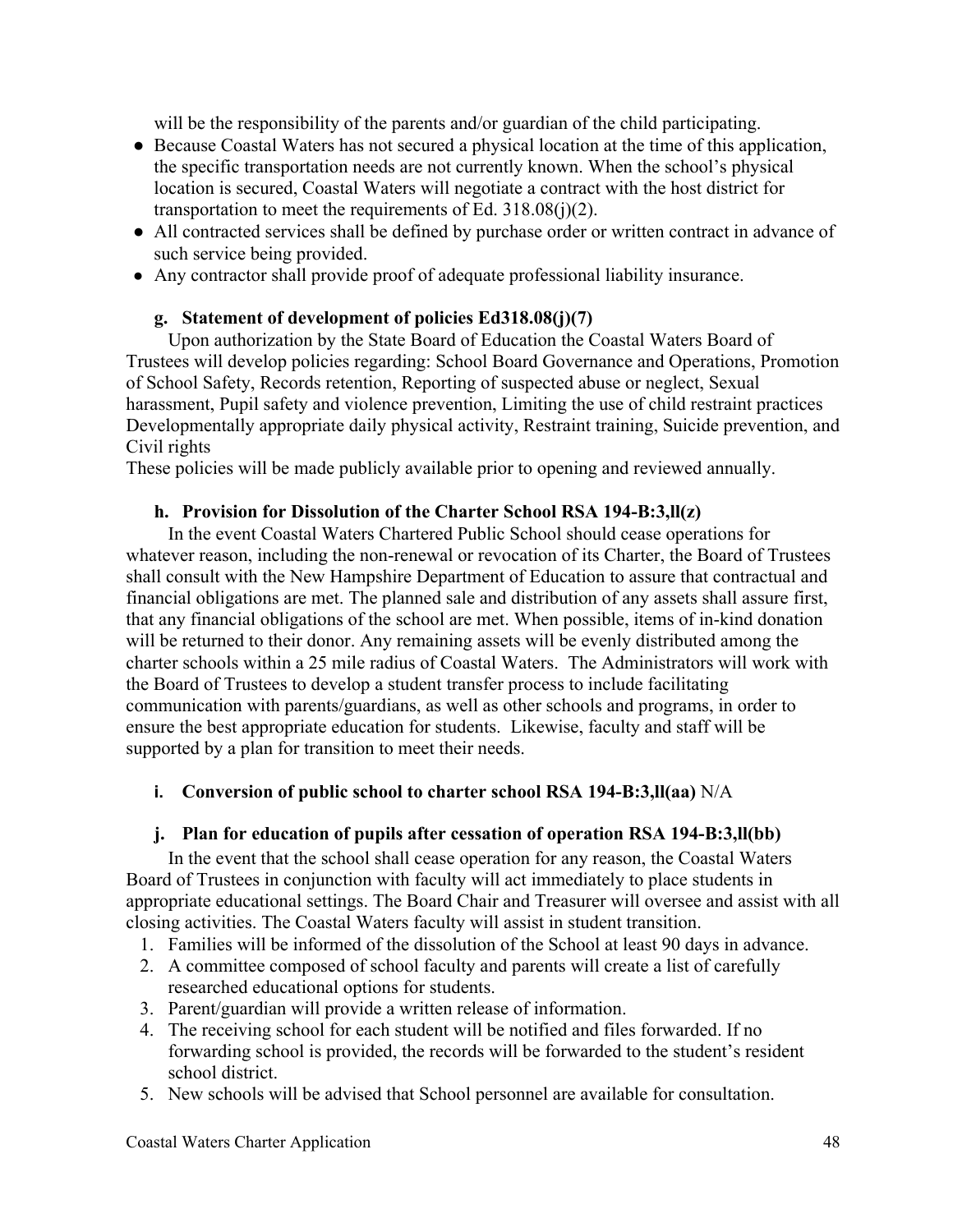6. Information, including all appropriate student records, will be mailed to each home.

## **k. If Charter school provides only available public education RSA-B:8,IV; ED 318.07 (b)(5)**

If Coastal Waters provides the only available public education services at a specific grade level within its home district the school shall offer those educational services to all resident pupils of the grade level in accordance with RSA-B:8, IV and ED 318.07 (b) (5).

# **l. Outline of proposed accountability plan RSA 194-B:3,ll(dd)**

Coastal Waters Chartered Public School will provide annual reports to the New Hampshire State Department of Education addressing progress and fidelity to the school's mission. The school will update the Department about its student enrollment, graduation and college matriculation rates, financial operations and governance on an annual basis. Data will also be gathered from students, parents, faculty, staff, and alumni to track the school's educational impact. The school will provide one copy of its annual report to the state board and to its local school board. This report will also be available to anyone who requests it. See Draft Accountability Plan at Appendix Q.

## **Section 15: Letters of support**

Please See Appendix A

## **Section 16: Charter School Opening**

Our proposed timeline for implementation is as follows:

- During September 2021:
	- The Friends of Coastal Waters appoints a formal Board of Trustees.
	- Board committees (Executive, Finance, Governance, Development and Fundraising, and Strategic Planning) necessary to ensure progress toward the target school opening date are set up and are meeting regularly.
	- The Board recruits and organizes volunteers to assist in community outreach, fund raising, and general support of the school implementation.
	- The Board, development team, and volunteers actively engage in community outreach and student recruitment activities.
	- The Board hires a full time Pedagogical Director for implementation and an Administrative Assistant.
	- The Board commences a search to identify a suitable location for leasing of school facilities.
	- The Board approves a detailed five-year budget and begins to implement the fundraising plan to ensure ongoing private support revenue.
- During October 2021:
	- Pedagogical Director and the Board oversee publication of curriculum materials (course catalog); Student-Parent and Employee Handbooks.
- During November 2021:
	- Board begins a search for the Development Coordinator, Business Administrator, and Grant Administrator.
- During February 2022
	- February 15, 2002, enrollment enquiry period closes.